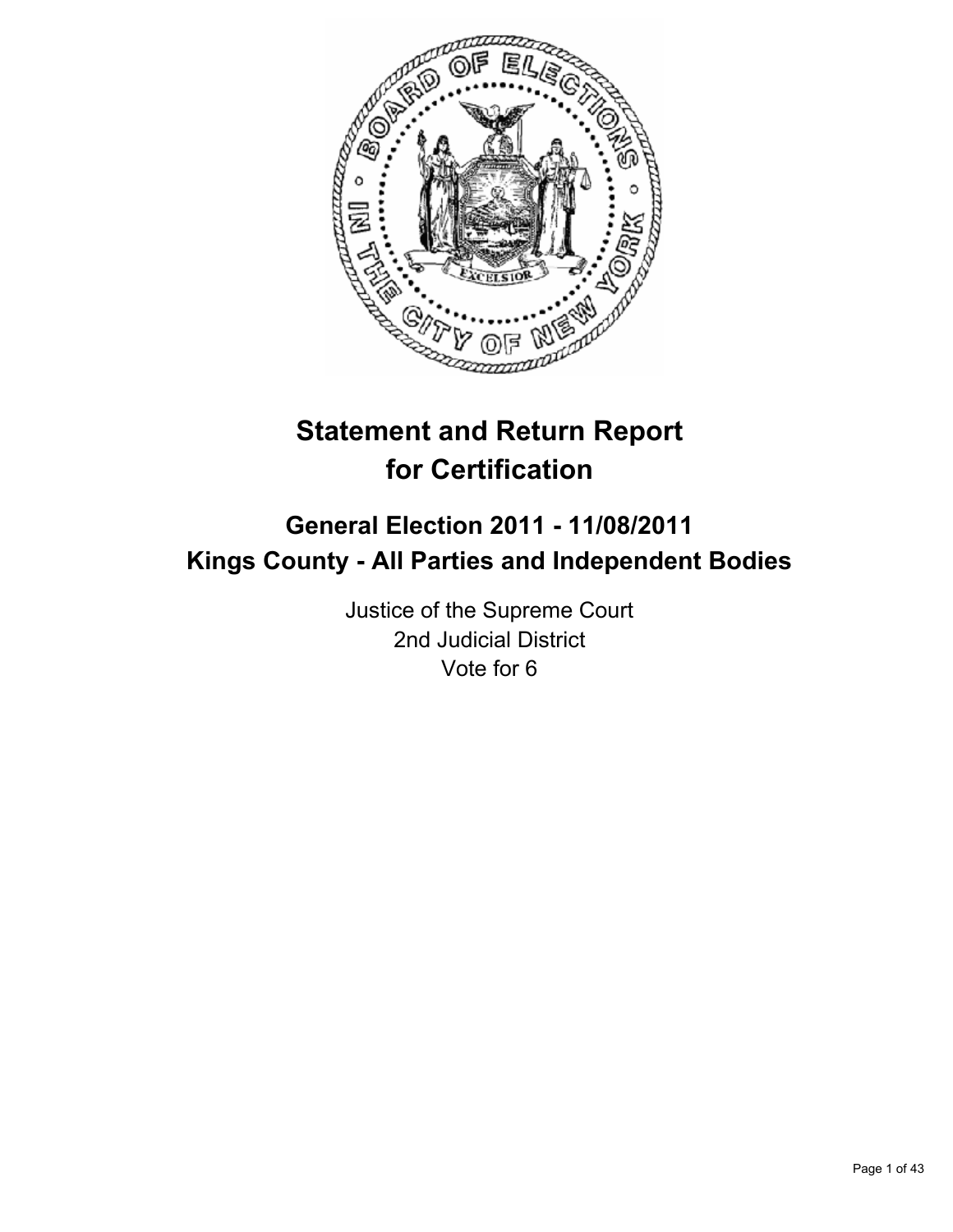

| PUBLIC COUNTER                                           | 2,718  |
|----------------------------------------------------------|--------|
| <b>EMERGENCY</b>                                         | 0      |
| <b>ABSENTEE/MILITARY</b>                                 | 112    |
| <b>FEDERAL</b>                                           | 0      |
| SPECIAL PRESIDENTIAL                                     | 0      |
| AFFIDAVIT                                                | 26     |
| <b>Total Ballots</b>                                     | 2,856  |
| Less - Inapplicable Federal/Special Presidential Ballots | 0      |
| <b>Total Applicable Ballots</b>                          | 2,856  |
| DAVID FRIEDMAN (DEMOCRATIC)                              | 2,071  |
| DAVID FRIEDMAN (REPUBLICAN)                              | 90     |
| DAVID FRIEDMAN (CONSERVATIVE)                            | 19     |
| LAWRENCE S KNIPEL (DEMOCRATIC)                           | 1,728  |
| LAWRENCE S KNIPEL (REPUBLICAN)                           | 70     |
| PAUL M ATANASIO (CONSERVATIVE)                           | 39     |
| BETSY BARROS (DEMOCRATIC)                                | 2,057  |
| BETSY BARROS (REPUBLICAN)                                | 80     |
| BETSY BARROS (CONSERVATIVE)                              | 21     |
| CARL J LANDICINO (DEMOCRATIC)                            | 1,732  |
| CARL J LANDICINO (REPUBLICAN)                            | 73     |
| CARL J LANDICINO (CONSERVATIVE)                          | 19     |
| RACHEL A ADAMS (DEMOCRATIC)                              | 2,050  |
| RACHEL A ADAMS (REPUBLICAN)                              | 75     |
| RENATA LANDSKIND (CONSERVATIVE)                          | 43     |
| JOHNNY L BAYNES (DEMOCRATIC)                             | 1,837  |
| JOHNNY L BAYNES (REPUBLICAN)                             | 69     |
| JOHNNY L BAYNES (CONSERVATIVE)                           | 22     |
| CATHY KING (WRITE-IN)                                    | 7      |
| CHERYL GONZALEZ (WRITE-IN)                               | 4      |
| LYUE MARVAKSSXNQRR (WRITE-IN)                            | 1      |
| NO NAME (WRITE-IN)                                       | 20     |
| OWEN D WATERS (WRITE-IN)                                 | 1      |
| PAUL WOOTEN (WRITE-IN)                                   | 1      |
| <b>Total Votes</b>                                       | 12,129 |
| Unrecorded                                               | 5,007  |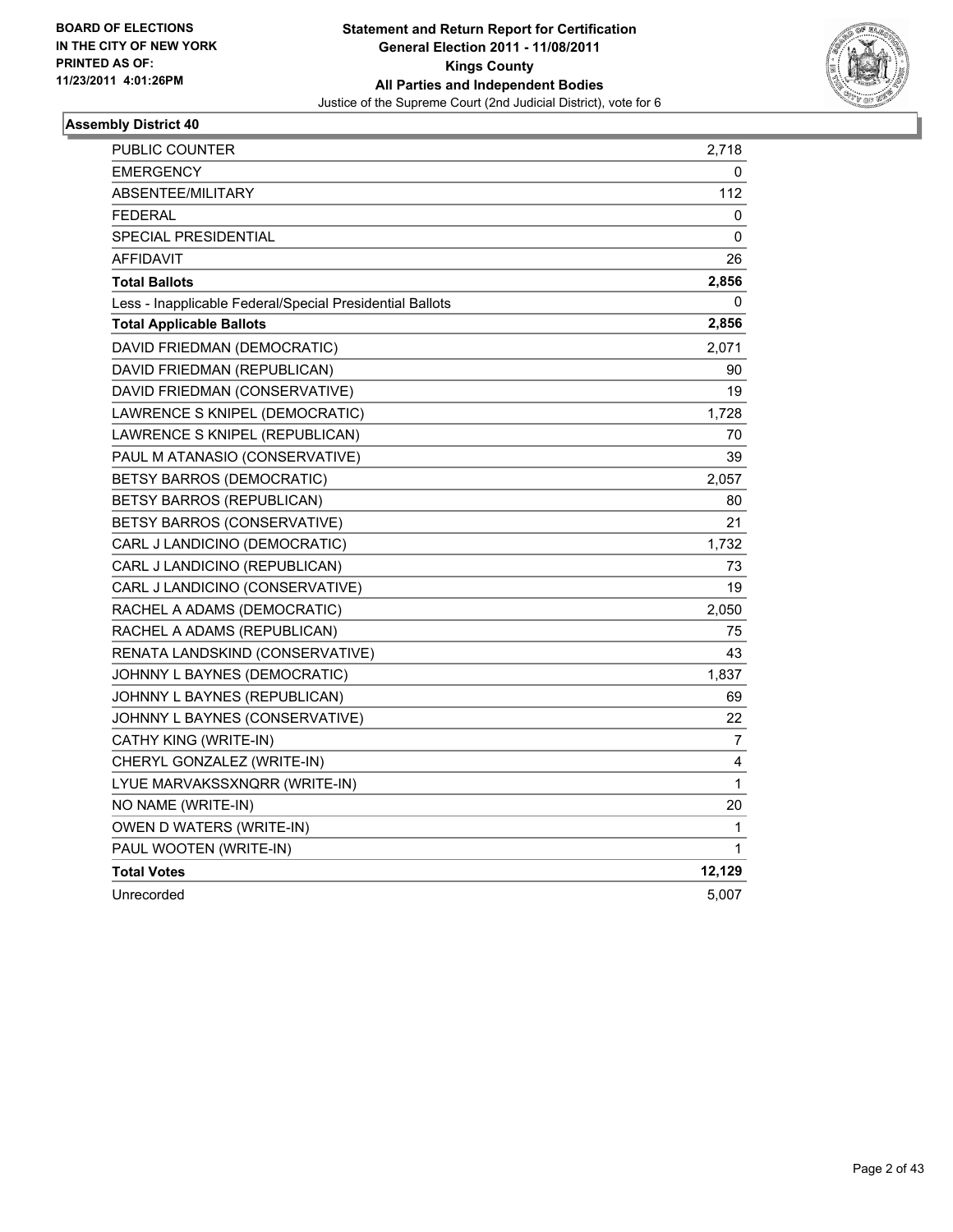

| <b>PUBLIC COUNTER</b>                                    | 2,224          |
|----------------------------------------------------------|----------------|
| <b>EMERGENCY</b>                                         | 0              |
| ABSENTEE/MILITARY                                        | 205            |
| <b>FEDERAL</b>                                           | 0              |
| <b>SPECIAL PRESIDENTIAL</b>                              | 0              |
| AFFIDAVIT                                                | 16             |
| <b>Total Ballots</b>                                     | 2,445          |
| Less - Inapplicable Federal/Special Presidential Ballots | 0              |
| <b>Total Applicable Ballots</b>                          | 2,445          |
| DAVID FRIEDMAN (DEMOCRATIC)                              | 1,612          |
| DAVID FRIEDMAN (REPUBLICAN)                              | 351            |
| DAVID FRIEDMAN (CONSERVATIVE)                            | 165            |
| LAWRENCE S KNIPEL (DEMOCRATIC)                           | 1,394          |
| LAWRENCE S KNIPEL (REPUBLICAN)                           | 297            |
| PAUL M ATANASIO (CONSERVATIVE)                           | 248            |
| BETSY BARROS (DEMOCRATIC)                                | 1,522          |
| BETSY BARROS (REPUBLICAN)                                | 302            |
| BETSY BARROS (CONSERVATIVE)                              | 170            |
| CARL J LANDICINO (DEMOCRATIC)                            | 1,428          |
| CARL J LANDICINO (REPUBLICAN)                            | 307            |
| CARL J LANDICINO (CONSERVATIVE)                          | 172            |
| RACHEL A ADAMS (DEMOCRATIC)                              | 1,542          |
| RACHEL A ADAMS (REPUBLICAN)                              | 306            |
| RENATA LANDSKIND (CONSERVATIVE)                          | 227            |
| JOHNNY L BAYNES (DEMOCRATIC)                             | 1,437          |
| JOHNNY L BAYNES (REPUBLICAN)                             | 303            |
| JOHNNY L BAYNES (CONSERVATIVE)                           | 166            |
| ALAN LEVITT (WRITE-IN)                                   | 1              |
| ANDREW NAPOLLTANO (WRITE-IN)                             | 1              |
| DANIEL DONOVAN (WRITE-IN)                                | 1              |
| JEANINE PIRRO (WRITE-IN)                                 | 1              |
| JEFFREY FRANKEL (WRITE-IN)                               | $\overline{2}$ |
| JOHN JAY (WRITE-IN)                                      | 4              |
| MARK LEVIN (WRITE-IN)                                    | 1              |
| MATHEW NATALE (WRITE-IN)                                 | 4              |
| MICHEAL MUKASEY (WRITE-IN)                               | 1              |
| NO NAME (WRITE-IN)                                       | 8              |
| RICHAID SARGEANT (WRITE-IN)                              | 1              |
| RUDOLPH GIULLANI (WRITE-IN)                              | 1              |
| SHIRLEY HOUPTEZ (WRITE-IN)                               | $\mathbf{1}$   |
| <b>Total Votes</b>                                       | 11,976         |
| Unrecorded                                               | 2,694          |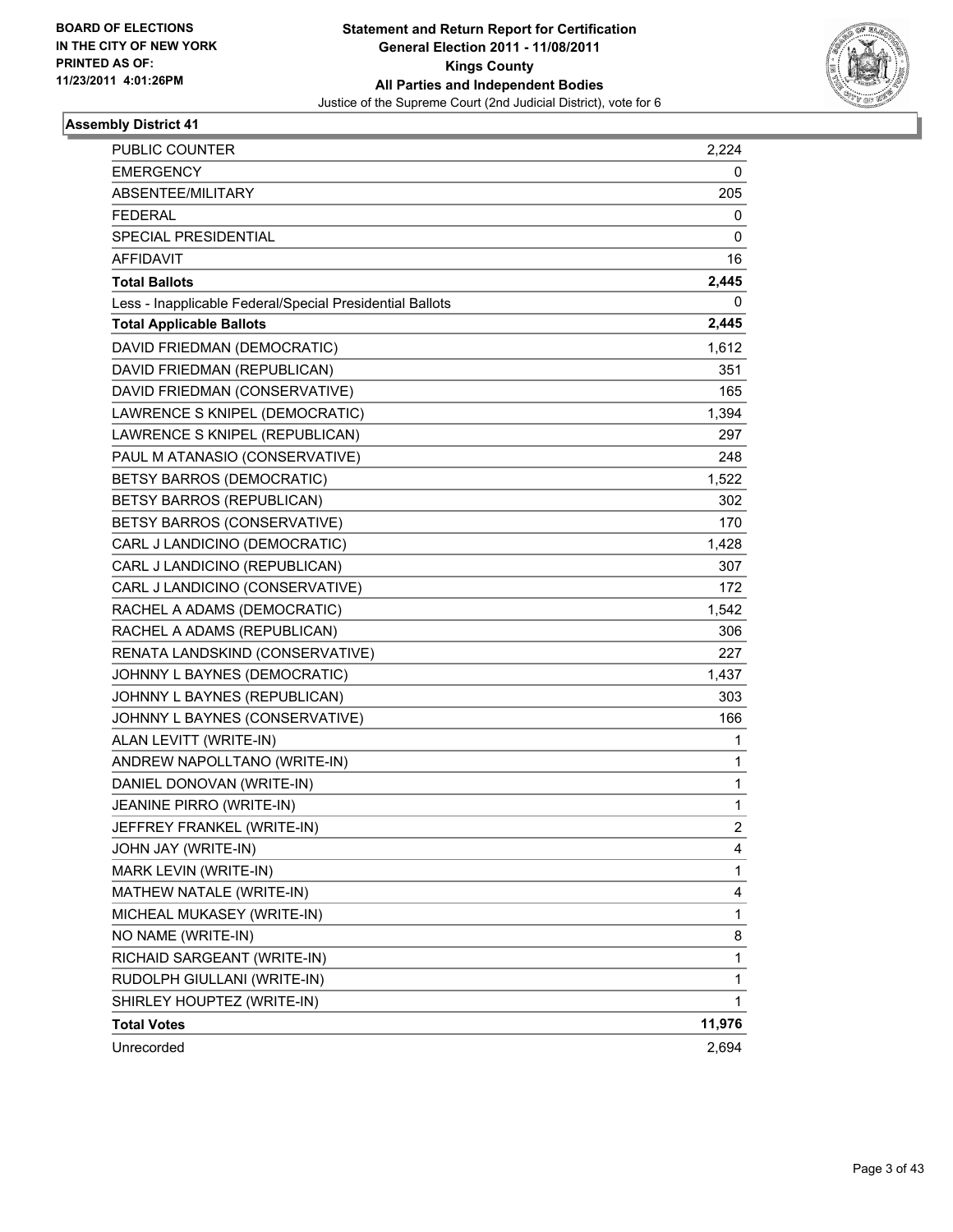

| <b>PUBLIC COUNTER</b>                                    | 1,808        |
|----------------------------------------------------------|--------------|
| <b>EMERGENCY</b>                                         | 0            |
| ABSENTEE/MILITARY                                        | 154          |
| <b>FEDERAL</b>                                           | 0            |
| <b>SPECIAL PRESIDENTIAL</b>                              | 0            |
| <b>AFFIDAVIT</b>                                         | 13           |
| <b>Total Ballots</b>                                     | 1,975        |
| Less - Inapplicable Federal/Special Presidential Ballots | 0            |
| <b>Total Applicable Ballots</b>                          | 1,975        |
| DAVID FRIEDMAN (DEMOCRATIC)                              | 1,456        |
| DAVID FRIEDMAN (REPUBLICAN)                              | 150          |
| DAVID FRIEDMAN (CONSERVATIVE)                            | 69           |
| LAWRENCE S KNIPEL (DEMOCRATIC)                           | 1,286        |
| LAWRENCE S KNIPEL (REPUBLICAN)                           | 139          |
| PAUL M ATANASIO (CONSERVATIVE)                           | 113          |
| BETSY BARROS (DEMOCRATIC)                                | 1,387        |
| BETSY BARROS (REPUBLICAN)                                | 136          |
| BETSY BARROS (CONSERVATIVE)                              | 75           |
| CARL J LANDICINO (DEMOCRATIC)                            | 1,269        |
| CARL J LANDICINO (REPUBLICAN)                            | 132          |
| CARL J LANDICINO (CONSERVATIVE)                          | 69           |
| RACHEL A ADAMS (DEMOCRATIC)                              | 1,406        |
| RACHEL A ADAMS (REPUBLICAN)                              | 125          |
| RENATA LANDSKIND (CONSERVATIVE)                          | 120          |
| JOHNNY L BAYNES (DEMOCRATIC)                             | 1,308        |
| JOHNNY L BAYNES (REPUBLICAN)                             | 134          |
| JOHNNY L BAYNES (CONSERVATIVE)                           | 72           |
| ALICE FISHER RUBIN (WRITE-IN)                            | 1            |
| CHERYL A KNIGHT (WRITE-IN)                               | 5            |
| ELIZABETH DONOGNE (WRITE-IN)                             | 1            |
| JOSEPH MIRANDYA (WRITE-IN)                               | 1            |
| JOSEPH SERGER (WRITE-IN)                                 | 1            |
| KAREN YELLEN (WRITE-IN)                                  | 1            |
| KEVIN MCCONNELL (WRITE-IN)                               | 1            |
| MOOREVELL WILLIAMS (WRITE-IN)                            | 1            |
| NO NAME (WRITE-IN)                                       | 13           |
| PHILLIP D EILIOTT (WRITE-IN)                             | $\mathbf{1}$ |
| RACHEL BAYNES (WRITE-IN)                                 | 1            |
| <b>Total Votes</b>                                       | 9,473        |
| Unrecorded                                               | 2,377        |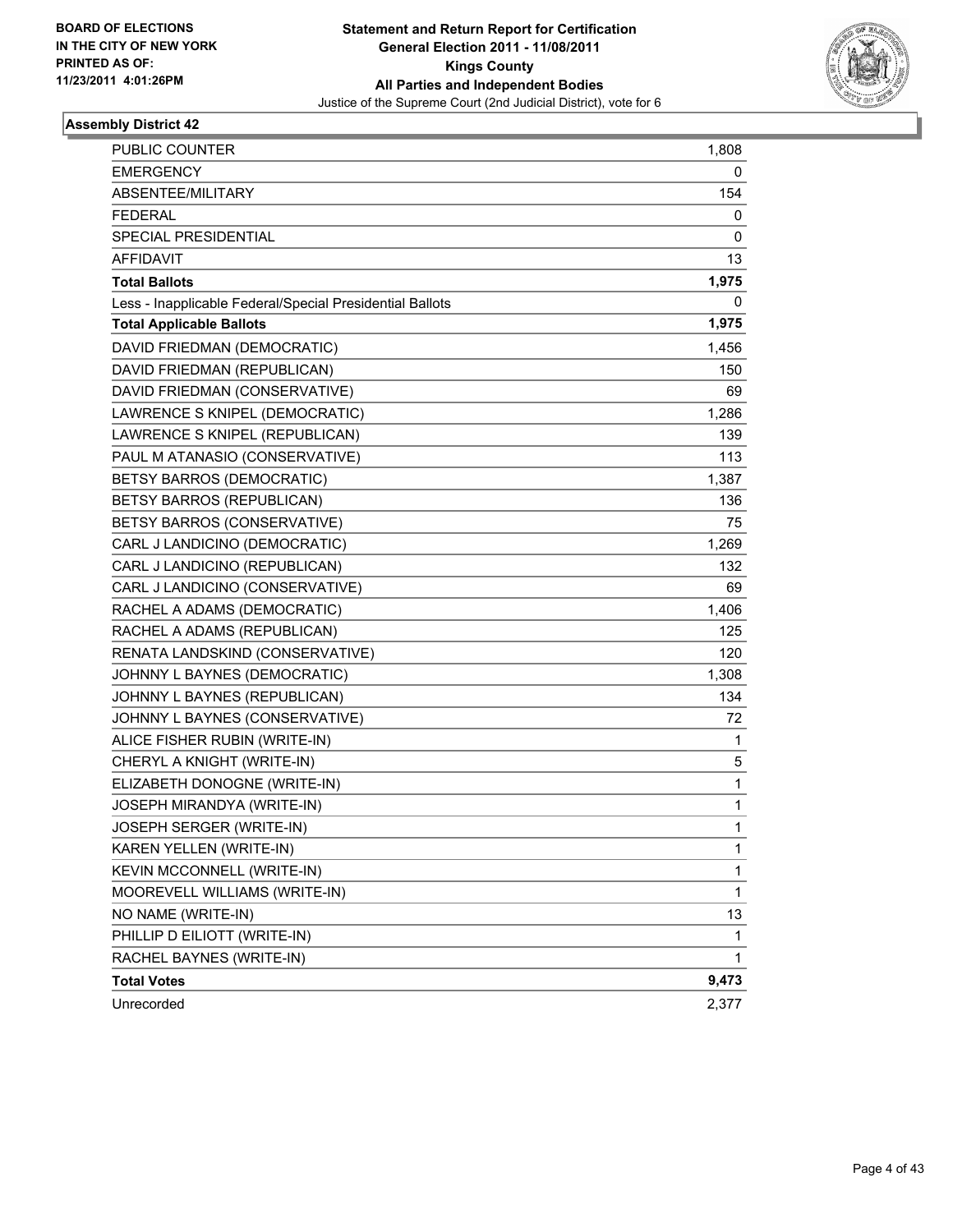

| PUBLIC COUNTER                                           | 2,204        |
|----------------------------------------------------------|--------------|
| <b>EMERGENCY</b>                                         | 0            |
| ABSENTEE/MILITARY                                        | 204          |
| <b>FEDERAL</b>                                           | 0            |
| SPECIAL PRESIDENTIAL                                     | 0            |
| AFFIDAVIT                                                | 23           |
| <b>Total Ballots</b>                                     | 2,431        |
| Less - Inapplicable Federal/Special Presidential Ballots | 0            |
| <b>Total Applicable Ballots</b>                          | 2,431        |
| DAVID FRIEDMAN (DEMOCRATIC)                              | 1,746        |
| DAVID FRIEDMAN (REPUBLICAN)                              | 110          |
| DAVID FRIEDMAN (CONSERVATIVE)                            | 61           |
| LAWRENCE S KNIPEL (DEMOCRATIC)                           | 1,565        |
| LAWRENCE S KNIPEL (REPUBLICAN)                           | 107          |
| PAUL M ATANASIO (CONSERVATIVE)                           | 79           |
| <b>BETSY BARROS (DEMOCRATIC)</b>                         | 1,707        |
| BETSY BARROS (REPUBLICAN)                                | 105          |
| BETSY BARROS (CONSERVATIVE)                              | 54           |
| CARL J LANDICINO (DEMOCRATIC)                            | 1,564        |
| CARL J LANDICINO (REPUBLICAN)                            | 104          |
| CARL J LANDICINO (CONSERVATIVE)                          | 52           |
| RACHEL A ADAMS (DEMOCRATIC)                              | 1,839        |
| RACHEL A ADAMS (REPUBLICAN)                              | 101          |
| RENATA LANDSKIND (CONSERVATIVE)                          | 80           |
| JOHNNY L BAYNES (DEMOCRATIC)                             | 1,655        |
| JOHNNY L BAYNES (REPUBLICAN)                             | 98           |
| JOHNNY L BAYNES (CONSERVATIVE)                           | 48           |
| BYRON MURRAIN (WRITE-IN)                                 | $\mathbf{1}$ |
| ELI HEERMAN (WRITE-IN)                                   | 1            |
| NO NAME (WRITE-IN)                                       | 8            |
| <b>Total Votes</b>                                       | 11,085       |
| Unrecorded                                               | 3,501        |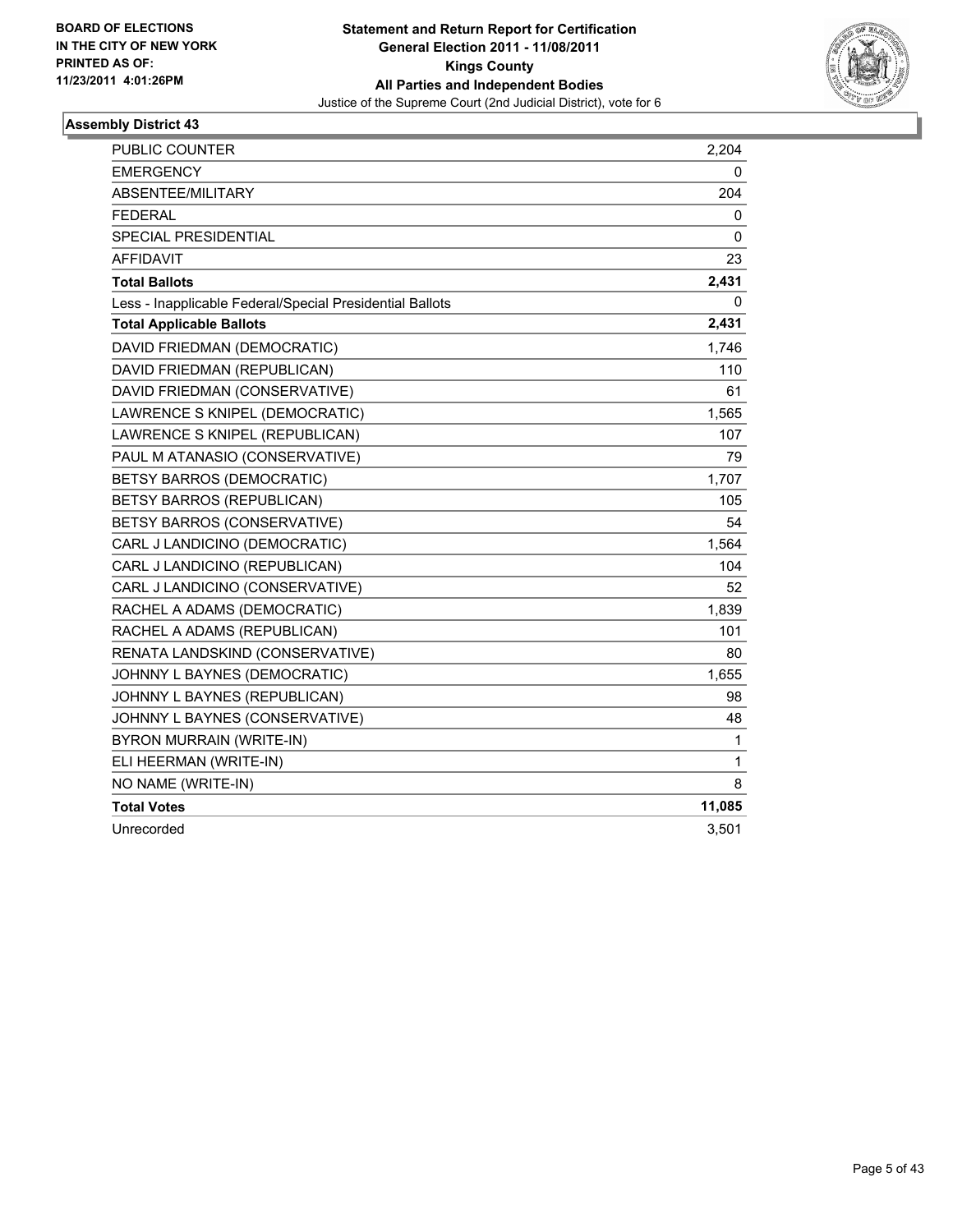

| <b>PUBLIC COUNTER</b>                                    | 2,371 |
|----------------------------------------------------------|-------|
| <b>EMERGENCY</b>                                         | 4     |
| ABSENTEE/MILITARY                                        | 170   |
| <b>FEDERAL</b>                                           | 0     |
| SPECIAL PRESIDENTIAL                                     | 0     |
| AFFIDAVIT                                                | 9     |
| <b>Total Ballots</b>                                     | 2,554 |
| Less - Inapplicable Federal/Special Presidential Ballots | 0     |
| <b>Total Applicable Ballots</b>                          | 2,554 |
| DAVID FRIEDMAN (DEMOCRATIC)                              | 1,666 |
| DAVID FRIEDMAN (REPUBLICAN)                              | 399   |
| DAVID FRIEDMAN (CONSERVATIVE)                            | 176   |
| LAWRENCE S KNIPEL (DEMOCRATIC)                           | 1,552 |
| LAWRENCE S KNIPEL (REPUBLICAN)                           | 346   |
| PAUL M ATANASIO (CONSERVATIVE)                           | 293   |
| BETSY BARROS (DEMOCRATIC)                                | 1,605 |
| BETSY BARROS (REPUBLICAN)                                | 381   |
| BETSY BARROS (CONSERVATIVE)                              | 180   |
| CARL J LANDICINO (DEMOCRATIC)                            | 1,523 |
| CARL J LANDICINO (REPUBLICAN)                            | 374   |
| CARL J LANDICINO (CONSERVATIVE)                          | 186   |
| RACHEL A ADAMS (DEMOCRATIC)                              | 1,628 |
| RACHEL A ADAMS (REPUBLICAN)                              | 339   |
| RENATA LANDSKIND (CONSERVATIVE)                          | 279   |
| JOHNNY L BAYNES (DEMOCRATIC)                             | 1,524 |
| JOHNNY L BAYNES (REPUBLICAN)                             | 368   |
| JOHNNY L BAYNES (CONSERVATIVE)                           | 182   |
| AARON HERMAN (WRITE-IN)                                  | 1     |
| ALEC BALDWIN (WRITE-IN)                                  | 1     |
| ALEN B. FRIED (WRITE-IN)                                 | 1     |
| ALEN BERGER (WRITE-IN)                                   | 1     |
| ANDREW GIDDINS (WRITE-IN)                                | 1     |
| ANGELA BATTAGUA (WRITE-IN)                               | 1     |
| ANGELICQUE MORENO (WRITE-IN)                             | 1     |
| ASHER FREEMAN (WRITE-IN)                                 | 1     |
| ATHENA SPELIOS (WRITE-IN)                                | 1     |
| BEE MCKIBBIN (WRITE-IN)                                  | 1     |
| BENNY TANE (WRITE-IN)                                    | 1     |
| BILL DEBLASIO (WRITE-IN)                                 | 1     |
| <b>BOB MASTER (WRITE-IN)</b>                             | 1     |
| CHERYL GONZALEZ (WRITE-IN)                               | 4     |
| CHESKY FISCHMAN (WRITE-IN)                               | 1     |
| CHRIBUE MCCRAY (WRITE-IN)                                | 1     |
| CHRIS CALLANAN (WRITE-IN)                                | 1     |
| CHRIS HAYES (WRITE-IN)                                   | 1     |
| CLARANCE NORMAN (WRITE-IN)                               | 1     |
|                                                          |       |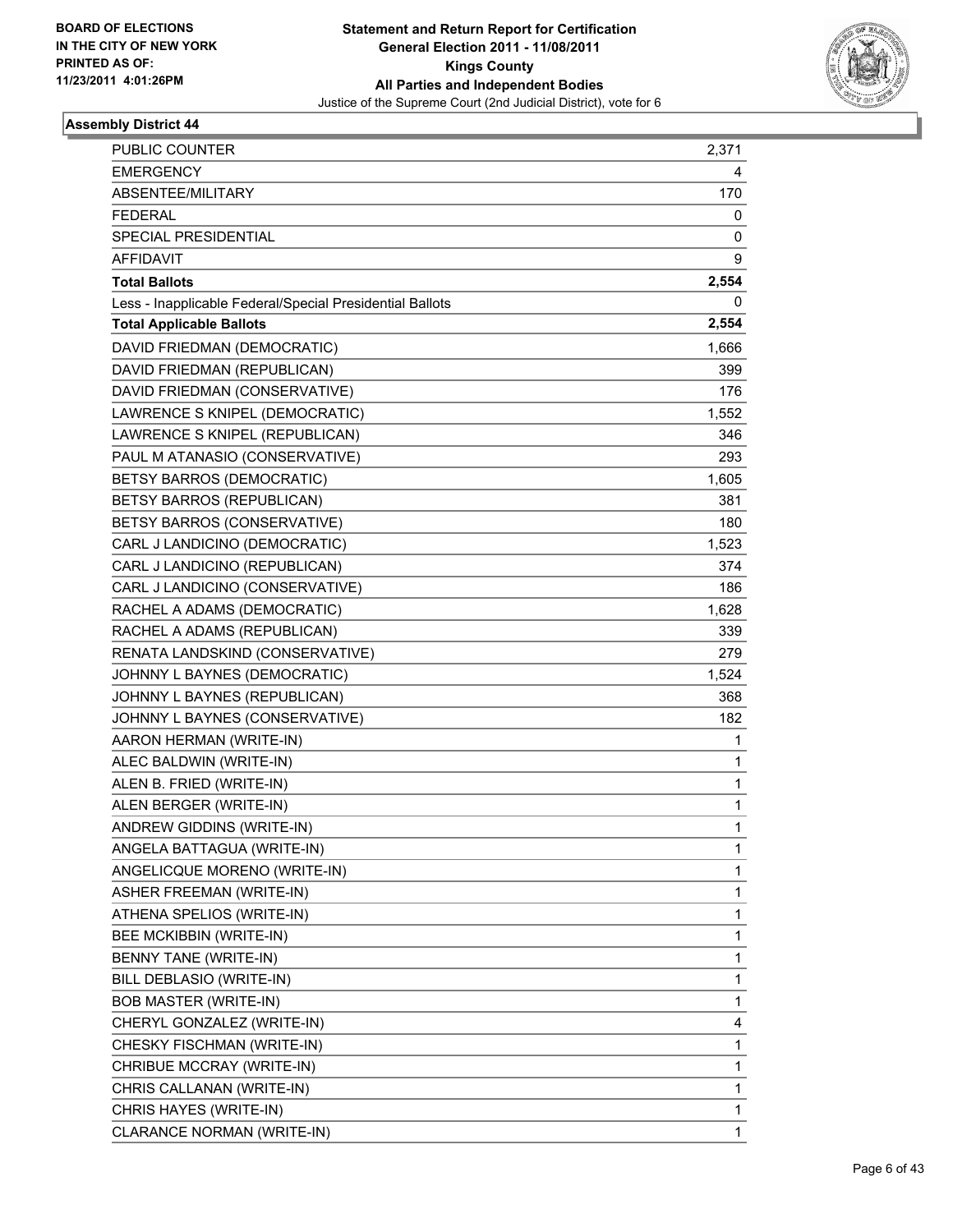

| DANIEL CAUTOR (WRITE-IN)<br>DAVID CASE (WRITE-IN)<br>DAVID RANKIN (WRITE-IN)<br>DORIS KELLY (WRITE-IN)<br>DOUGLAS PHILIP FIELDS JR. (WRITE-IN)<br>DOUGLAS SCHEDER (WRITE-IN)<br>EDWARD DANIELS (WRITE-IN)<br><b>GEORGE SILVER (WRITE-IN)</b><br><b>GERALD GARSON (WRITE-IN)</b> | 4<br>1<br>1<br>1<br>1<br>1<br>1<br>1<br>1<br>1<br>1<br>1 |
|---------------------------------------------------------------------------------------------------------------------------------------------------------------------------------------------------------------------------------------------------------------------------------|----------------------------------------------------------|
|                                                                                                                                                                                                                                                                                 |                                                          |
|                                                                                                                                                                                                                                                                                 |                                                          |
|                                                                                                                                                                                                                                                                                 |                                                          |
|                                                                                                                                                                                                                                                                                 |                                                          |
|                                                                                                                                                                                                                                                                                 |                                                          |
|                                                                                                                                                                                                                                                                                 |                                                          |
|                                                                                                                                                                                                                                                                                 |                                                          |
|                                                                                                                                                                                                                                                                                 |                                                          |
|                                                                                                                                                                                                                                                                                 |                                                          |
| <b>GREGORY WRIGHT (WRITE-IN)</b>                                                                                                                                                                                                                                                |                                                          |
| HOWARD STEIN (WRITE-IN)                                                                                                                                                                                                                                                         |                                                          |
| JANATHON HO (WRITE-IN)                                                                                                                                                                                                                                                          |                                                          |
| JERRY HAMMOND (WRITE-IN)                                                                                                                                                                                                                                                        | 1                                                        |
| <b>JESSICA FRISCIA (WRITE-IN)</b>                                                                                                                                                                                                                                               | 1                                                        |
| JIMMY MCMILLAN (WRITE-IN)                                                                                                                                                                                                                                                       | 1                                                        |
| JOE BRIKMAN (WRITE-IN)                                                                                                                                                                                                                                                          | 1                                                        |
| JOE GENTILI (WRITE-IN)                                                                                                                                                                                                                                                          | 1                                                        |
| JOHN K AVANZINO (WRITE-IN)                                                                                                                                                                                                                                                      | 1                                                        |
| JOHN STEWART (WRITE-IN)                                                                                                                                                                                                                                                         | 1                                                        |
| JOHN WISON (WRITE-IN)                                                                                                                                                                                                                                                           | 1                                                        |
| JONATHAN LETHEM (WRITE-IN)                                                                                                                                                                                                                                                      | $\mathbf{1}$                                             |
| JOSEF STEINBERG (WRITE-IN)                                                                                                                                                                                                                                                      | 1                                                        |
| JOSEPH ECHILOW (WRITE-IN)                                                                                                                                                                                                                                                       | 1                                                        |
| JOSEPH P. BASSO (WRITE-IN)                                                                                                                                                                                                                                                      | 4                                                        |
| KELLY KRAVET (WRITE-IN)                                                                                                                                                                                                                                                         | 1                                                        |
| KENNETH SHERMAN (WRITE-IN)                                                                                                                                                                                                                                                      | 1                                                        |
| KRISTIN MENSING (WRITE-IN)                                                                                                                                                                                                                                                      | 1                                                        |
| LAUREN STEPHENS DAVIDOWITZ (WRITE-IN)                                                                                                                                                                                                                                           | 1                                                        |
| LILY CANINE (WRITE-IN)                                                                                                                                                                                                                                                          | 1                                                        |
| LINOSEY MILLANO (WRITE-IN)                                                                                                                                                                                                                                                      | 1                                                        |
| LIZETTE COLON (WRITE-IN)                                                                                                                                                                                                                                                        | 1                                                        |
| MARIANO TORRAS (WRITE-IN)                                                                                                                                                                                                                                                       | 1                                                        |
| MARK TAYLOR (WRITE-IN)                                                                                                                                                                                                                                                          | 1                                                        |
| MARTIN BRIKME (WRITE-IN)                                                                                                                                                                                                                                                        | 1                                                        |
| MEISHA WELSH (WRITE-IN)                                                                                                                                                                                                                                                         | 1                                                        |
| MICHAEL BOLAND (WRITE-IN)                                                                                                                                                                                                                                                       | 1                                                        |
| MICHAEL RABINOWITZ (WRITE-IN)                                                                                                                                                                                                                                                   | 1                                                        |
| NAFTALLI KLEIN (WRITE-IN)                                                                                                                                                                                                                                                       | 1                                                        |
| NAOMI KLEIN (WRITE-IN)                                                                                                                                                                                                                                                          | 1                                                        |
| PEACHES CALILE (WRITE-IN)                                                                                                                                                                                                                                                       | 1                                                        |
| PETER GRAZIOLI (WRITE-IN)                                                                                                                                                                                                                                                       | 1                                                        |
| PETER KIM (WRITE-IN)                                                                                                                                                                                                                                                            | 1                                                        |
| RALPH PERFETTO (WRITE-IN)                                                                                                                                                                                                                                                       | 6                                                        |
| RAY ROGERS (WRITE-IN)                                                                                                                                                                                                                                                           | 1                                                        |
| ROBERT MASTER (WRITE-IN)                                                                                                                                                                                                                                                        | 1                                                        |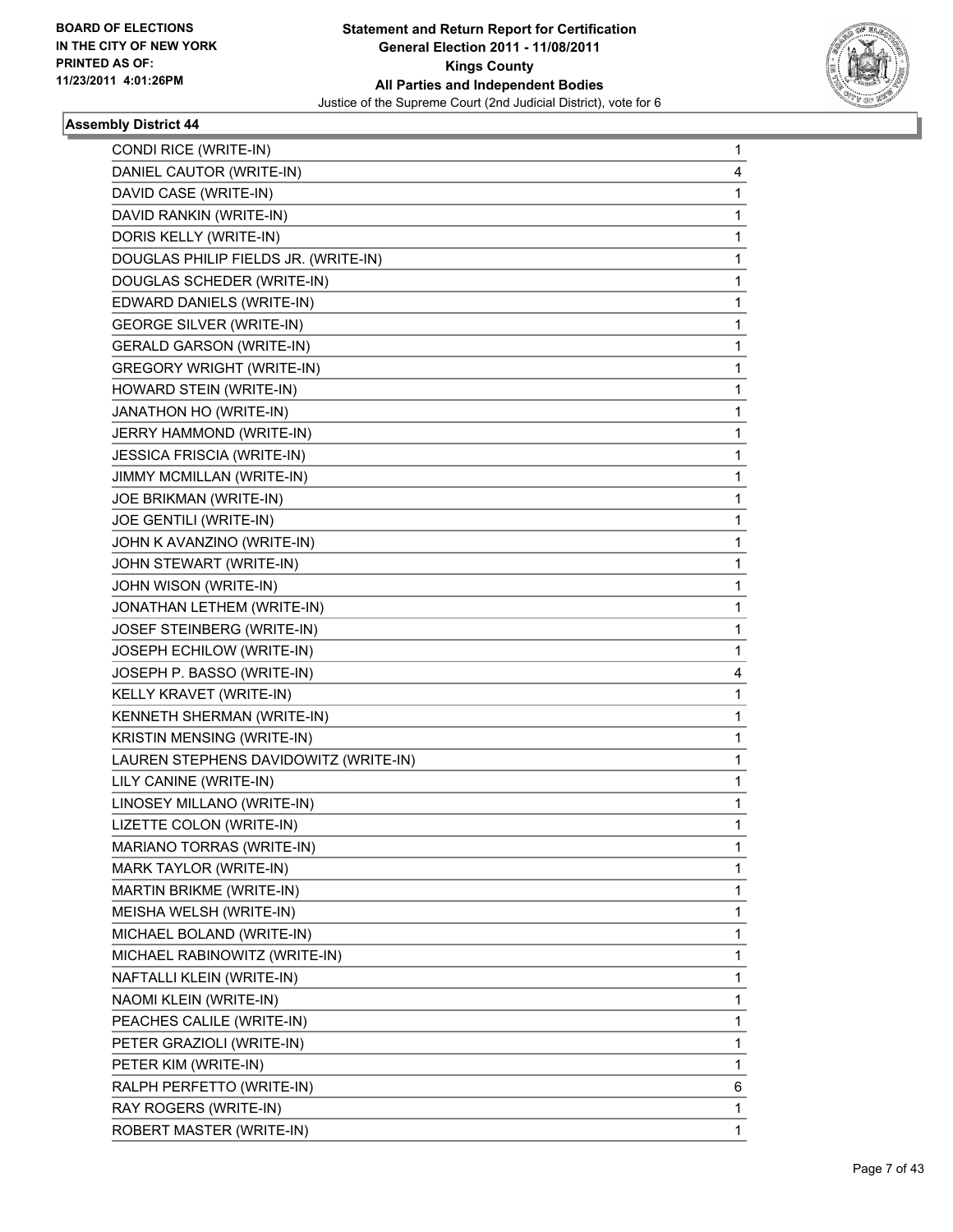

| ROBIN GARSON (WRITE-IN)    | 1      |
|----------------------------|--------|
| SARAH JOHNSON (WRITE-IN)   | 1      |
| SCOTT KRAVET (WRITE-IN)    | 1      |
| SEAN WILSON (WRITE-IN)     | 1      |
| SHABSI GANZWEK (WRITE-IN)  | 1      |
| STEPHEN COLBERT (WRITE-IN) | 1      |
| STEVEN LAUIM (WRITE-IN)    | 1      |
| VERLINA JAMES (WRITE-IN)   | 6      |
| VITO LOPEZ (WRITE-IN)      | 1      |
| WILLIAM LIPTON (WRITE-IN)  | 5      |
| WILLIAM LIU (WRITE-IN)     | 6      |
| WILLIAM LOEB (WRITE-IN)    | 1      |
| WILLIAMS MILLER (WRITE-IN) | 1      |
| WOODY ALLAM (WRITE-IN)     | 1      |
| YASMIN MIERY (WRITE-IN)    | 1      |
| YECHEIL BERGER (WRITE-IN)  | 1      |
| YIDEL BENJAMIN (WRITE-IN)  | 1      |
| YUDA SHECHTER (WRITE-IN)   | 1      |
| <b>Total Votes</b>         | 13,112 |
| Unrecorded                 | 2,212  |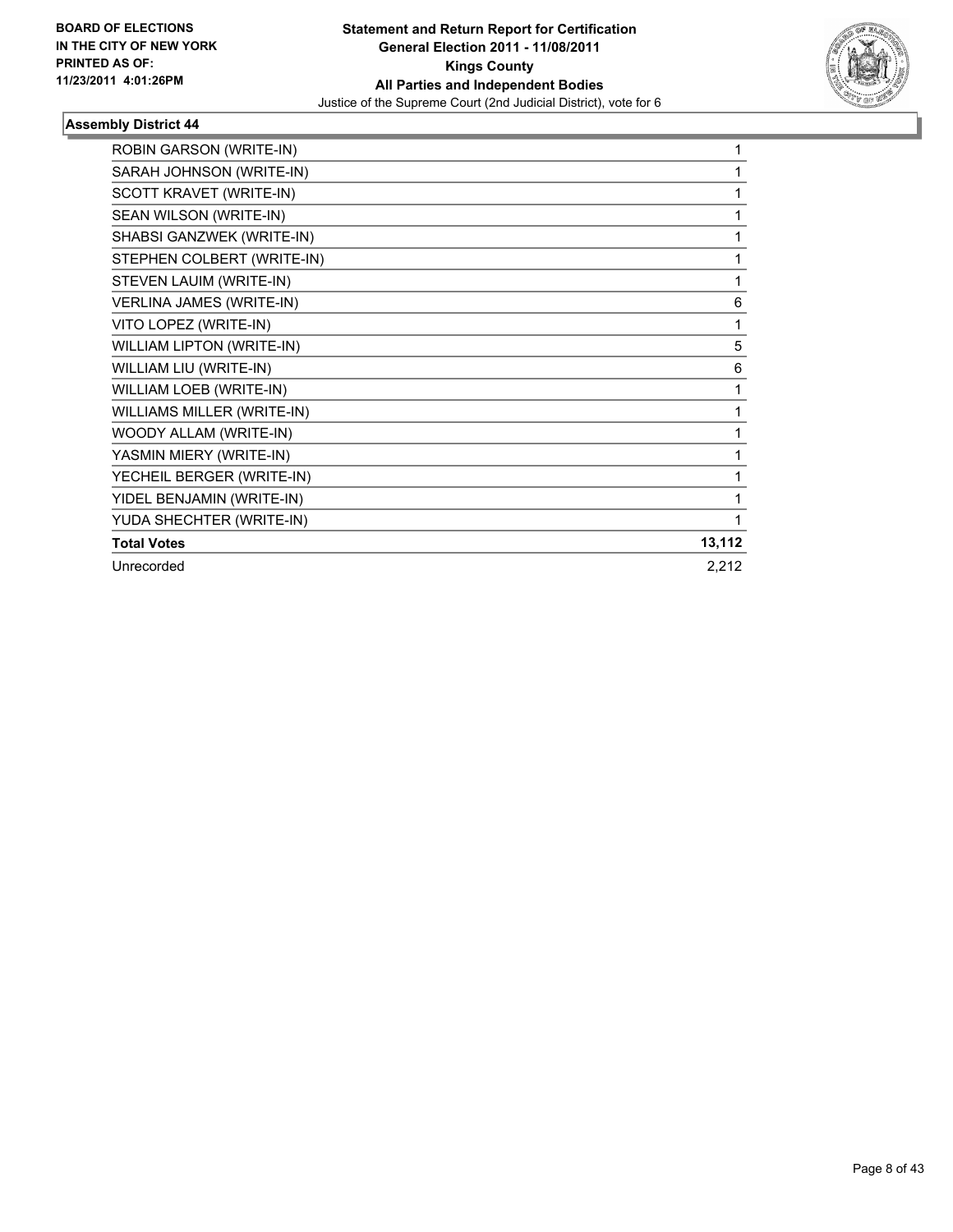

| <b>PUBLIC COUNTER</b>                                    | 1,678 |
|----------------------------------------------------------|-------|
| <b>EMERGENCY</b>                                         | 0     |
| ABSENTEE/MILITARY                                        | 200   |
| <b>FEDERAL</b>                                           | 0     |
| SPECIAL PRESIDENTIAL                                     | 0     |
| AFFIDAVIT                                                | 6     |
| <b>Total Ballots</b>                                     | 1,884 |
| Less - Inapplicable Federal/Special Presidential Ballots | 0     |
| <b>Total Applicable Ballots</b>                          | 1,884 |
| DAVID FRIEDMAN (DEMOCRATIC)                              | 946   |
| DAVID FRIEDMAN (REPUBLICAN)                              | 533   |
| DAVID FRIEDMAN (CONSERVATIVE)                            | 226   |
| LAWRENCE S KNIPEL (DEMOCRATIC)                           | 775   |
| LAWRENCE S KNIPEL (REPUBLICAN)                           | 463   |
| PAUL M ATANASIO (CONSERVATIVE)                           | 281   |
| <b>BETSY BARROS (DEMOCRATIC)</b>                         | 818   |
| BETSY BARROS (REPUBLICAN)                                | 475   |
| BETSY BARROS (CONSERVATIVE)                              | 200   |
| CARL J LANDICINO (DEMOCRATIC)                            | 791   |
| CARL J LANDICINO (REPUBLICAN)                            | 471   |
| CARL J LANDICINO (CONSERVATIVE)                          | 203   |
| RACHEL A ADAMS (DEMOCRATIC)                              | 810   |
| RACHEL A ADAMS (REPUBLICAN)                              | 432   |
| RENATA LANDSKIND (CONSERVATIVE)                          | 298   |
| JOHNNY L BAYNES (DEMOCRATIC)                             | 773   |
| JOHNNY L BAYNES (REPUBLICAN)                             | 448   |
| JOHNNY L BAYNES (CONSERVATIVE)                           | 209   |
| ABBY ADLER (WRITE-IN)                                    | 1     |
| ABRAHAM STRASSFELD (WRITE-IN)                            | 1     |
| ALTON H. MADDOX (WRITE-IN)                               | 1     |
| ARNIE WOLSKY (WRITE-IN)                                  | 1     |
| AVRAHAM ROSENBERG (WRITE-IN)                             | 1     |
| BILL CLINTON (WRITE-IN)                                  | 1     |
| DANIEL B. MALATER (WRITE-IN)                             | 1     |
| EDWARD I KOCH (WRITE-IN)                                 | 1     |
| EVAN J. MALATER (WRITE-IN)                               | 1     |
| GEORGE ALBRO (WRITE-IN)                                  | 1     |
| JONATHAN HAGLER (WRITE-IN)                               | 1     |
| JOSEF HAYON (WRITE-IN)                                   | 1     |
| JOUN PARK (WRITE-IN)                                     | 1     |
| LESTOR HERZOG (WRITE-IN)                                 | 3     |
| MARVIN H. MALATER (WRITE-IN)                             | 1     |
| MINDY LANG (WRITE-IN)                                    | 1     |
| MINDY SABEL (WRITE-IN)                                   | 1     |
| NO NAME (WRITE-IN)                                       | 3     |
| PAUL DANN (WRITE-IN)                                     | 2     |
|                                                          |       |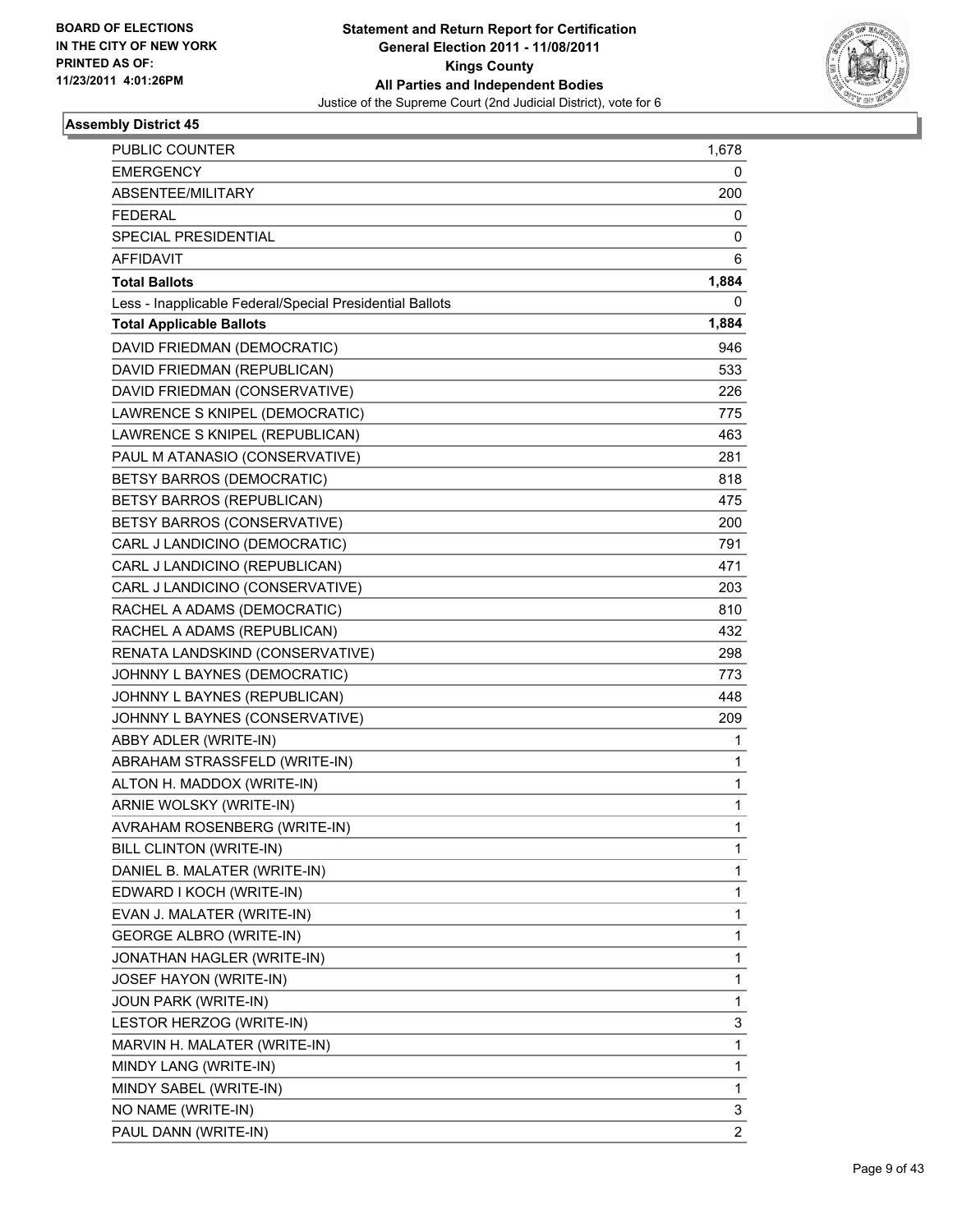

| RHONDA S. MALATER (WRITE-IN) |       |
|------------------------------|-------|
| ROBERT KATZ (WRITE-IN)       |       |
| ROBERT NEWMAN (WRITE-IN)     |       |
| RUDOLPH GIULLANI (WRITE-IN)  |       |
| SHARON SANTANA (WRITE-IN)    |       |
| <b>Total Votes</b>           | 9,181 |
| Unrecorded                   | 2.123 |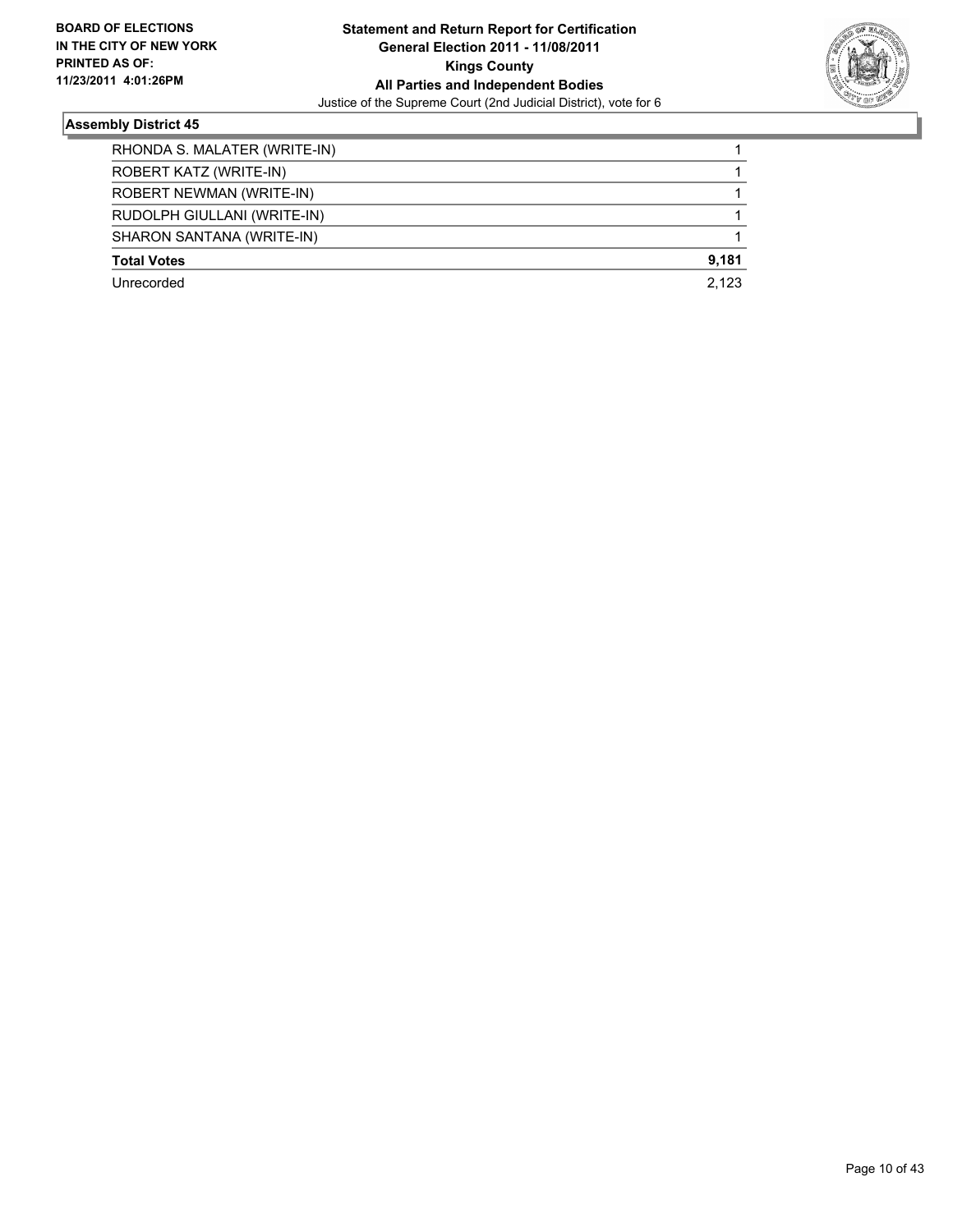

| <b>PUBLIC COUNTER</b>                                    | 2,816          |
|----------------------------------------------------------|----------------|
| <b>EMERGENCY</b>                                         | 0              |
| ABSENTEE/MILITARY                                        | 305            |
| <b>FEDERAL</b>                                           | 0              |
| SPECIAL PRESIDENTIAL                                     | 0              |
| AFFIDAVIT                                                | 25             |
| <b>Total Ballots</b>                                     | 3,146          |
| Less - Inapplicable Federal/Special Presidential Ballots | 0              |
| <b>Total Applicable Ballots</b>                          | 3,146          |
| DAVID FRIEDMAN (DEMOCRATIC)                              | 1,666          |
| DAVID FRIEDMAN (REPUBLICAN)                              | 774            |
| DAVID FRIEDMAN (CONSERVATIVE)                            | 250            |
| LAWRENCE S KNIPEL (DEMOCRATIC)                           | 1,409          |
| LAWRENCE S KNIPEL (REPUBLICAN)                           | 651            |
| PAUL M ATANASIO (CONSERVATIVE)                           | 393            |
| BETSY BARROS (DEMOCRATIC)                                | 1,518          |
| BETSY BARROS (REPUBLICAN)                                | 703            |
| BETSY BARROS (CONSERVATIVE)                              | 256            |
| CARL J LANDICINO (DEMOCRATIC)                            | 1,448          |
| CARL J LANDICINO (REPUBLICAN)                            | 674            |
| CARL J LANDICINO (CONSERVATIVE)                          | 275            |
| RACHEL A ADAMS (DEMOCRATIC)                              | 1,518          |
| RACHEL A ADAMS (REPUBLICAN)                              | 664            |
| RENATA LANDSKIND (CONSERVATIVE)                          | 365            |
| JOHNNY L BAYNES (DEMOCRATIC)                             | 1,404          |
| JOHNNY L BAYNES (REPUBLICAN)                             | 654            |
| JOHNNY L BAYNES (CONSERVATIVE)                           | 259            |
| <b>BARRY SLOTNICK (WRITE-IN)</b>                         | 1              |
| BERNIE SANDERS (WRITE-IN)                                | 2              |
| <b>BRUCE CUTLER (WRITE-IN)</b>                           | 1              |
| CAROLINE DERENZO (WRITE-IN)                              | 1              |
| DAVID SMITH (WRITE-IN)                                   | 1              |
| ELISEBETH DRAKE (WRITE-IN)                               | 1              |
| ESTELL STACKELL (WRITE-IN)                               | 1              |
| EUGENE DEBS (WRITE-IN)                                   | 2              |
| FRANK ZAIDLER (WRITE-IN)                                 | 1              |
| GEOFFREY GUERRERO (WRITE-IN)                             | 1              |
| HENRY GEORGE (WRITE-IN)                                  | 2              |
| JOHN FESSEL (WRITE-IN)                                   | 1              |
| JON WORINSBERG (WRITE-IN)                                | 1              |
| JOSEPH TGIO (WRITE-IN)                                   | 1              |
| MEYER LONDON (WRITE-IN)                                  | 2              |
| MICHAEL J WASSER (WRITE-IN)                              | 3              |
| NATRAJ BUSCHTAR (WRITE-IN)                               | 1              |
| NAVEED MOHAMMED (WRITE-IN)                               | 1              |
| NORMAN THOMAS (WRITE-IN)                                 | $\overline{2}$ |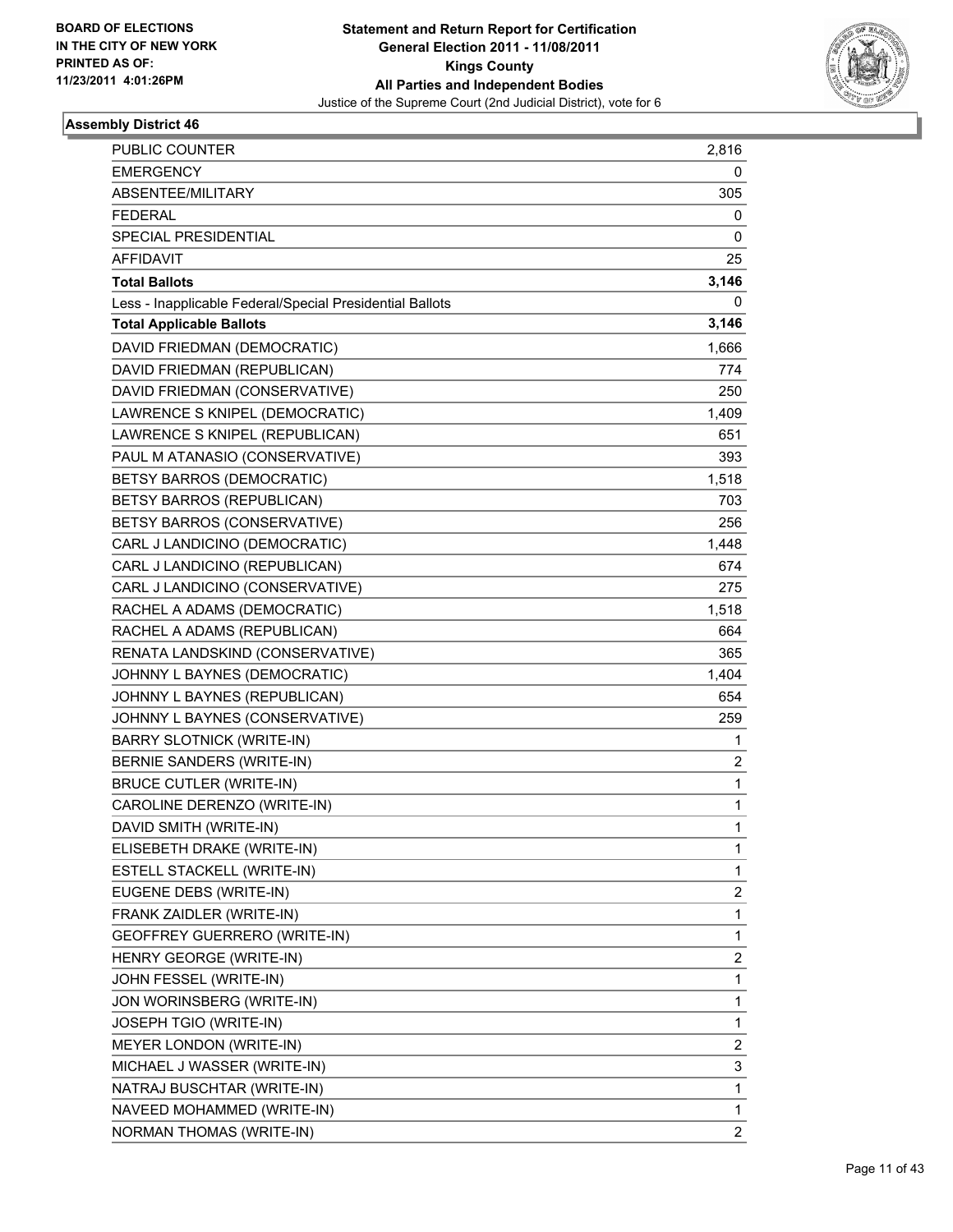

| <b>Total Votes</b><br>Unrecorded | 3.965  |
|----------------------------------|--------|
|                                  | 14.911 |
| WILLIAM Z FOSTER (WRITE-IN)      |        |
| STEPHEN SALS (WRITE-IN)          |        |
| SIMON W GERSON (WRITE-IN)        |        |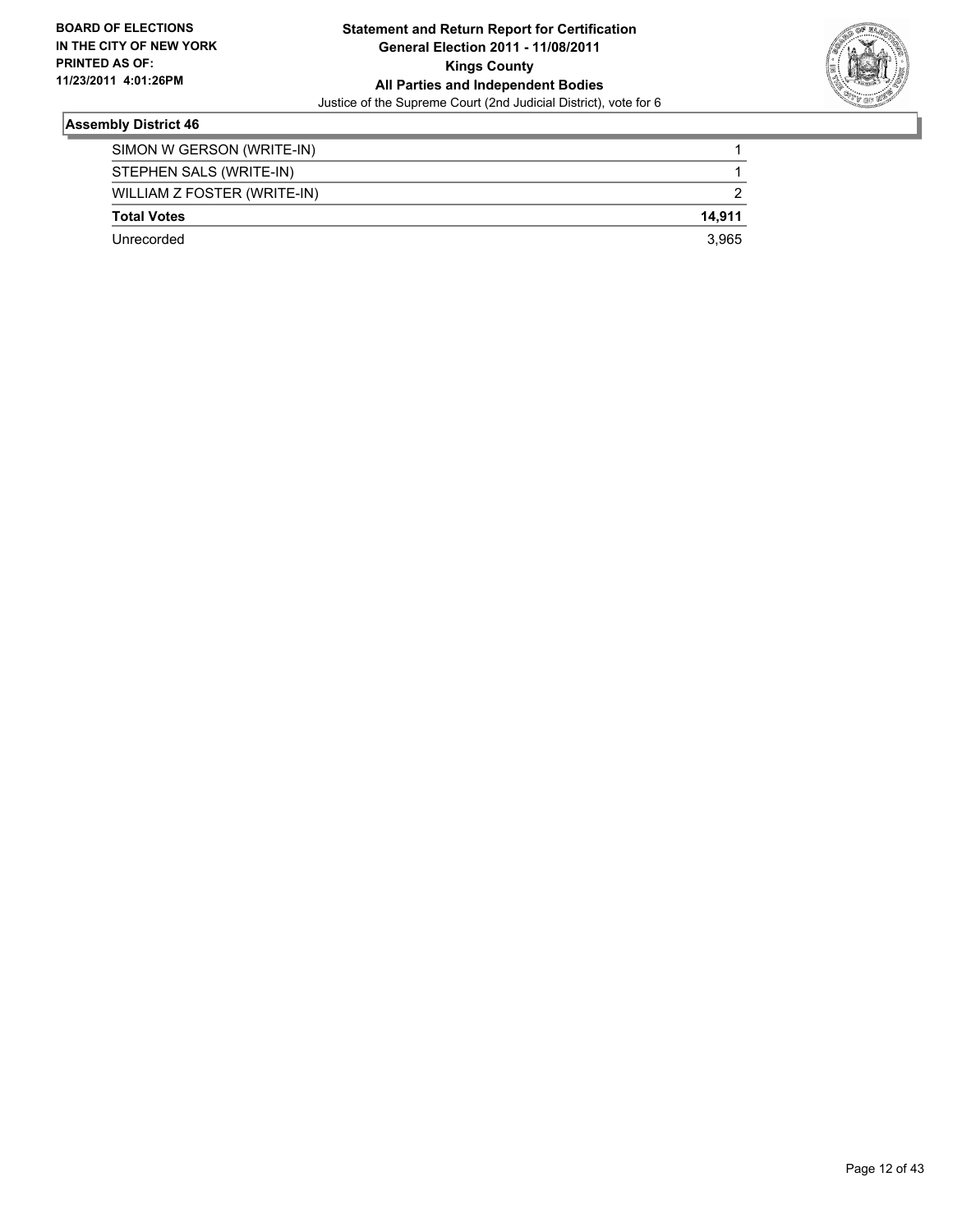

| <b>PUBLIC COUNTER</b>                                    | 1,643          |
|----------------------------------------------------------|----------------|
| <b>EMERGENCY</b>                                         | 0              |
| ABSENTEE/MILITARY                                        | 202            |
| <b>FEDERAL</b>                                           | 0              |
| SPECIAL PRESIDENTIAL                                     | 0              |
| AFFIDAVIT                                                | $\overline{7}$ |
| <b>Total Ballots</b>                                     | 1,852          |
| Less - Inapplicable Federal/Special Presidential Ballots | 0              |
| <b>Total Applicable Ballots</b>                          | 1,852          |
| DAVID FRIEDMAN (DEMOCRATIC)                              | 989            |
| DAVID FRIEDMAN (REPUBLICAN)                              | 491            |
| DAVID FRIEDMAN (CONSERVATIVE)                            | 145            |
| LAWRENCE S KNIPEL (DEMOCRATIC)                           | 757            |
| LAWRENCE S KNIPEL (REPUBLICAN)                           | 399            |
| PAUL M ATANASIO (CONSERVATIVE)                           | 267            |
| BETSY BARROS (DEMOCRATIC)                                | 838            |
| <b>BETSY BARROS (REPUBLICAN)</b>                         | 437            |
| BETSY BARROS (CONSERVATIVE)                              | 157            |
| CARL J LANDICINO (DEMOCRATIC)                            | 796            |
| CARL J LANDICINO (REPUBLICAN)                            | 442            |
| CARL J LANDICINO (CONSERVATIVE)                          | 159            |
| RACHEL A ADAMS (DEMOCRATIC)                              | 834            |
| RACHEL A ADAMS (REPUBLICAN)                              | 415            |
| RENATA LANDSKIND (CONSERVATIVE)                          | 224            |
| JOHNNY L BAYNES (DEMOCRATIC)                             | 769            |
| JOHNNY L BAYNES (REPUBLICAN)                             | 422            |
| JOHNNY L BAYNES (CONSERVATIVE)                           | 158            |
| ADAM STERNBERG (WRITE-IN)                                | 1              |
| ANTHONY LAMBERTI (WRITE-IN)                              | 1              |
| ANTONIN SCALIA (WRITE-IN)                                | 1              |
| <b>BARRY KAMAS (WRITE-IN)</b>                            | 1              |
| <b>BORIS ZIVOTOV (WRITE-IN)</b>                          | 1              |
| CLARENCE THOMAS (WRITE-IN)                               | 1              |
| DAVID TENNANT (WRITE-IN)                                 | 1              |
| JOHN ROBERTS (WRITE-IN)                                  | 1              |
| JON PERTWE (WRITE-IN)                                    | 1              |
| LAURA MESSIANA (WRITE-IN)                                | 1              |
| MATT SMITH (WRITE-IN)                                    | 1              |
| NANCY HARMON (WRITE-IN)                                  | 1              |
| NO FIRST/LAST NAME (WRITE-IN)                            | 6              |
| NO NAME (WRITE-IN)                                       | 9              |
| PETER DAVID (WRITE-IN)                                   | 1              |
| SAMUEL ALITO (WRITE-IN)                                  | 1              |
| SASHA BARON COHEN (WRITE-IN)                             | 1              |
| TOM BAKER (WRITE-IN)                                     | 1              |
| WILLIAM A COLTON (WRITE-IN)                              | 1              |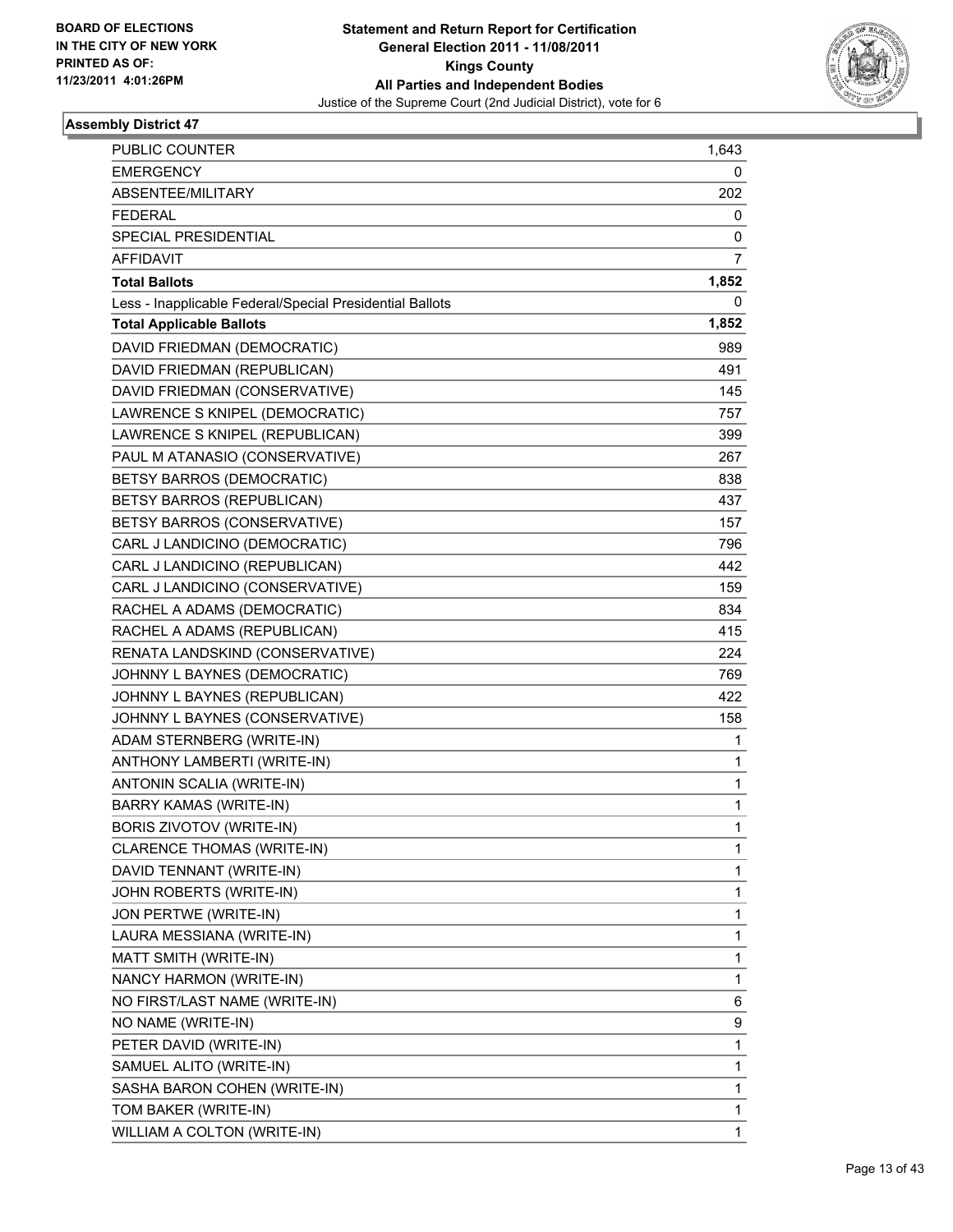

| WILLIAM HARMON (WRITE-IN) |       |
|---------------------------|-------|
| <b>Total Votes</b>        | 8.732 |
| Unrecorded                | 2.380 |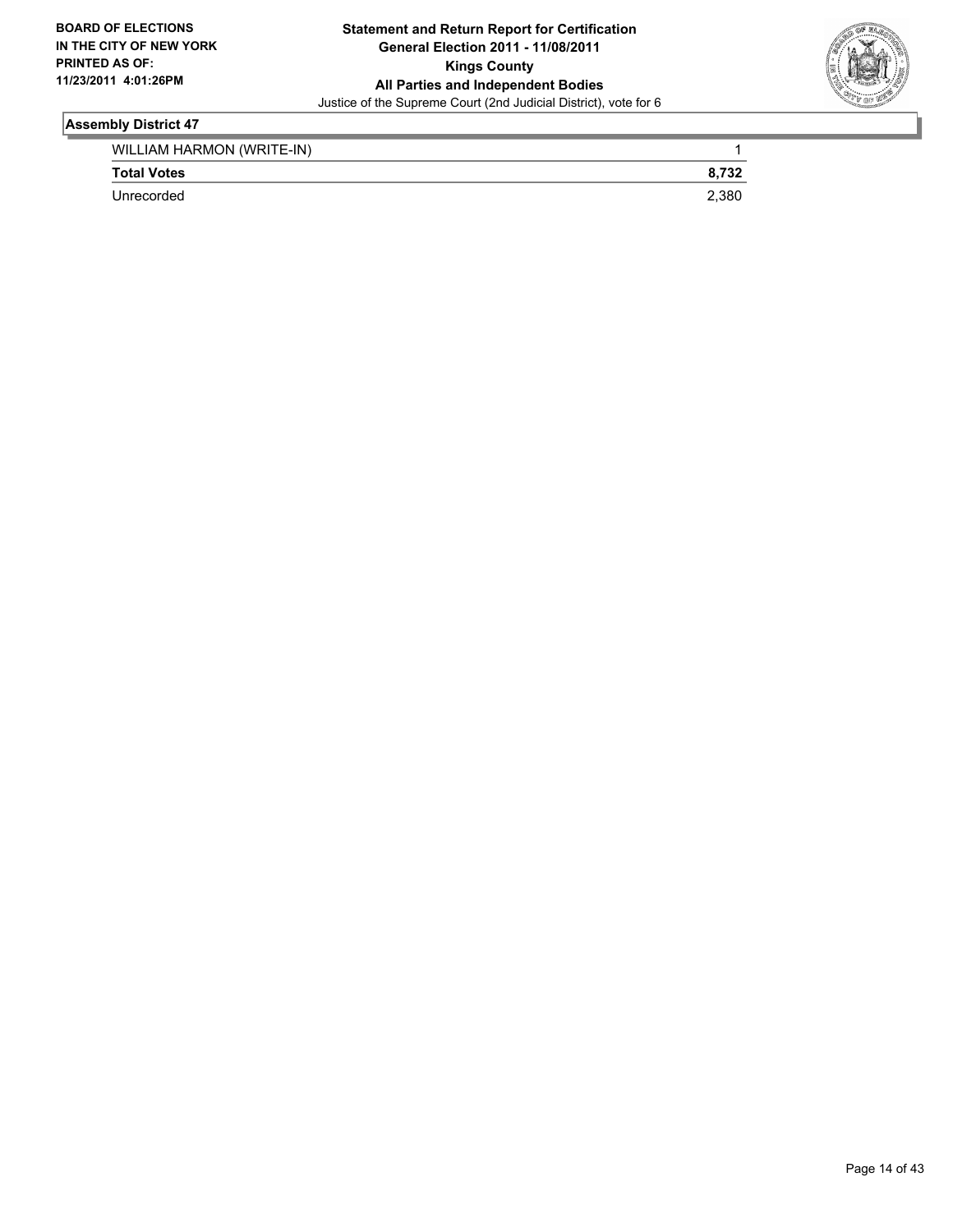

| PUBLIC COUNTER                                           | 1,265 |
|----------------------------------------------------------|-------|
| EMERGENCY                                                | 0     |
| ABSENTEE/MILITARY                                        | 135   |
| <b>FEDERAL</b>                                           | 0     |
| SPECIAL PRESIDENTIAL                                     | 0     |
| AFFIDAVIT                                                | 7     |
| <b>Total Ballots</b>                                     | 1,407 |
| Less - Inapplicable Federal/Special Presidential Ballots | 0     |
| <b>Total Applicable Ballots</b>                          | 1,407 |
| DAVID FRIEDMAN (DEMOCRATIC)                              | 641   |
| DAVID FRIEDMAN (REPUBLICAN)                              | 395   |
| DAVID FRIEDMAN (CONSERVATIVE)                            | 224   |
| LAWRENCE S KNIPEL (DEMOCRATIC)                           | 520   |
| LAWRENCE S KNIPEL (REPUBLICAN)                           | 358   |
| PAUL M ATANASIO (CONSERVATIVE)                           | 298   |
| BETSY BARROS (DEMOCRATIC)                                | 556   |
| BETSY BARROS (REPUBLICAN)                                | 353   |
| BETSY BARROS (CONSERVATIVE)                              | 233   |
| CARL J LANDICINO (DEMOCRATIC)                            | 534   |
| CARL J LANDICINO (REPUBLICAN)                            | 362   |
| CARL J LANDICINO (CONSERVATIVE)                          | 231   |
| RACHEL A ADAMS (DEMOCRATIC)                              | 526   |
| RACHEL A ADAMS (REPUBLICAN)                              | 361   |
| RENATA LANDSKIND (CONSERVATIVE)                          | 281   |
| JOHNNY L BAYNES (DEMOCRATIC)                             | 523   |
| JOHNNY L BAYNES (REPUBLICAN)                             | 344   |
| JOHNNY L BAYNES (CONSERVATIVE)                           | 235   |
| AARON FEINBERG (WRITE-IN)                                | 1     |
| ARON GRAVES (WRITE-IN)                                   | 1     |
| AUTHOR GOLDBERG (WRITE-IN)                               | 1     |
| CHAIM REICH (WRITE-IN)                                   | 1     |
| COLT SIX SHOOTER (WRITE-IN)                              | 1     |
| DAVID GREENFIELD (WRITE-IN)                              | 1     |
| DOV HIKIND (WRITE-IN)                                    | 2     |
| ELLIOT NESS (WRITE-IN)                                   | 1     |
| J. EDGAR HOOVER (WRITE-IN)                               | 1     |
| JAMES KLATSKY (WRITE-IN)                                 | 1     |
| JONATHAN HAGLER (WRITE-IN)                               | 2     |
| JOSEPH LOGIUDICE (WRITE-IN)                              | 6     |
| <b>JULIUS HOFFMAN (WRITE-IN)</b>                         | 1     |
| LUCRETIA REGINA-POTTER (WRITE-IN)                        | 1     |
| NOACH DEAR (WRITE-IN)                                    | 2     |
| RICHARD SOLOMON (WRITE-IN)                               | 2     |
| VISRAEL ROSENBERG (WRITE-IN)                             | 1     |
| YEHUDA KONSTAM (WRITE-IN)                                | 1     |
| <b>Total Votes</b>                                       | 7,002 |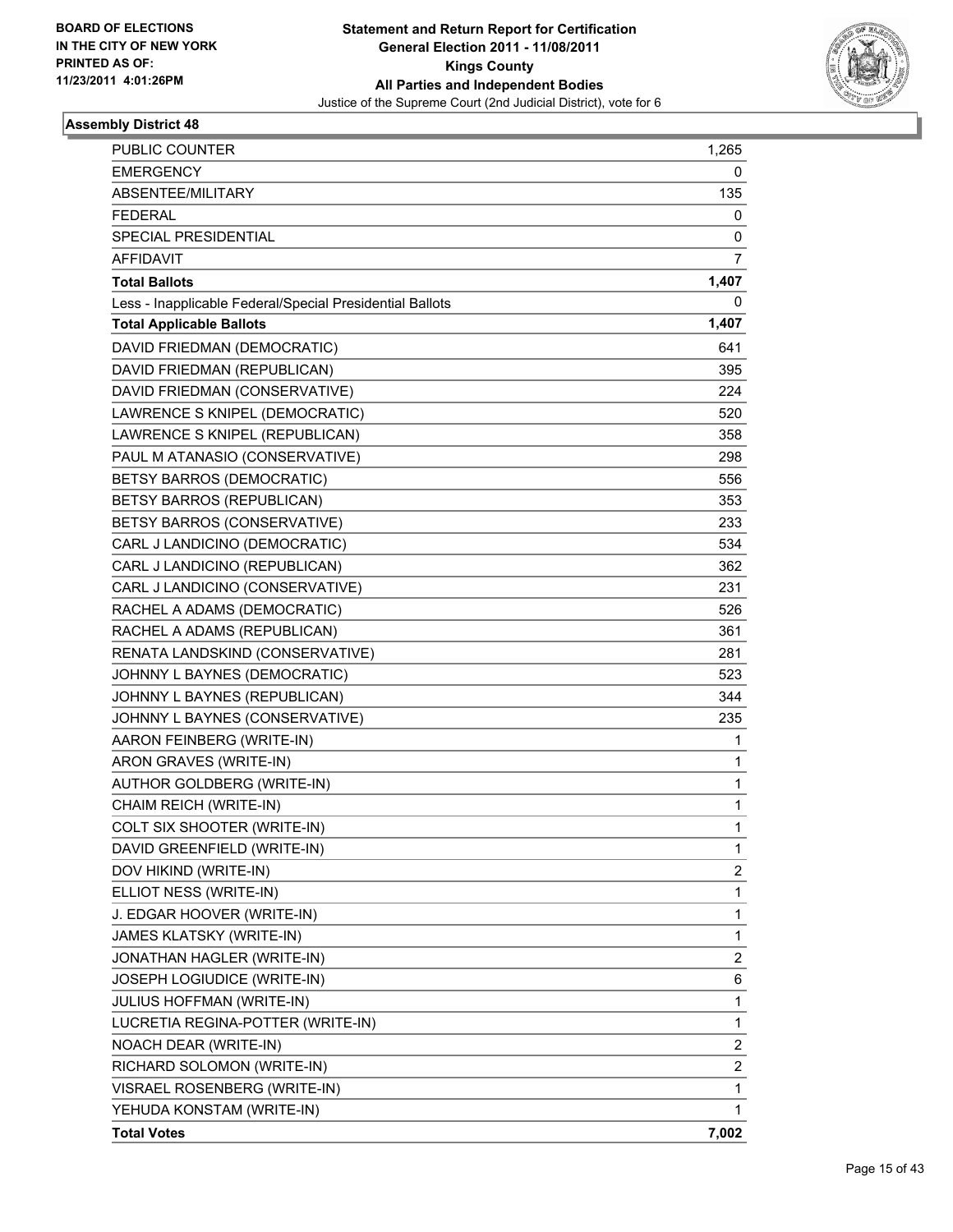

Unrecorded 1,440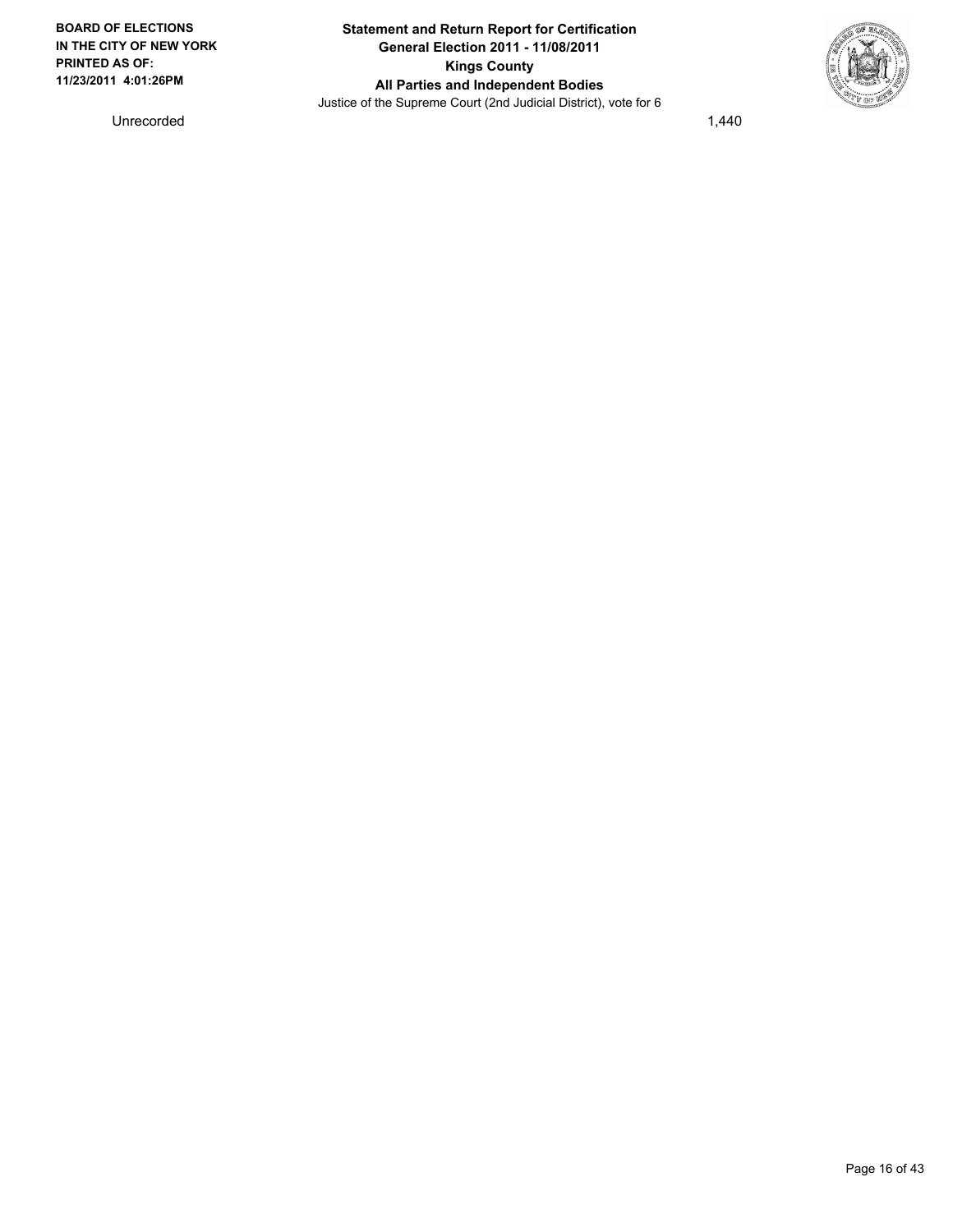

| <b>PUBLIC COUNTER</b>                                    | 1,349        |
|----------------------------------------------------------|--------------|
| <b>EMERGENCY</b>                                         | 0            |
| ABSENTEE/MILITARY                                        | 154          |
| <b>FEDERAL</b>                                           | 0            |
| SPECIAL PRESIDENTIAL                                     | 0            |
| AFFIDAVIT                                                | 10           |
| <b>Total Ballots</b>                                     | 1,513        |
| Less - Inapplicable Federal/Special Presidential Ballots | 0            |
| <b>Total Applicable Ballots</b>                          | 1,513        |
| DAVID FRIEDMAN (DEMOCRATIC)                              | 682          |
| DAVID FRIEDMAN (REPUBLICAN)                              | 429          |
| DAVID FRIEDMAN (CONSERVATIVE)                            | 160          |
| LAWRENCE S KNIPEL (DEMOCRATIC)                           | 567.         |
| LAWRENCE S KNIPEL (REPUBLICAN)                           | 369          |
| PAUL M ATANASIO (CONSERVATIVE)                           | 317          |
| BETSY BARROS (DEMOCRATIC)                                | 635          |
| <b>BETSY BARROS (REPUBLICAN)</b>                         | 418          |
| BETSY BARROS (CONSERVATIVE)                              | 161          |
| CARL J LANDICINO (DEMOCRATIC)                            | 635          |
| CARL J LANDICINO (REPUBLICAN)                            | 432          |
| CARL J LANDICINO (CONSERVATIVE)                          | 170          |
| RACHEL A ADAMS (DEMOCRATIC)                              | 610          |
| RACHEL A ADAMS (REPUBLICAN)                              | 387          |
| RENATA LANDSKIND (CONSERVATIVE)                          | 236          |
| JOHNNY L BAYNES (DEMOCRATIC)                             | 601          |
| JOHNNY L BAYNES (REPUBLICAN)                             | 387          |
| JOHNNY L BAYNES (CONSERVATIVE)                           | 171          |
| ADAM RICE (WRITE-IN)                                     | 1            |
| ARJUN JANAH (WRITE-IN)                                   | 1            |
| CARLO SCISSURA (WRITE-IN)                                | 1            |
| CHARLES CAPTENAKIS (WRITE-IN)                            | 1            |
| CHRISTOPHER MURPHY (WRITE-IN)                            | 1            |
| CHUNG PING LEE (WRITE-IN)                                | 1            |
| CRAIG GOLOSCHMIDT (WRITE-IN)                             | 1            |
| DANIEL LUSKEY (WRITE-IN)                                 | 1            |
| DAVID AMBROSE (WRITE-IN)                                 | 1            |
| DENNIS CARBONE (WRITE-IN)                                | 3            |
| DOUGLAS R. LYONS (WRITE-IN)                              | 5            |
| ELIZABETH CARBONE (WRITE-IN)                             | 1            |
| <b>GERALDO ARCHS (WRITE-IN)</b>                          | 1            |
| <b>GORE VIDAL (WRITE-IN)</b>                             | 1            |
| HOWARD JAFFE (WRITE-IN)                                  | 1            |
| JOCOB MILLER (WRITE-IN)                                  | 1            |
| LAWRENCE LITCHFIELD (WRITE-IN)                           | 1            |
| LEON GOLDENRG (WRITE-IN)                                 | 1            |
| LESTAT DE LIONCOURT (WRITE-IN)                           | $\mathbf{1}$ |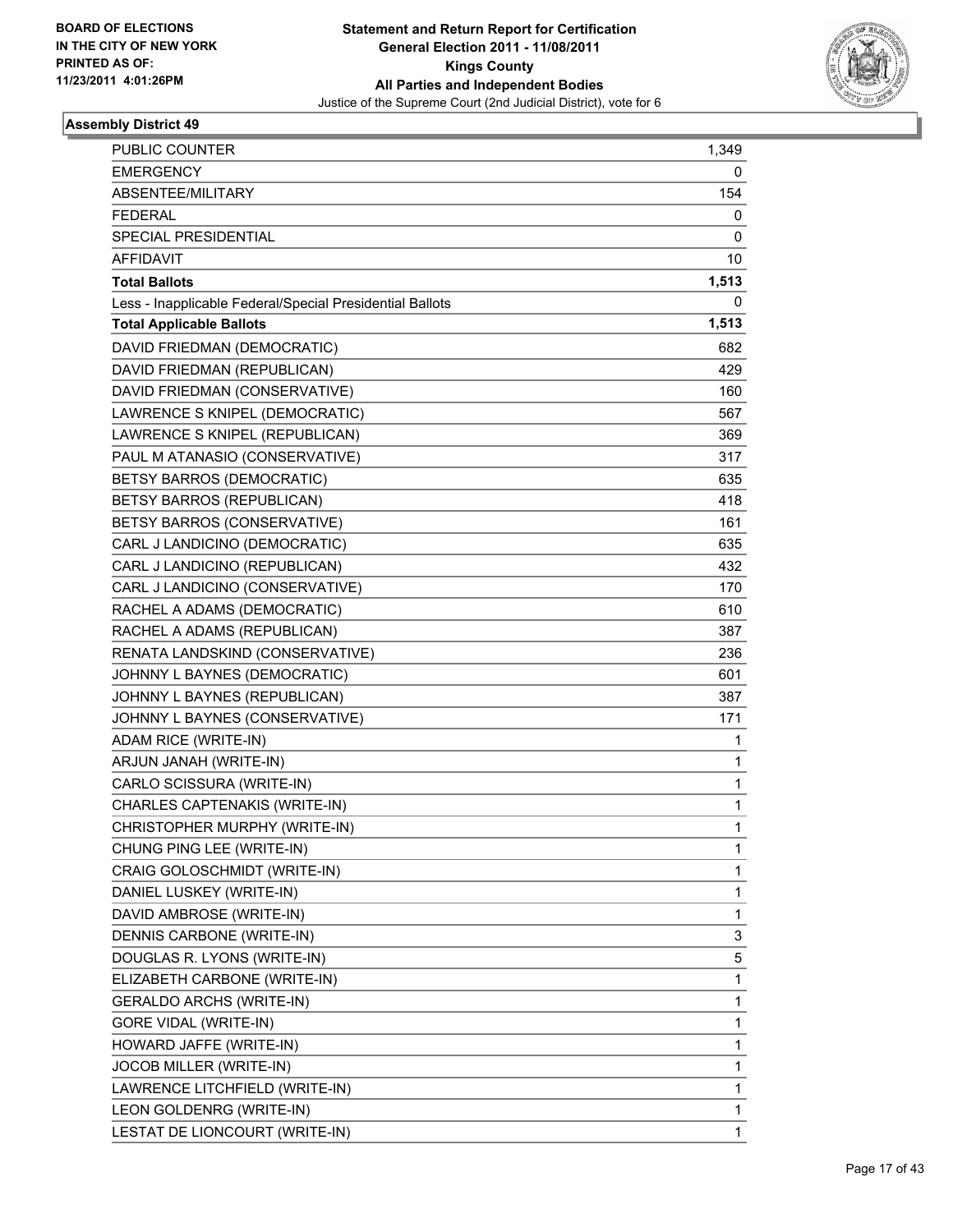

| MARGE JAFFE (WRITE-IN)        |       |
|-------------------------------|-------|
| MICHAEL MOORE (WRITE-IN)      | 2     |
| MOSHE CROSS (WRITE-IN)        |       |
| NO FIRST/LAST NAME (WRITE-IN) | 5     |
| NO NAME (WRITE-IN)            |       |
| RALPH NADLER (WRITE-IN)       |       |
| RICHARD CENNAMO (WRITE-IN)    | 2     |
| SIMON ZILBER (WRITE-IN)       |       |
| SUSAN SARONDON (WRITE-IN)     |       |
| TED CHABASMSKI (WRITE-IN)     |       |
| URSULA BANGEMI (WRITE-IN)     |       |
| VAN BROWN (WRITE-IN)          |       |
| WAI CHING LI (WRITE-IN)       |       |
| WAI YING LEE (WRITE-IN)       |       |
| WAI-SIN LI (WRITE-IN)         |       |
| <b>Total Votes</b>            | 7,413 |
| Unrecorded                    | 1,665 |
|                               |       |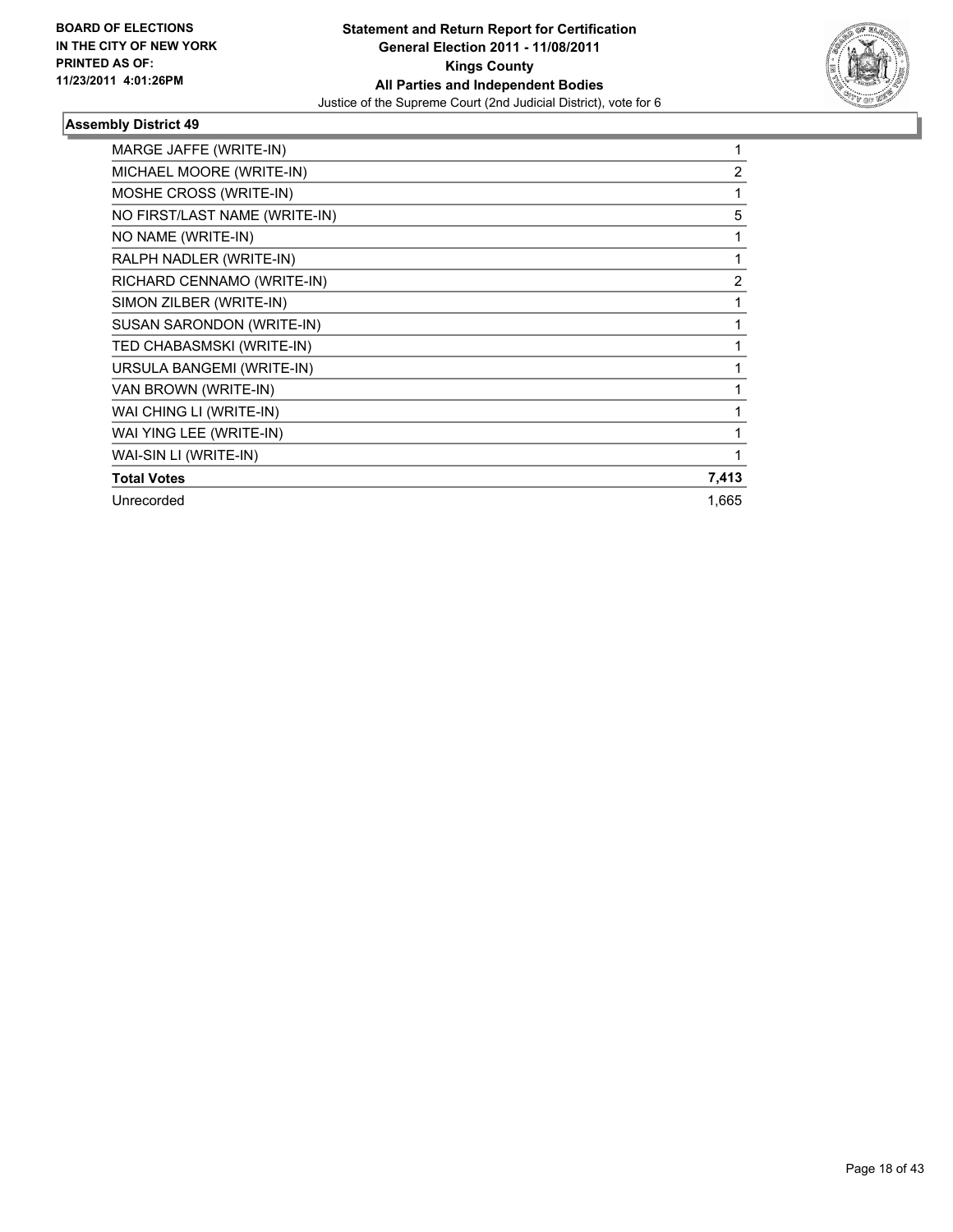

| PUBLIC COUNTER                                           | 1,508 |
|----------------------------------------------------------|-------|
| <b>EMERGENCY</b>                                         | 0     |
| ABSENTEE/MILITARY                                        | 94    |
| <b>FEDERAL</b>                                           | 0     |
| SPECIAL PRESIDENTIAL                                     | 0     |
| AFFIDAVIT                                                | 13    |
| <b>Total Ballots</b>                                     | 1,615 |
| Less - Inapplicable Federal/Special Presidential Ballots | 0     |
| <b>Total Applicable Ballots</b>                          | 1,615 |
| DAVID FRIEDMAN (DEMOCRATIC)                              | 1,064 |
| DAVID FRIEDMAN (REPUBLICAN)                              | 150   |
| DAVID FRIEDMAN (CONSERVATIVE)                            | 74    |
| LAWRENCE S KNIPEL (DEMOCRATIC)                           | 877   |
| LAWRENCE S KNIPEL (REPUBLICAN)                           | 134   |
| PAUL M ATANASIO (CONSERVATIVE)                           | 117   |
| BETSY BARROS (DEMOCRATIC)                                | 1,015 |
| BETSY BARROS (REPUBLICAN)                                | 146   |
| BETSY BARROS (CONSERVATIVE)                              | 74    |
| CARL J LANDICINO (DEMOCRATIC)                            | 863   |
| CARL J LANDICINO (REPUBLICAN)                            | 146   |
| CARL J LANDICINO (CONSERVATIVE)                          | 68    |
| RACHEL A ADAMS (DEMOCRATIC)                              | 1,006 |
| RACHEL A ADAMS (REPUBLICAN)                              | 143   |
| RENATA LANDSKIND (CONSERVATIVE)                          | 112   |
| JOHNNY L BAYNES (DEMOCRATIC)                             | 911   |
| JOHNNY L BAYNES (REPUBLICAN)                             | 126   |
| JOHNNY L BAYNES (CONSERVATIVE)                           | 70    |
| CYNTHIA COLT (WRITE-IN)                                  | 1     |
| DAVID COBB (WRITE-IN)                                    | 1     |
| ELIZABETH CILCATERRA (WRITE-IN)                          | 1     |
| G. GORDON LIDDY (WRITE-IN)                               | 1     |
| JACK RUCKER (WRITE-IN)                                   | 1     |
| JILL WALDMAN (WRITE-IN)                                  | 1     |
| JOHN WHITLOW (WRITE-IN)                                  | 1     |
| LINCOLN RESTLER (WRITE-IN)                               | 1     |
| MARCOS MASRI (WRITE-IN)                                  | 1     |
| MARGARET MAYORA (WRITE-IN)                               | 1     |
| MARK BORINO (WRITE-IN)                                   | 1     |
| MARTIN GORFINKIE (WRITE-IN)                              | 1     |
| MATTHEW COWHERD (WRITE-IN)                               | 2     |
| MICHAEL PETITPAS (WRITE-IN)                              | 1     |
| MIKE EMPEROR (WRITE-IN)                                  | 1     |
| NATALIE SMITH (WRITE-IN)                                 | 1     |
| NO FIRST/LAST NAME (WRITE-IN)                            | 1     |
| NO NAME (WRITE-IN)                                       | 1     |
| REBECCA RUCKER (WRITE-IN)                                | 1     |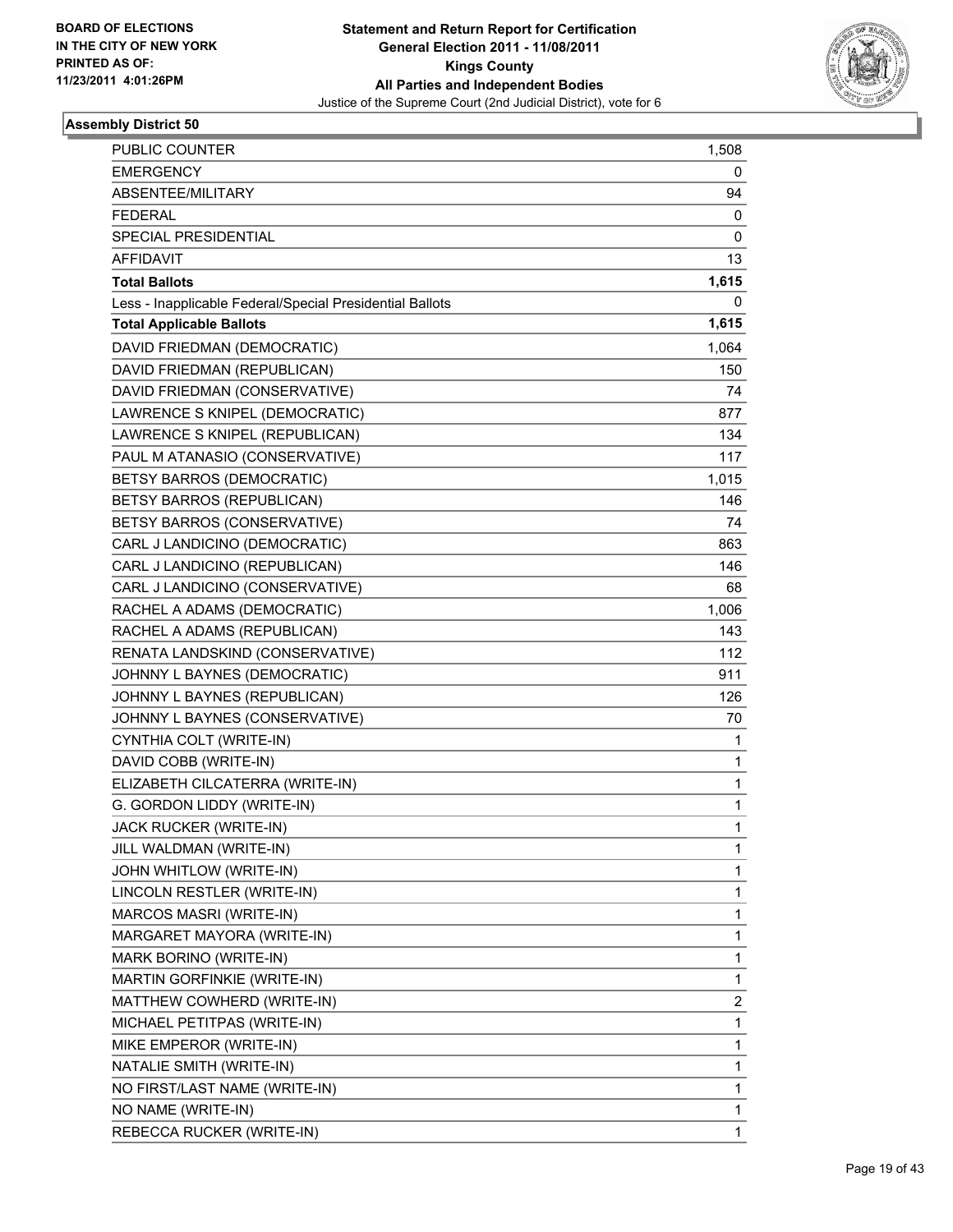

| ROBERT HUGHES (WRITE-IN)         |       |
|----------------------------------|-------|
| ROSA CLEMENTE (WRITE-IN)         |       |
| SAM HIMMELSTEIN (WRITE-IN)       |       |
| SARAH DAVILA (WRITE-IN)          |       |
| SATAESH NORI (WRITE-IN)          |       |
| STEPHEN BURZIO (WRITE-IN)        |       |
| TASHA LLOYD (WRITE-IN)           |       |
| <b>VLADIMIR PUTIN (WRITE-IN)</b> |       |
| <b>Total Votes</b>               | 7,124 |
| Unrecorded                       | 2,566 |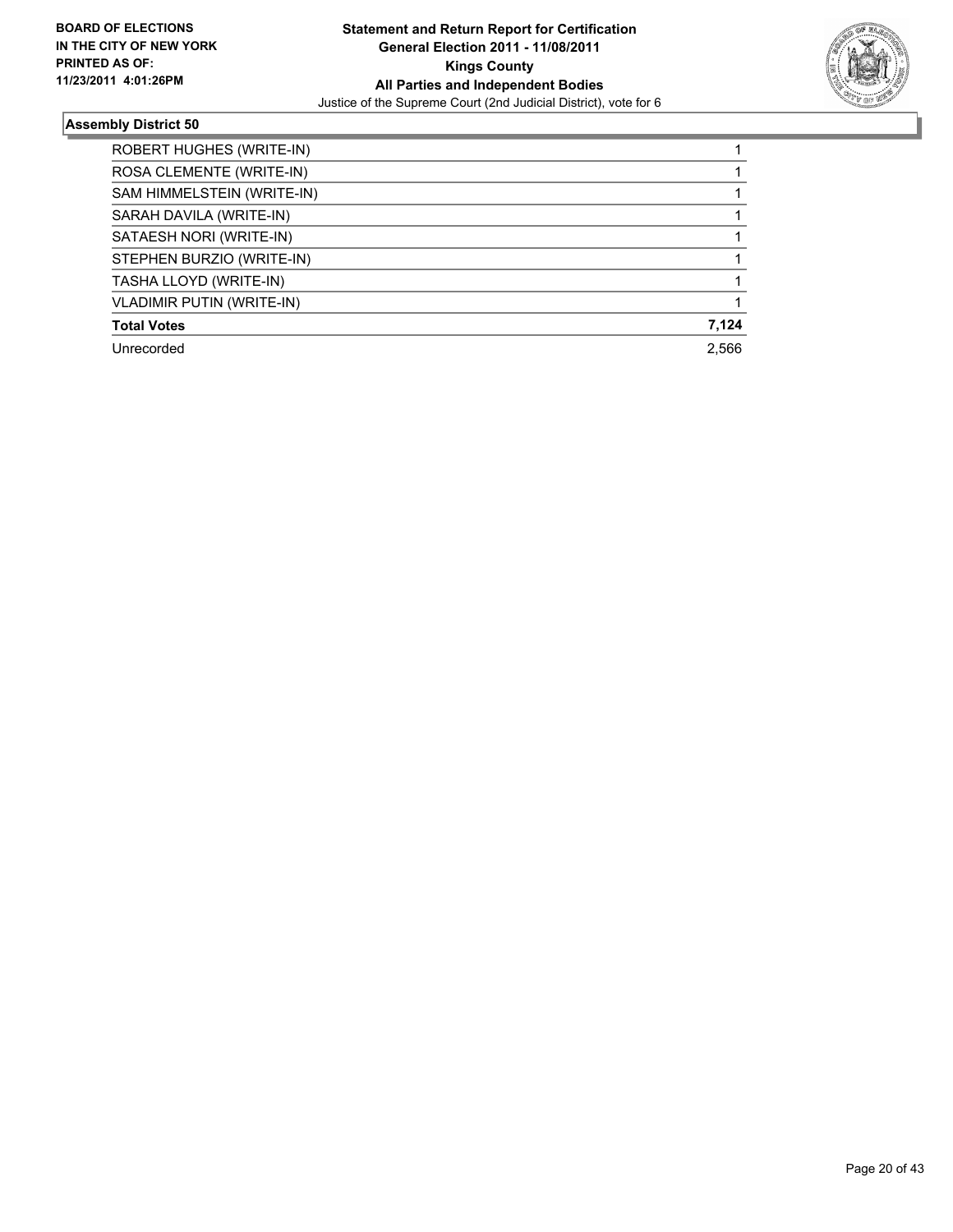

| <b>PUBLIC COUNTER</b>                                    | 1,387       |
|----------------------------------------------------------|-------------|
| <b>EMERGENCY</b>                                         | 0           |
| ABSENTEE/MILITARY                                        | 74          |
| <b>FEDERAL</b>                                           | 0           |
| SPECIAL PRESIDENTIAL                                     | 0           |
| AFFIDAVIT                                                | 20          |
| <b>Total Ballots</b>                                     | 1,481       |
| Less - Inapplicable Federal/Special Presidential Ballots | 0           |
| <b>Total Applicable Ballots</b>                          | 1,481       |
| DAVID FRIEDMAN (DEMOCRATIC)                              | 904         |
| DAVID FRIEDMAN (REPUBLICAN)                              | 187         |
| DAVID FRIEDMAN (CONSERVATIVE)                            | 57          |
| LAWRENCE S KNIPEL (DEMOCRATIC)                           | 708         |
| LAWRENCE S KNIPEL (REPUBLICAN)                           | 166         |
| PAUL M ATANASIO (CONSERVATIVE)                           | 109         |
| <b>BETSY BARROS (DEMOCRATIC)</b>                         | 870         |
| <b>BETSY BARROS (REPUBLICAN)</b>                         | 188         |
| BETSY BARROS (CONSERVATIVE)                              | 60          |
| CARL J LANDICINO (DEMOCRATIC)                            | 744         |
| CARL J LANDICINO (REPUBLICAN)                            | 176         |
| CARL J LANDICINO (CONSERVATIVE)                          | 63          |
| RACHEL A ADAMS (DEMOCRATIC)                              | 806         |
| RACHEL A ADAMS (REPUBLICAN)                              | 171         |
| RENATA LANDSKIND (CONSERVATIVE)                          | 88          |
| JOHNNY L BAYNES (DEMOCRATIC)                             | 726         |
| JOHNNY L BAYNES (REPUBLICAN)                             | 162         |
| JOHNNY L BAYNES (CONSERVATIVE)                           | 61          |
| ANN SCHNEIDER (WRITE-IN)                                 | 1           |
| ANTHONY GIORDANO (WRITE-IN)                              | 2           |
| DAVE HARLIHY (WRITE-IN)                                  | $\mathbf 1$ |
| DYLAN R TRAMM (WRITE-IN)                                 | 1           |
| ERIC KUO (WRITE-IN)                                      | 1           |
| JESSICA GIORDANO (WRITE-IN)                              | 2           |
| KATE SUISMAN (WRITE-IN)                                  | 1           |
| NO NAME (WRITE-IN)                                       | 4           |
| NORT C STEEN (WRITE-IN)                                  | 1           |
| PAUL SLUSAREV (WRITE-IN)                                 | 1           |
| REBECCA GIORDANO (WRITE-IN)                              | 2           |
| RENEE GIORDANO (WRITE-IN)                                | 2           |
| ROBERT SCHNEIDER (WRITE-IN)                              | 1           |
| RON PAUL (WRITE-IN)                                      | 6           |
| SARA GIORDANO (WRITE-IN)                                 | 2           |
| STEPHEN GIORDANO (WRITE-IN)                              | 2           |
| <b>Total Votes</b>                                       | 6,276       |
| Unrecorded                                               | 2,610       |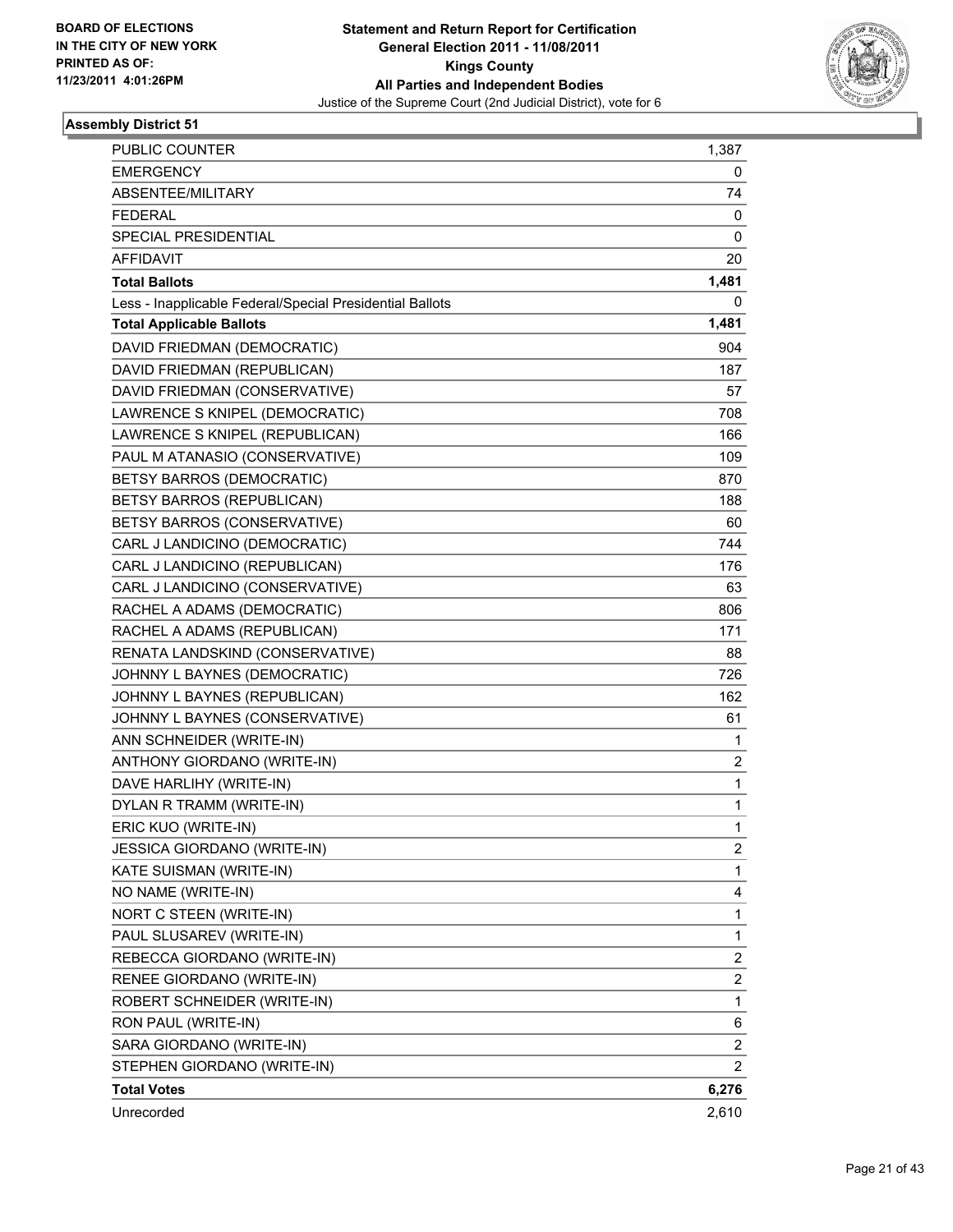

| PUBLIC COUNTER                                           | 2,996       |
|----------------------------------------------------------|-------------|
| <b>EMERGENCY</b>                                         | 4           |
| ABSENTEE/MILITARY                                        | 223         |
| <b>FEDERAL</b>                                           | 0           |
| SPECIAL PRESIDENTIAL                                     | 0           |
| AFFIDAVIT                                                | 30          |
| <b>Total Ballots</b>                                     | 3,253       |
| Less - Inapplicable Federal/Special Presidential Ballots | 0           |
| <b>Total Applicable Ballots</b>                          | 3,253       |
| DAVID FRIEDMAN (DEMOCRATIC)                              | 2,389       |
| DAVID FRIEDMAN (REPUBLICAN)                              | 250         |
| DAVID FRIEDMAN (CONSERVATIVE)                            | 137         |
| LAWRENCE S KNIPEL (DEMOCRATIC)                           | 2,290       |
| LAWRENCE S KNIPEL (REPUBLICAN)                           | 230         |
| PAUL M ATANASIO (CONSERVATIVE)                           | 224         |
| <b>BETSY BARROS (DEMOCRATIC)</b>                         | 2,368       |
| BETSY BARROS (REPUBLICAN)                                | 246         |
| BETSY BARROS (CONSERVATIVE)                              | 129         |
| CARL J LANDICINO (DEMOCRATIC)                            | 2,215       |
| CARL J LANDICINO (REPUBLICAN)                            | 250         |
| CARL J LANDICINO (CONSERVATIVE)                          | 126         |
| RACHEL A ADAMS (DEMOCRATIC)                              | 2,460       |
| RACHEL A ADAMS (REPUBLICAN)                              | 230         |
| RENATA LANDSKIND (CONSERVATIVE)                          | 216         |
| JOHNNY L BAYNES (DEMOCRATIC)                             | 2,235       |
| JOHNNY L BAYNES (REPUBLICAN)                             | 230         |
| JOHNNY L BAYNES (CONSERVATIVE)                           | 131         |
| AARON BITTERMAN (WRITE-IN)                               | 1           |
| ADAM BARPENEL FRIED (WRITE-IN)                           | 1           |
| ALICE NICHOLSON (WRITE-IN)                               | $\mathbf 1$ |
| ALTON H. MADDOX (WRITE-IN)                               | 1           |
| ANA E LEE (WRITE-IN)                                     | 1           |
| ANN ARCHER (WRITE-IN)                                    | 1           |
| ANN SWERN (WRITE-IN)                                     | 1           |
| ANNMARIE CARLEY (WRITE-IN)                               | 4           |
| APRIL POSER (WRITE-IN)                                   | 1           |
| ARTHUR SCHURR (WRITE-IN)                                 | 1           |
| BARBARA ZAHLER-GRUBER (WRITE-IN)                         | 1           |
| BERNARD W PID (WRITE-IN)                                 | 1           |
| BRAD LANDER (WRITE-IN)                                   | 1           |
| CAMERON WEBER (WRITE-IN)                                 | 1           |
| CATHERINE CHRISTIAN (WRITE-IN)                           | 1           |
| CHERYL GONZALES (WRITE-IN)                               | 1           |
| CHERYL GONZALEZ (WRITE-IN)                               | 2           |
| CONNIE J. CLEVEN (WRITE-IN)                              | 1           |
| DANA KIRSCHENBAUM (WRITE-IN)                             | 1           |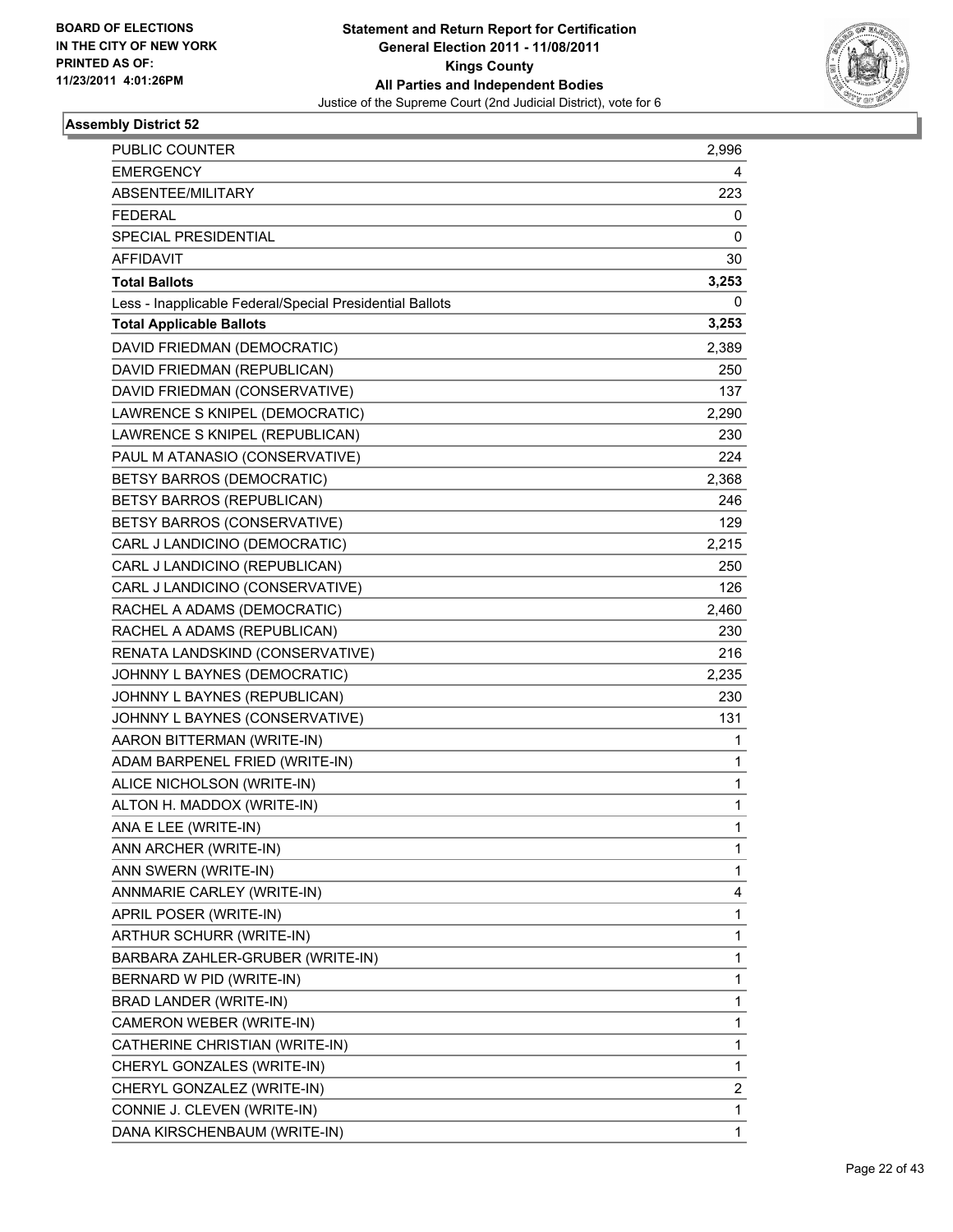

| DANIEL KRUMER (WRITE-IN)         | 1              |
|----------------------------------|----------------|
| DAVID BLOOMFIELD (WRITE-IN)      | 1              |
| DAVID LANSNER (WRITE-IN)         | 1              |
| DEREK SACERDOTE (WRITE-IN)       | 1              |
| DNAIEL SQUADRON (WRITE-IN)       | 1              |
| DOROTHY SIEGEL (WRITE-IN)        | 1              |
| EDWARD I KOCH (WRITE-IN)         | 7              |
| ELENA KAGAN (WRITE-IN)           | 1              |
| <b>GAIL STONE (WRITE-IN)</b>     | 1              |
| GENE RUSSIANOFF (WRITE-IN)       | 1              |
| <b>GEORGE ALBRO (WRITE-IN)</b>   | 1              |
| GIZELLE GAUET (WRITE-IN)         | 1              |
| <b>GLEN KELLY (WRITE-IN)</b>     | 1              |
| HARVEY PORIS (WRITE-IN)          | $\overline{2}$ |
| HOWARD GRACBARD (WRITE-IN)       | 1              |
| JACKIE SHERMAN (WRITE-IN)        | 4              |
| JAMES DEVON (WRITE-IN)           | 1              |
| JAMES R SERRITELLA (WRITE-IN)    | 1              |
| JANET HOPF (WRITE-IN)            | 1              |
| JESSIE STRAUS (WRITE-IN)         | 1              |
| JOAN MILLMAN (WRITE-IN)          | 1              |
| JOE MONS (WRITE-IN)              | 1              |
| JOHN MIRAS (WRITE-IN)            | 1              |
| JOSE MIGUEL ARAUJO (WRITE-IN)    | 1              |
| JOSEPH MACK (WRITE-IN)           | 1              |
| JUAN CARLOS POLANCO (WRITE-IN)   | 1              |
| JUDITH GOLDIMER (WRITE-IN)       | 1              |
| JUDITH GRIMALDI (WRITE-IN)       | 1              |
| KELLIE JOHNSON (WRITE-IN)        | 1              |
| KIM HELLONS (WRITE-IN)           | 1              |
| LIZETTE COLON (WRITE-IN)         | 5              |
| MAR PAGLIULO (WRITE-IN)          | $\mathbf{1}$   |
| MARGARIA LOPEZ-TORRES (WRITE-IN) | 1              |
| MARK AXINN (WRITE-IN)            | $\mathbf{1}$   |
| MARK DETERS (WRITE-IN)           | 1              |
| MARK PETERS (WRITE-IN)           | 1              |
| MARTY MARKOWITZ (WRITE-IN)       | 1              |
| NEIL FREEMAN (WRITE-IN)          | $\mathbf{1}$   |
| NO NAME (WRITE-IN)               | 7              |
| OSKAR ROSENSTEIN (WRITE-IN)      | 1              |
| PAUL SONN (WRITE-IN)             | $\mathbf{2}$   |
| REBECCA BIRMINGHAM (WRITE-IN)    | 1              |
| ROBERT NEFF (WRITE-IN)           | 1              |
| ROGER ADLER (WRITE-IN)           | $\mathbf{1}$   |
| RON MOORE (WRITE-IN)             | 1              |
| STEVE BANKS (WRITE-IN)           | 1              |
|                                  |                |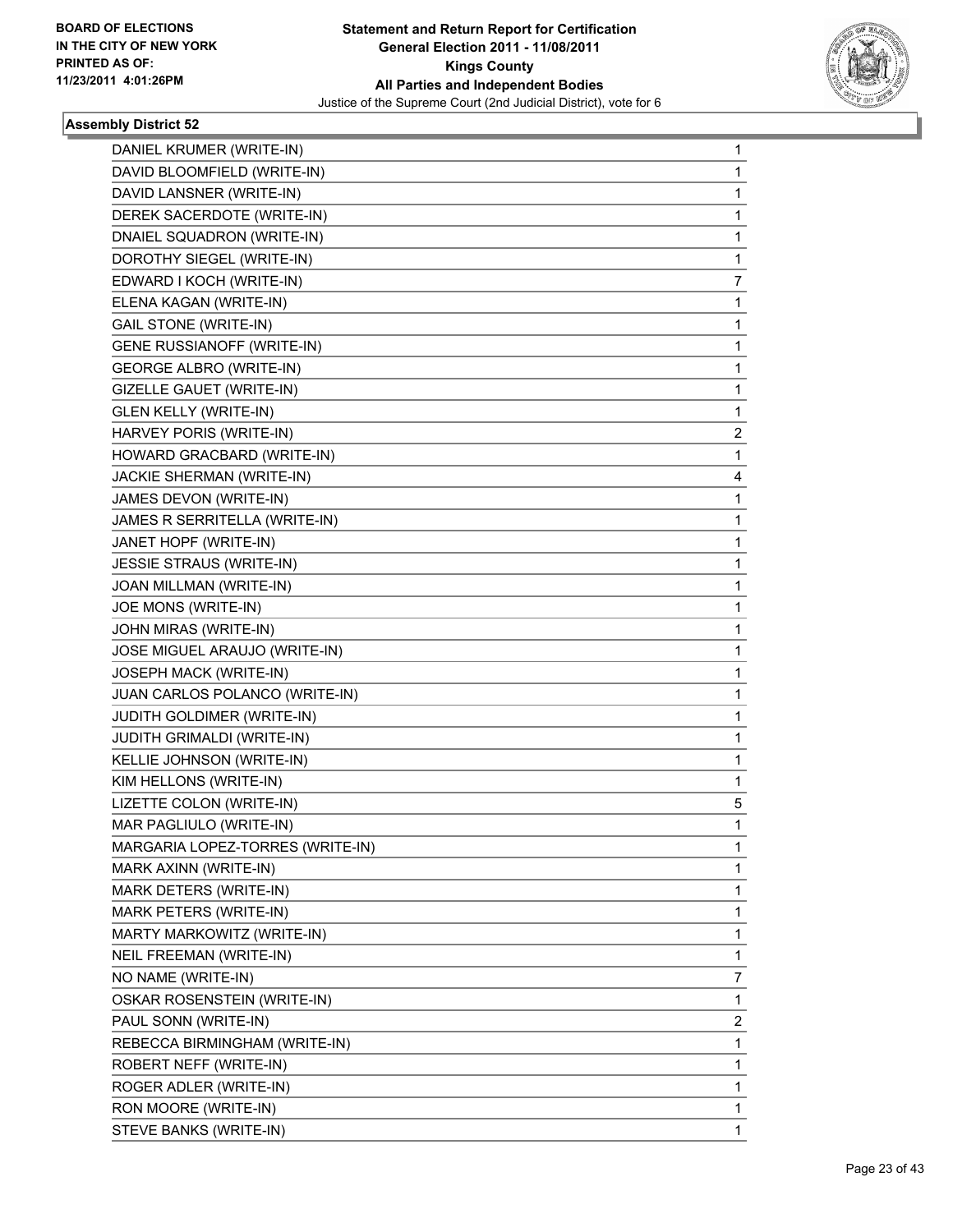

| STEVEN BASSIN (WRITE-IN)          |        |
|-----------------------------------|--------|
| STEVEN SCHURR (WRITE-IN)          |        |
| SUSAN L COHEN (WRITE-IN)          |        |
| SUSAN WELTMAN (WRITE-IN)          |        |
| <b>VICKY VORSEN (WRITE-IN)</b>    |        |
| VINCENT MERTUCISIL (WRITE-IN)     |        |
| VITO LOPEZ (WRITE-IN)             |        |
| <b>VLADIMIR VIZNER (WRITE-IN)</b> |        |
| WENDY WEISER (WRITE-IN)           |        |
| <b>Total Votes</b>                | 16,455 |
| Unrecorded                        | 3.063  |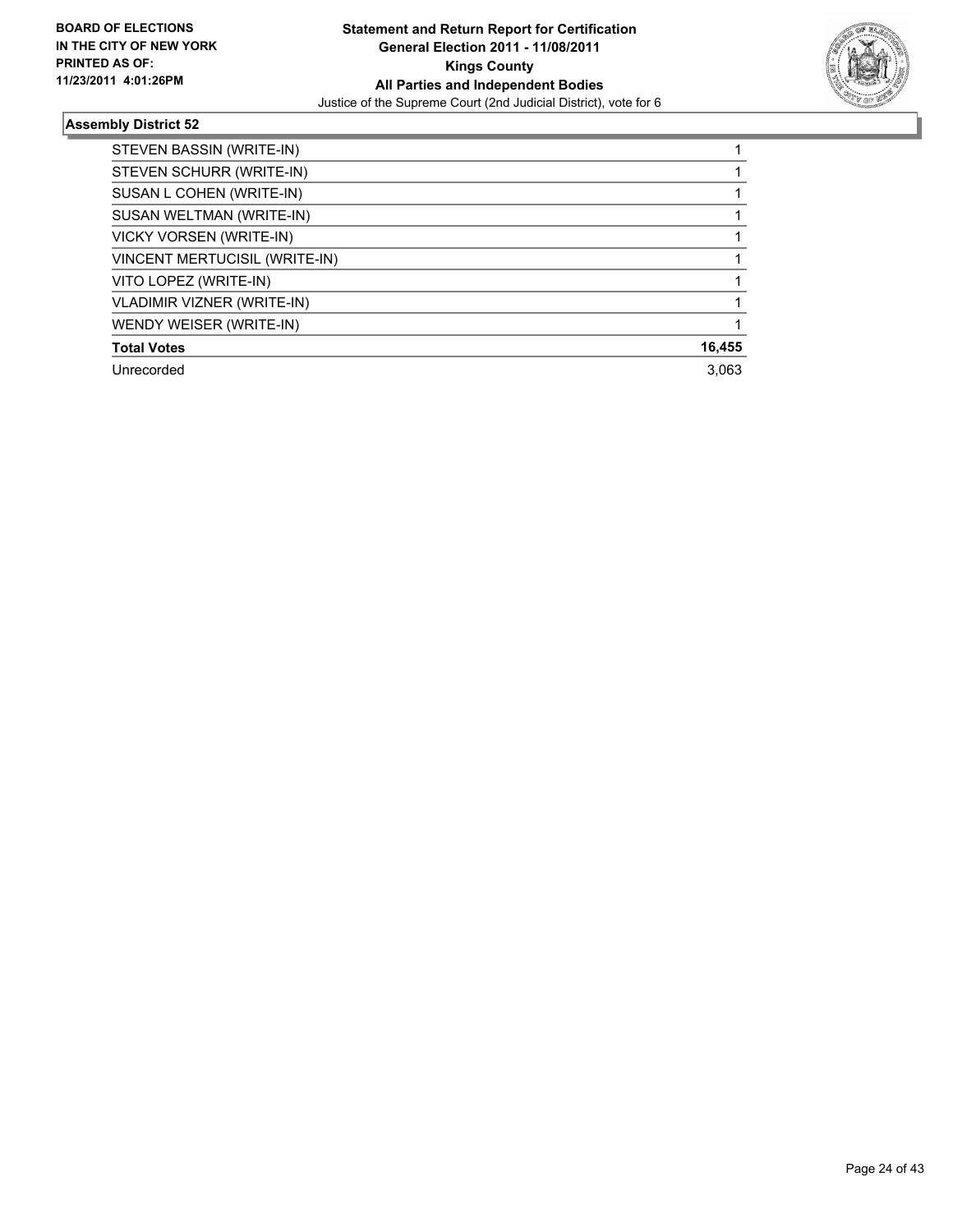

| <b>PUBLIC COUNTER</b>                                    | 2,005 |
|----------------------------------------------------------|-------|
| <b>EMERGENCY</b>                                         | 20    |
| ABSENTEE/MILITARY                                        | 60    |
| <b>FEDERAL</b>                                           | 0     |
| <b>SPECIAL PRESIDENTIAL</b>                              | 0     |
| AFFIDAVIT                                                | 23    |
| <b>Total Ballots</b>                                     | 2,108 |
| Less - Inapplicable Federal/Special Presidential Ballots | 0     |
| <b>Total Applicable Ballots</b>                          | 2,108 |
| DAVID FRIEDMAN (DEMOCRATIC)                              | 1,531 |
| DAVID FRIEDMAN (REPUBLICAN)                              | 96    |
| DAVID FRIEDMAN (CONSERVATIVE)                            | 34    |
| LAWRENCE S KNIPEL (DEMOCRATIC)                           | 1,149 |
| LAWRENCE S KNIPEL (REPUBLICAN)                           | 92    |
| PAUL M ATANASIO (CONSERVATIVE)                           | 69    |
| <b>BETSY BARROS (DEMOCRATIC)</b>                         | 1,454 |
| BETSY BARROS (REPUBLICAN)                                | 105   |
| BETSY BARROS (CONSERVATIVE)                              | 36    |
| CARL J LANDICINO (DEMOCRATIC)                            | 1,181 |
| CARL J LANDICINO (REPUBLICAN)                            | 94    |
| CARL J LANDICINO (CONSERVATIVE)                          | 29    |
| RACHEL A ADAMS (DEMOCRATIC)                              | 1,324 |
| RACHEL A ADAMS (REPUBLICAN)                              | 100   |
| RENATA LANDSKIND (CONSERVATIVE)                          | 64    |
| JOHNNY L BAYNES (DEMOCRATIC)                             | 1,193 |
| JOHNNY L BAYNES (REPUBLICAN)                             | 101   |
| JOHNNY L BAYNES (CONSERVATIVE)                           | 34    |
| ANTOIN G CALIA (WRITE-IN)                                | 1     |
| BARRACK OBAMA (WRITE-IN)                                 | 1     |
| CHRISTOPHER REID (WRITE-IN)                              | 1     |
| ERNEST M GENTILE (WRITE-IN)                              | 1     |
| FRANESCA L. CUTRONE (WRITE-IN)                           | 2     |
| FRANK GENTLE (WRITE-IN)                                  | 1     |
| HELLENA CRUMP (WRITE-IN)                                 | 1     |
| JOE BANACCI (WRITE-IN)                                   | 1     |
| JOHN GENTILE (WRITE-IN)                                  | 1     |
| JOSE FELICANO (WRITE-IN)                                 | 1     |
| JOSEPH GENTILE (WRITE-IN)                                | 1     |
| JUDITH KAYE (WRITE-IN)                                   | 1     |
| LEARND HAND (WRITE-IN)                                   | 1     |
| LINDA PASYENA (WRITE-IN)                                 | 1     |
| LISA SUMMER (WRITE-IN)                                   | 1     |
| LUIS SANTI (WRITE-IN)                                    | 1     |
| NATHAN MANSKE (WRITE-IN)                                 | 1     |
| NO NAME (WRITE-IN)                                       | 9     |
| RALPH PASTENS (WRITE-IN)                                 | 1     |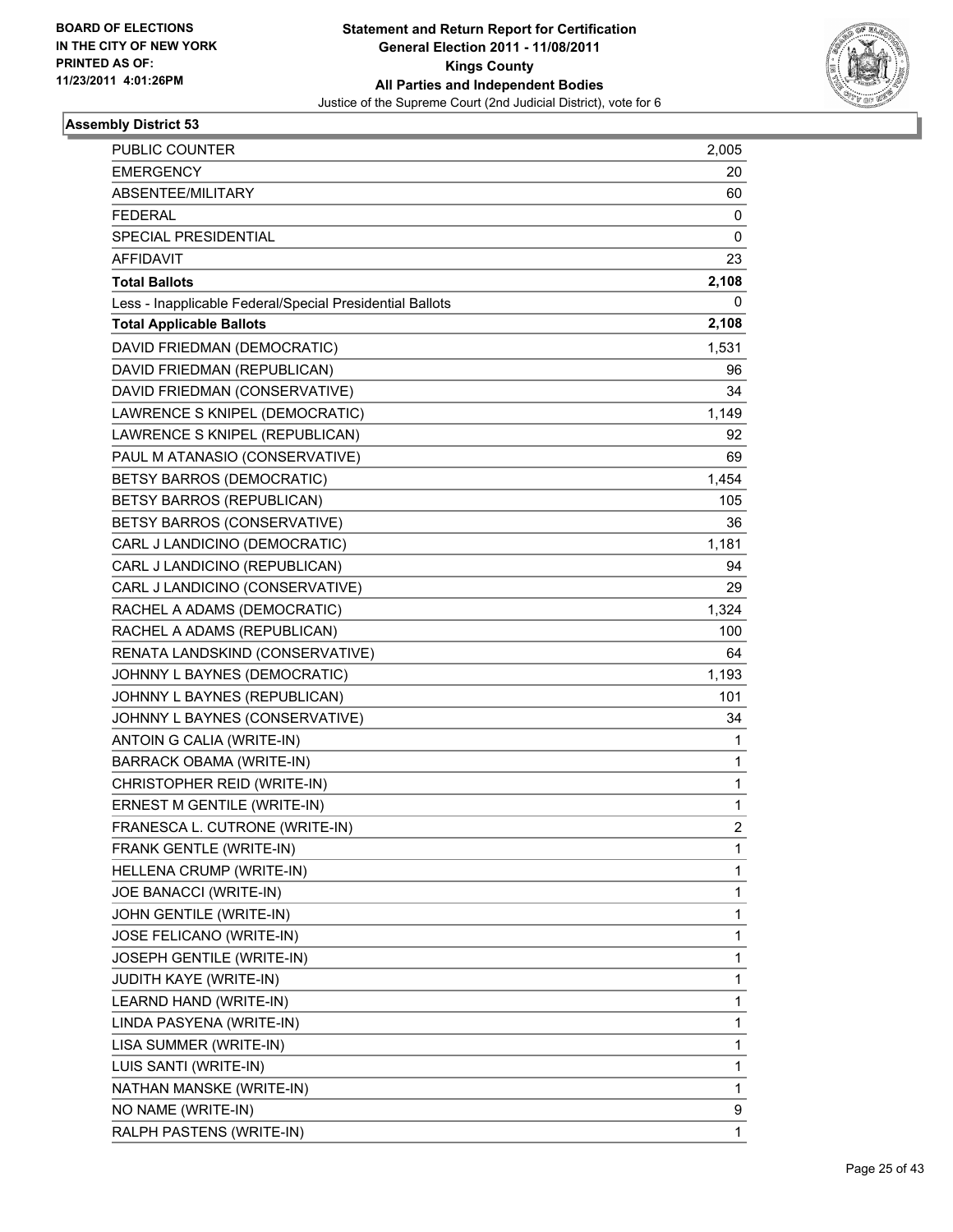

| SCOTT KEATLEY (WRITE-IN)  |        |
|---------------------------|--------|
| ZACHARY CLARKS (WRITE-IN) |        |
| <b>Total Votes</b>        | 8.716  |
| Unrecorded                | -3.932 |

| PUBLIC COUNTER                                           | 1,493 |
|----------------------------------------------------------|-------|
| <b>EMERGENCY</b>                                         | 0     |
| ABSENTEE/MILITARY                                        | 50    |
| FEDERAL                                                  | 0     |
| <b>SPECIAL PRESIDENTIAL</b>                              | 0     |
| AFFIDAVIT                                                | 20    |
| <b>Total Ballots</b>                                     | 1,563 |
| Less - Inapplicable Federal/Special Presidential Ballots | 0     |
| <b>Total Applicable Ballots</b>                          | 1,563 |
| DAVID FRIEDMAN (DEMOCRATIC)                              | 1,099 |
| DAVID FRIEDMAN (REPUBLICAN)                              | 73    |
| DAVID FRIEDMAN (CONSERVATIVE)                            | 28    |
| LAWRENCE S KNIPEL (DEMOCRATIC)                           | 873   |
| LAWRENCE S KNIPEL (REPUBLICAN)                           | 68    |
| PAUL M ATANASIO (CONSERVATIVE)                           | 54    |
| <b>BETSY BARROS (DEMOCRATIC)</b>                         | 1,037 |
| BETSY BARROS (REPUBLICAN)                                | 75    |
| BETSY BARROS (CONSERVATIVE)                              | 33    |
| CARL J LANDICINO (DEMOCRATIC)                            | 892   |
| CARL J LANDICINO (REPUBLICAN)                            | 70    |
| CARL J LANDICINO (CONSERVATIVE)                          | 33    |
| RACHEL A ADAMS (DEMOCRATIC)                              | 1,030 |
| RACHEL A ADAMS (REPUBLICAN)                              | 68    |
| RENATA LANDSKIND (CONSERVATIVE)                          | 35    |
| JOHNNY L BAYNES (DEMOCRATIC)                             | 909   |
| JOHNNY L BAYNES (REPUBLICAN)                             | 67    |
| JOHNNY L BAYNES (CONSERVATIVE)                           | 30    |
| MARCIA TRICOCHE (WRITE-IN)                               | 1     |
| MICHAEL SONNELL (WRITE-IN)                               | 1     |
| NO NAME (WRITE-IN)                                       | 5     |
| <b>Total Votes</b>                                       | 6,481 |
| Unrecorded                                               | 2.897 |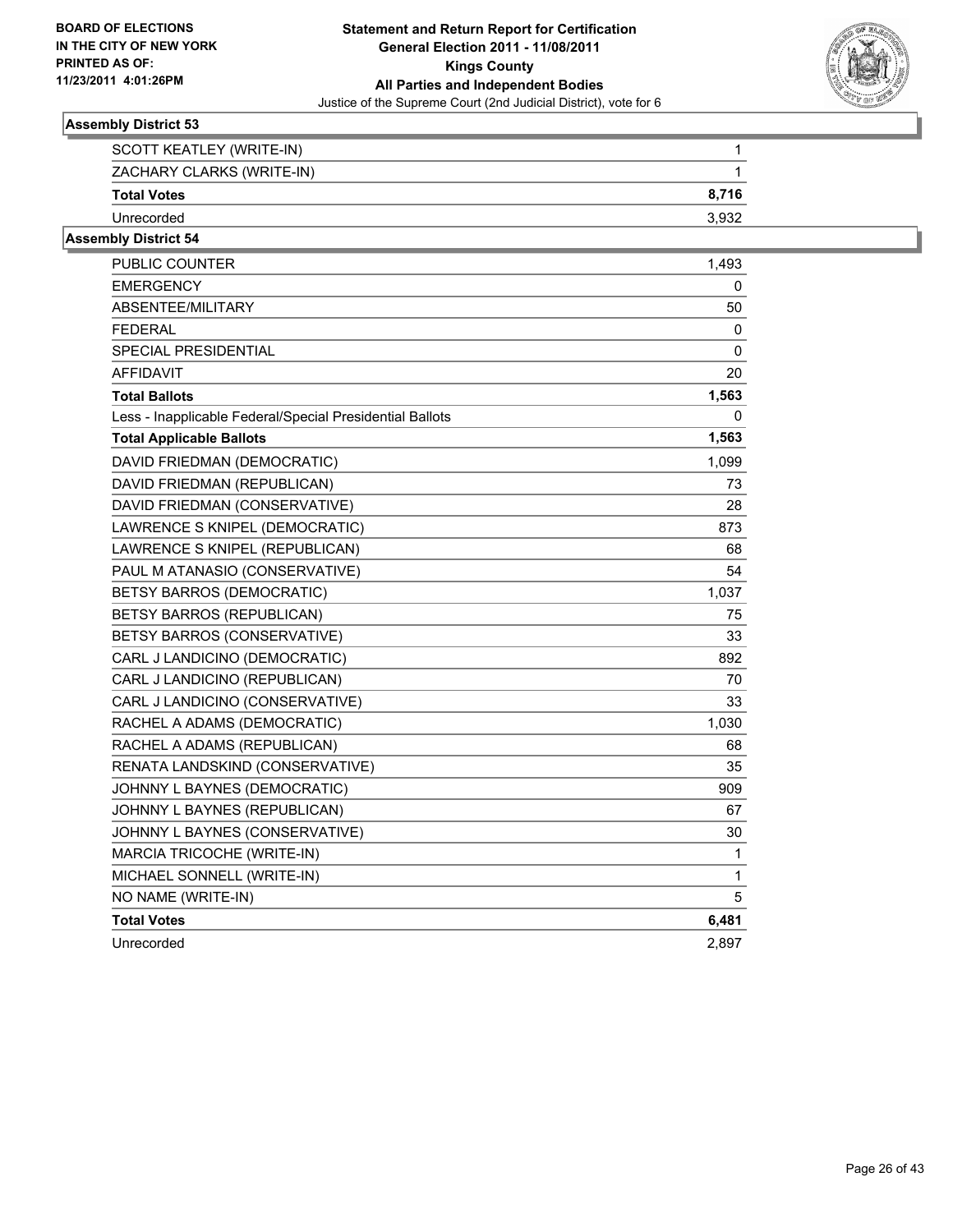

| <b>PUBLIC COUNTER</b>                                    | 2,407  |
|----------------------------------------------------------|--------|
| <b>EMERGENCY</b>                                         | 0      |
| ABSENTEE/MILITARY                                        | 115    |
| <b>FEDERAL</b>                                           | 0      |
| SPECIAL PRESIDENTIAL                                     | 0      |
| <b>AFFIDAVIT</b>                                         | 35     |
| <b>Total Ballots</b>                                     | 2,557  |
| Less - Inapplicable Federal/Special Presidential Ballots | 0      |
| <b>Total Applicable Ballots</b>                          | 2,557  |
| DAVID FRIEDMAN (DEMOCRATIC)                              | 1,973  |
| DAVID FRIEDMAN (REPUBLICAN)                              | 65     |
| DAVID FRIEDMAN (CONSERVATIVE)                            | 25     |
| LAWRENCE S KNIPEL (DEMOCRATIC)                           | 1,647  |
| LAWRENCE S KNIPEL (REPUBLICAN)                           | 58     |
| PAUL M ATANASIO (CONSERVATIVE)                           | 48     |
| BETSY BARROS (DEMOCRATIC)                                | 1,899  |
| BETSY BARROS (REPUBLICAN)                                | 68     |
| BETSY BARROS (CONSERVATIVE)                              | 29     |
| CARL J LANDICINO (DEMOCRATIC)                            | 1,687  |
| CARL J LANDICINO (REPUBLICAN)                            | 49     |
| CARL J LANDICINO (CONSERVATIVE)                          | 32     |
| RACHEL A ADAMS (DEMOCRATIC)                              | 1,932  |
| RACHEL A ADAMS (REPUBLICAN)                              | 54     |
| RENATA LANDSKIND (CONSERVATIVE)                          | 35     |
| JOHNNY L BAYNES (DEMOCRATIC)                             | 1,782  |
| JOHNNY L BAYNES (REPUBLICAN)                             | 57     |
| JOHNNY L BAYNES (CONSERVATIVE)                           | 29     |
| JOHN EUBANKS (WRITE-IN)                                  | 2      |
| NO NAME (WRITE-IN)                                       | 9      |
| THURGOOD MARSHALL (WRITE-IN)                             | 1      |
| <b>Total Votes</b>                                       | 11,481 |
| Unrecorded                                               | 3,861  |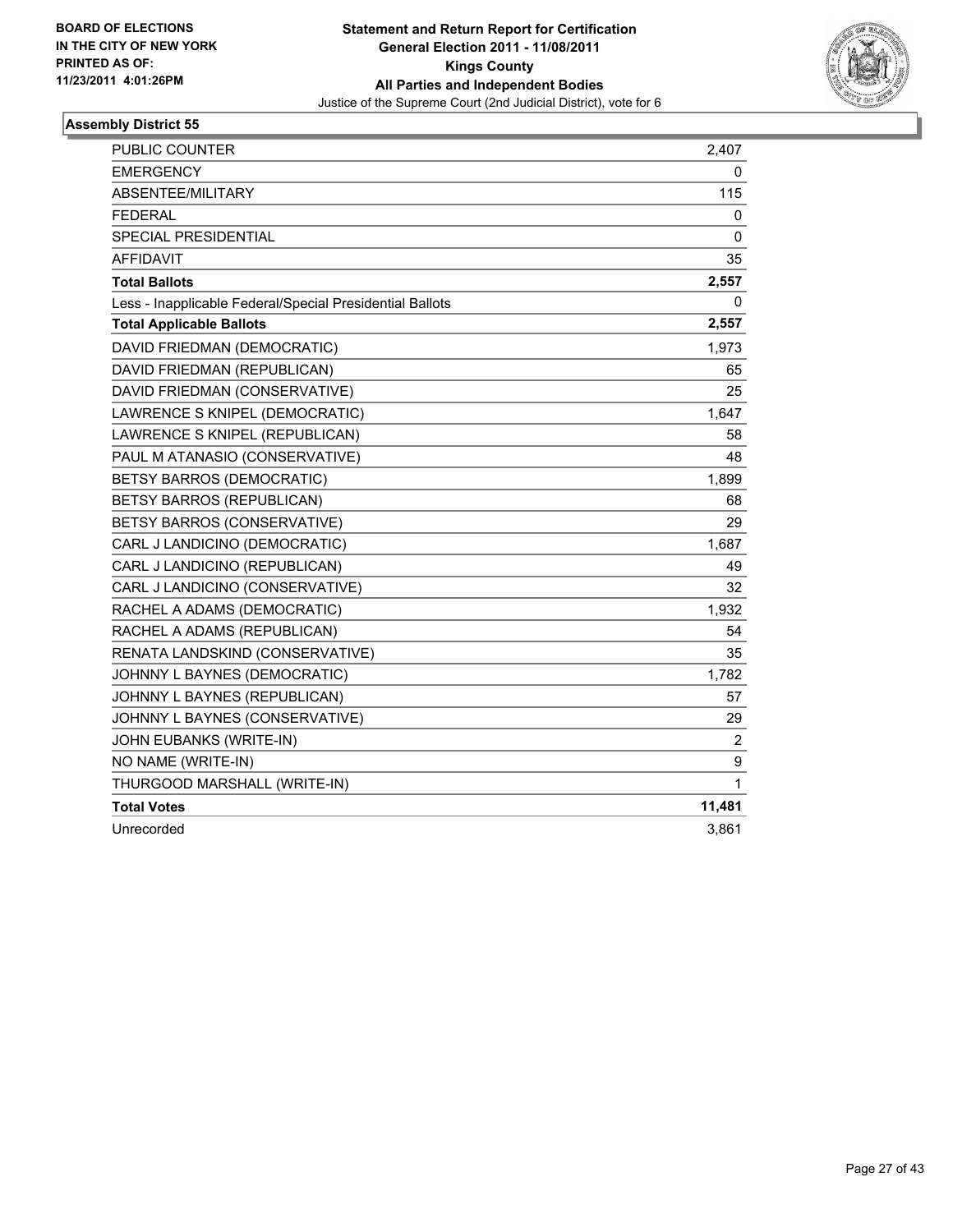

| PUBLIC COUNTER                                           | 2,790  |
|----------------------------------------------------------|--------|
| <b>EMERGENCY</b>                                         | 0      |
| ABSENTEE/MILITARY                                        | 159    |
| <b>FEDERAL</b>                                           | 0      |
| SPECIAL PRESIDENTIAL                                     | 0      |
| AFFIDAVIT                                                | 40     |
| <b>Total Ballots</b>                                     | 2,989  |
| Less - Inapplicable Federal/Special Presidential Ballots | 0      |
| <b>Total Applicable Ballots</b>                          | 2,989  |
| DAVID FRIEDMAN (DEMOCRATIC)                              | 2,176  |
| DAVID FRIEDMAN (REPUBLICAN)                              | 82     |
| DAVID FRIEDMAN (CONSERVATIVE)                            | 29     |
| LAWRENCE S KNIPEL (DEMOCRATIC)                           | 1,843  |
| LAWRENCE S KNIPEL (REPUBLICAN)                           | 87     |
| PAUL M ATANASIO (CONSERVATIVE)                           | 57     |
| <b>BETSY BARROS (DEMOCRATIC)</b>                         | 2,080  |
| BETSY BARROS (REPUBLICAN)                                | 87     |
| BETSY BARROS (CONSERVATIVE)                              | 41     |
| CARL J LANDICINO (DEMOCRATIC)                            | 1,841  |
| CARL J LANDICINO (REPUBLICAN)                            | 81     |
| CARL J LANDICINO (CONSERVATIVE)                          | 30     |
| RACHEL A ADAMS (DEMOCRATIC)                              | 2,171  |
| RACHEL A ADAMS (REPUBLICAN)                              | 86     |
| RENATA LANDSKIND (CONSERVATIVE)                          | 50     |
| JOHNNY L BAYNES (DEMOCRATIC)                             | 1,968  |
| JOHNNY L BAYNES (REPUBLICAN)                             | 80     |
| JOHNNY L BAYNES (CONSERVATIVE)                           | 37     |
| ALLEN OLIVER (WRITE-IN)                                  | 1      |
| CHERYL GONZALEZ (WRITE-IN)                               | 1      |
| HASSAN BARKSDALE (WRITE-IN)                              | 1      |
| KAI BARKSDALE (WRITE-IN)                                 | 1      |
| NO NAME (WRITE-IN)                                       | 1      |
| STEPHANIE WEAVER (WRITE-IN)                              | 1      |
| TADZIO KOELB (WRITE-IN)                                  | 1      |
| TEHRA COLES (WRITE-IN)                                   | 1      |
| WAVNY TOUSSAINT (WRITE-IN)                               | 1      |
| <b>Total Votes</b>                                       | 12,835 |
| Unrecorded                                               | 5,099  |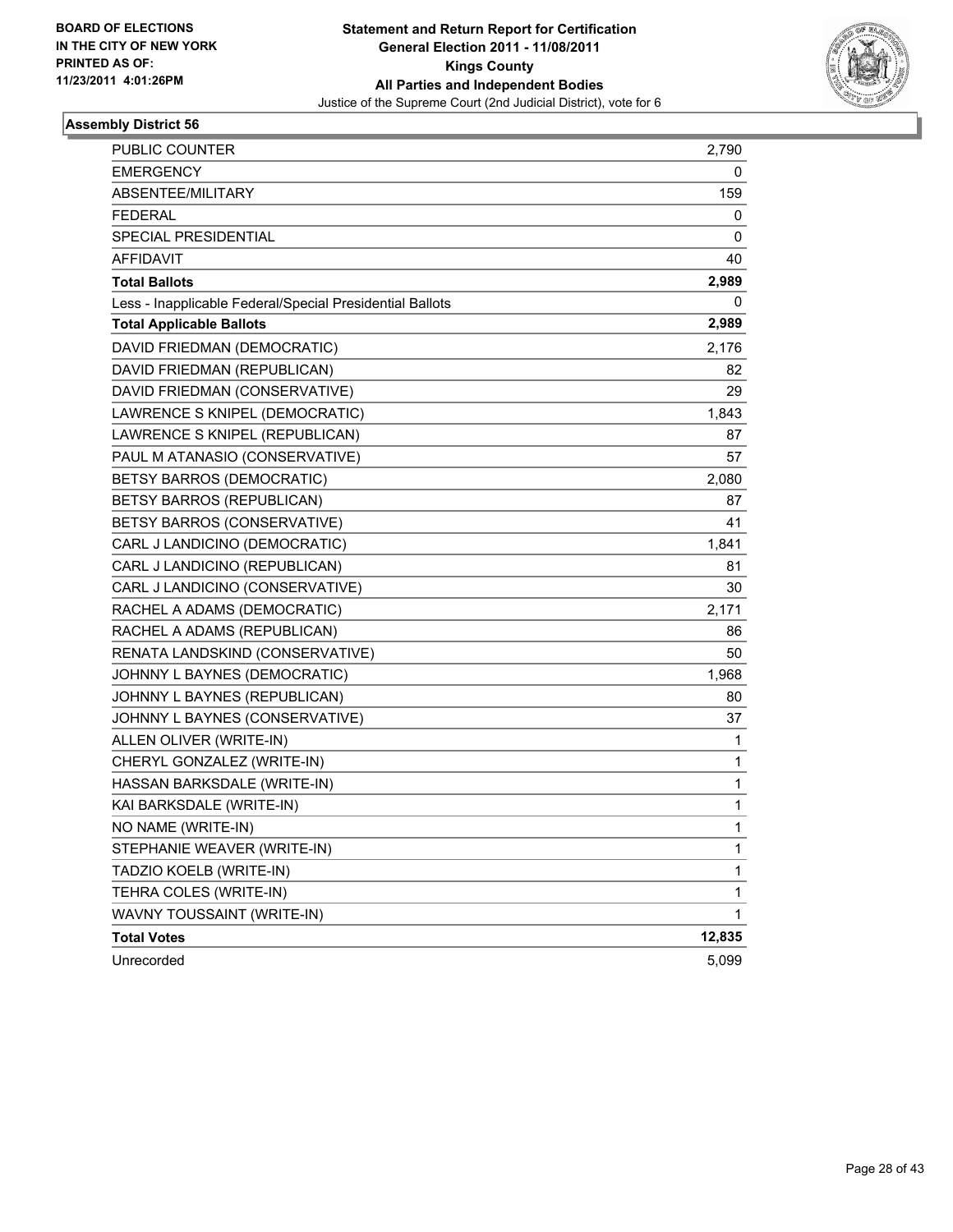

| 2,855<br><b>EMERGENCY</b><br>0<br>ABSENTEE/MILITARY<br>191<br><b>FEDERAL</b><br>0<br>SPECIAL PRESIDENTIAL<br>0<br>AFFIDAVIT<br>29<br>3,075<br><b>Total Ballots</b><br>Less - Inapplicable Federal/Special Presidential Ballots<br>0<br><b>Total Applicable Ballots</b><br>3,075<br>DAVID FRIEDMAN (DEMOCRATIC)<br>2,263<br>DAVID FRIEDMAN (REPUBLICAN)<br>83<br>DAVID FRIEDMAN (CONSERVATIVE)<br>37<br>LAWRENCE S KNIPEL (DEMOCRATIC)<br>2,005<br>LAWRENCE S KNIPEL (REPUBLICAN)<br>78<br>PAUL M ATANASIO (CONSERVATIVE)<br>75<br><b>BETSY BARROS (DEMOCRATIC)</b><br>2,209<br><b>BETSY BARROS (REPUBLICAN)</b><br>81<br>BETSY BARROS (CONSERVATIVE)<br>36<br>CARL J LANDICINO (DEMOCRATIC)<br>1,967<br>CARL J LANDICINO (REPUBLICAN)<br>73<br>CARL J LANDICINO (CONSERVATIVE)<br>35<br>RACHEL A ADAMS (DEMOCRATIC)<br>2,315<br>RACHEL A ADAMS (REPUBLICAN)<br>67<br>RENATA LANDSKIND (CONSERVATIVE)<br>68<br>JOHNNY L BAYNES (DEMOCRATIC)<br>2,119<br>JOHNNY L BAYNES (REPUBLICAN)<br>66<br>JOHNNY L BAYNES (CONSERVATIVE)<br>37<br>ANDREW SCHWARTZ (WRITE-IN)<br>1<br>ANTHONY WEINER (WRITE-IN)<br>1<br>ARCHIE C. HOGAN (WRITE-IN)<br>1<br>BERNARD GRAHAM (WRITE-IN)<br>1<br>1<br>BETTY WILLIAMS (WRITE-IN)<br>CHERYL GONZALEZ (WRITE-IN)<br>4<br>CHERYL KONGEN (WRITE-IN)<br>1<br>1<br>DANIELLE SUCHER (WRITE-IN)<br>DAVID YASSKY (WRITE-IN)<br>1<br>DEANNA LOGAN (WRITE-IN)<br>1 |
|--------------------------------------------------------------------------------------------------------------------------------------------------------------------------------------------------------------------------------------------------------------------------------------------------------------------------------------------------------------------------------------------------------------------------------------------------------------------------------------------------------------------------------------------------------------------------------------------------------------------------------------------------------------------------------------------------------------------------------------------------------------------------------------------------------------------------------------------------------------------------------------------------------------------------------------------------------------------------------------------------------------------------------------------------------------------------------------------------------------------------------------------------------------------------------------------------------------------------------------------------------------------------------------------------------------------------------------------------------------------------------------|
|                                                                                                                                                                                                                                                                                                                                                                                                                                                                                                                                                                                                                                                                                                                                                                                                                                                                                                                                                                                                                                                                                                                                                                                                                                                                                                                                                                                      |
|                                                                                                                                                                                                                                                                                                                                                                                                                                                                                                                                                                                                                                                                                                                                                                                                                                                                                                                                                                                                                                                                                                                                                                                                                                                                                                                                                                                      |
|                                                                                                                                                                                                                                                                                                                                                                                                                                                                                                                                                                                                                                                                                                                                                                                                                                                                                                                                                                                                                                                                                                                                                                                                                                                                                                                                                                                      |
|                                                                                                                                                                                                                                                                                                                                                                                                                                                                                                                                                                                                                                                                                                                                                                                                                                                                                                                                                                                                                                                                                                                                                                                                                                                                                                                                                                                      |
|                                                                                                                                                                                                                                                                                                                                                                                                                                                                                                                                                                                                                                                                                                                                                                                                                                                                                                                                                                                                                                                                                                                                                                                                                                                                                                                                                                                      |
|                                                                                                                                                                                                                                                                                                                                                                                                                                                                                                                                                                                                                                                                                                                                                                                                                                                                                                                                                                                                                                                                                                                                                                                                                                                                                                                                                                                      |
|                                                                                                                                                                                                                                                                                                                                                                                                                                                                                                                                                                                                                                                                                                                                                                                                                                                                                                                                                                                                                                                                                                                                                                                                                                                                                                                                                                                      |
|                                                                                                                                                                                                                                                                                                                                                                                                                                                                                                                                                                                                                                                                                                                                                                                                                                                                                                                                                                                                                                                                                                                                                                                                                                                                                                                                                                                      |
|                                                                                                                                                                                                                                                                                                                                                                                                                                                                                                                                                                                                                                                                                                                                                                                                                                                                                                                                                                                                                                                                                                                                                                                                                                                                                                                                                                                      |
|                                                                                                                                                                                                                                                                                                                                                                                                                                                                                                                                                                                                                                                                                                                                                                                                                                                                                                                                                                                                                                                                                                                                                                                                                                                                                                                                                                                      |
|                                                                                                                                                                                                                                                                                                                                                                                                                                                                                                                                                                                                                                                                                                                                                                                                                                                                                                                                                                                                                                                                                                                                                                                                                                                                                                                                                                                      |
|                                                                                                                                                                                                                                                                                                                                                                                                                                                                                                                                                                                                                                                                                                                                                                                                                                                                                                                                                                                                                                                                                                                                                                                                                                                                                                                                                                                      |
|                                                                                                                                                                                                                                                                                                                                                                                                                                                                                                                                                                                                                                                                                                                                                                                                                                                                                                                                                                                                                                                                                                                                                                                                                                                                                                                                                                                      |
|                                                                                                                                                                                                                                                                                                                                                                                                                                                                                                                                                                                                                                                                                                                                                                                                                                                                                                                                                                                                                                                                                                                                                                                                                                                                                                                                                                                      |
|                                                                                                                                                                                                                                                                                                                                                                                                                                                                                                                                                                                                                                                                                                                                                                                                                                                                                                                                                                                                                                                                                                                                                                                                                                                                                                                                                                                      |
|                                                                                                                                                                                                                                                                                                                                                                                                                                                                                                                                                                                                                                                                                                                                                                                                                                                                                                                                                                                                                                                                                                                                                                                                                                                                                                                                                                                      |
|                                                                                                                                                                                                                                                                                                                                                                                                                                                                                                                                                                                                                                                                                                                                                                                                                                                                                                                                                                                                                                                                                                                                                                                                                                                                                                                                                                                      |
|                                                                                                                                                                                                                                                                                                                                                                                                                                                                                                                                                                                                                                                                                                                                                                                                                                                                                                                                                                                                                                                                                                                                                                                                                                                                                                                                                                                      |
|                                                                                                                                                                                                                                                                                                                                                                                                                                                                                                                                                                                                                                                                                                                                                                                                                                                                                                                                                                                                                                                                                                                                                                                                                                                                                                                                                                                      |
|                                                                                                                                                                                                                                                                                                                                                                                                                                                                                                                                                                                                                                                                                                                                                                                                                                                                                                                                                                                                                                                                                                                                                                                                                                                                                                                                                                                      |
|                                                                                                                                                                                                                                                                                                                                                                                                                                                                                                                                                                                                                                                                                                                                                                                                                                                                                                                                                                                                                                                                                                                                                                                                                                                                                                                                                                                      |
|                                                                                                                                                                                                                                                                                                                                                                                                                                                                                                                                                                                                                                                                                                                                                                                                                                                                                                                                                                                                                                                                                                                                                                                                                                                                                                                                                                                      |
|                                                                                                                                                                                                                                                                                                                                                                                                                                                                                                                                                                                                                                                                                                                                                                                                                                                                                                                                                                                                                                                                                                                                                                                                                                                                                                                                                                                      |
|                                                                                                                                                                                                                                                                                                                                                                                                                                                                                                                                                                                                                                                                                                                                                                                                                                                                                                                                                                                                                                                                                                                                                                                                                                                                                                                                                                                      |
|                                                                                                                                                                                                                                                                                                                                                                                                                                                                                                                                                                                                                                                                                                                                                                                                                                                                                                                                                                                                                                                                                                                                                                                                                                                                                                                                                                                      |
|                                                                                                                                                                                                                                                                                                                                                                                                                                                                                                                                                                                                                                                                                                                                                                                                                                                                                                                                                                                                                                                                                                                                                                                                                                                                                                                                                                                      |
|                                                                                                                                                                                                                                                                                                                                                                                                                                                                                                                                                                                                                                                                                                                                                                                                                                                                                                                                                                                                                                                                                                                                                                                                                                                                                                                                                                                      |
|                                                                                                                                                                                                                                                                                                                                                                                                                                                                                                                                                                                                                                                                                                                                                                                                                                                                                                                                                                                                                                                                                                                                                                                                                                                                                                                                                                                      |
|                                                                                                                                                                                                                                                                                                                                                                                                                                                                                                                                                                                                                                                                                                                                                                                                                                                                                                                                                                                                                                                                                                                                                                                                                                                                                                                                                                                      |
|                                                                                                                                                                                                                                                                                                                                                                                                                                                                                                                                                                                                                                                                                                                                                                                                                                                                                                                                                                                                                                                                                                                                                                                                                                                                                                                                                                                      |
|                                                                                                                                                                                                                                                                                                                                                                                                                                                                                                                                                                                                                                                                                                                                                                                                                                                                                                                                                                                                                                                                                                                                                                                                                                                                                                                                                                                      |
|                                                                                                                                                                                                                                                                                                                                                                                                                                                                                                                                                                                                                                                                                                                                                                                                                                                                                                                                                                                                                                                                                                                                                                                                                                                                                                                                                                                      |
|                                                                                                                                                                                                                                                                                                                                                                                                                                                                                                                                                                                                                                                                                                                                                                                                                                                                                                                                                                                                                                                                                                                                                                                                                                                                                                                                                                                      |
|                                                                                                                                                                                                                                                                                                                                                                                                                                                                                                                                                                                                                                                                                                                                                                                                                                                                                                                                                                                                                                                                                                                                                                                                                                                                                                                                                                                      |
|                                                                                                                                                                                                                                                                                                                                                                                                                                                                                                                                                                                                                                                                                                                                                                                                                                                                                                                                                                                                                                                                                                                                                                                                                                                                                                                                                                                      |
|                                                                                                                                                                                                                                                                                                                                                                                                                                                                                                                                                                                                                                                                                                                                                                                                                                                                                                                                                                                                                                                                                                                                                                                                                                                                                                                                                                                      |
| EDWARD M. KENNEDY (WRITE-IN)<br>1                                                                                                                                                                                                                                                                                                                                                                                                                                                                                                                                                                                                                                                                                                                                                                                                                                                                                                                                                                                                                                                                                                                                                                                                                                                                                                                                                    |
| <b>GILLIAN ROWE (WRITE-IN)</b><br>1                                                                                                                                                                                                                                                                                                                                                                                                                                                                                                                                                                                                                                                                                                                                                                                                                                                                                                                                                                                                                                                                                                                                                                                                                                                                                                                                                  |
| 1<br><b>GREG PETERSON (WRITE-IN)</b>                                                                                                                                                                                                                                                                                                                                                                                                                                                                                                                                                                                                                                                                                                                                                                                                                                                                                                                                                                                                                                                                                                                                                                                                                                                                                                                                                 |
| 1<br>JIMMY MCMILLAN (WRITE-IN)                                                                                                                                                                                                                                                                                                                                                                                                                                                                                                                                                                                                                                                                                                                                                                                                                                                                                                                                                                                                                                                                                                                                                                                                                                                                                                                                                       |
| KHAOLEGA HASSAN (WRITE-IN)<br>2                                                                                                                                                                                                                                                                                                                                                                                                                                                                                                                                                                                                                                                                                                                                                                                                                                                                                                                                                                                                                                                                                                                                                                                                                                                                                                                                                      |
| 1<br>LUCY KOTEEN (WRITE-IN)                                                                                                                                                                                                                                                                                                                                                                                                                                                                                                                                                                                                                                                                                                                                                                                                                                                                                                                                                                                                                                                                                                                                                                                                                                                                                                                                                          |
| N. ROSLYN GALTZ (WRITE-IN)<br>1                                                                                                                                                                                                                                                                                                                                                                                                                                                                                                                                                                                                                                                                                                                                                                                                                                                                                                                                                                                                                                                                                                                                                                                                                                                                                                                                                      |
| NO NAME (WRITE-IN)<br>4                                                                                                                                                                                                                                                                                                                                                                                                                                                                                                                                                                                                                                                                                                                                                                                                                                                                                                                                                                                                                                                                                                                                                                                                                                                                                                                                                              |
| PHILLIP DRAY (WRITE-IN)<br>1                                                                                                                                                                                                                                                                                                                                                                                                                                                                                                                                                                                                                                                                                                                                                                                                                                                                                                                                                                                                                                                                                                                                                                                                                                                                                                                                                         |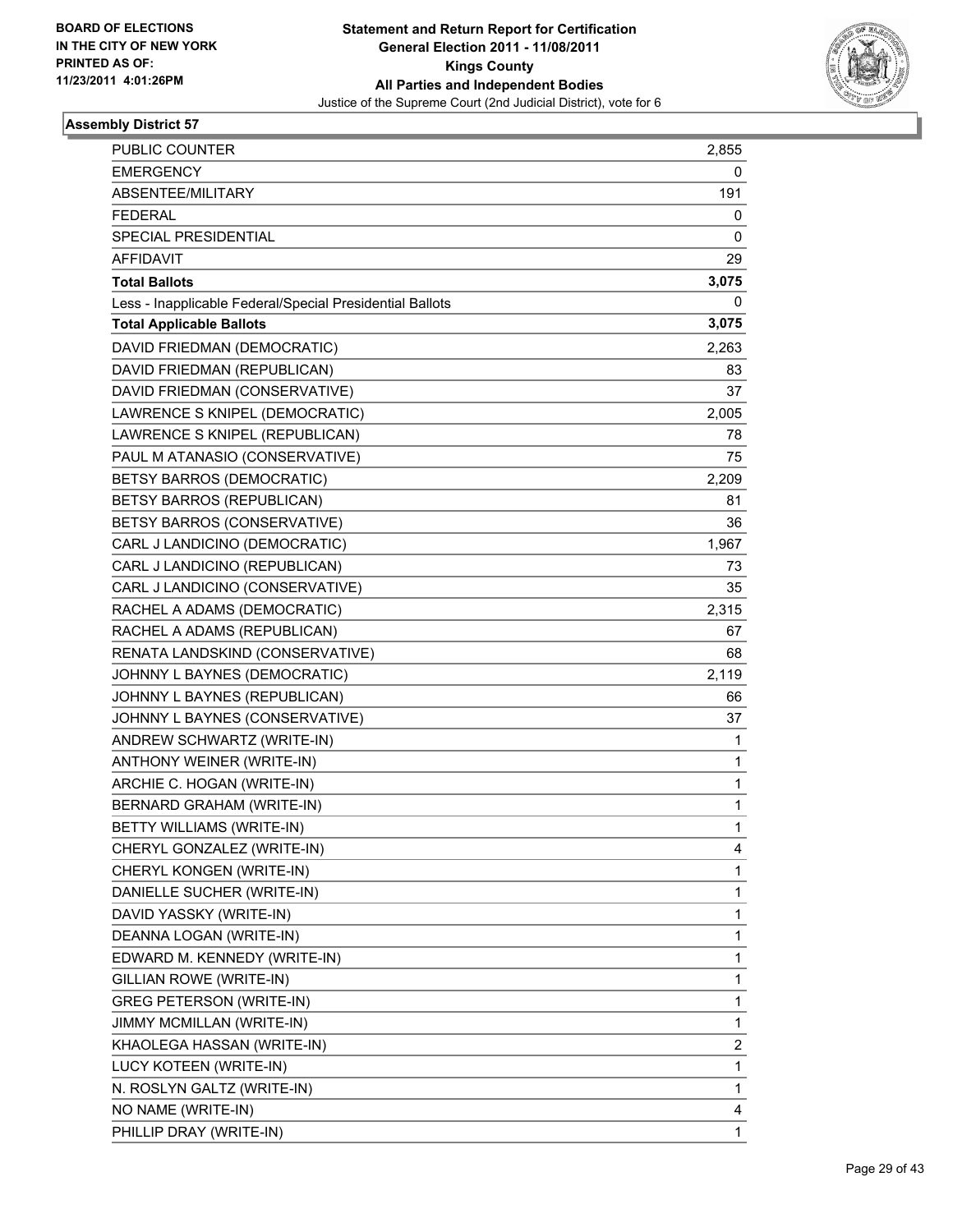

| RICH MCGREGOR (WRITE-IN)      |        |
|-------------------------------|--------|
| RYAN WALSH (WRITE-IN)         |        |
| SHIRLEY CHISHOLM (WRITE-IN)   |        |
| SINCERE BELTON (WRITE-IN)     |        |
| SONIA SOTOMAYOR (WRITE-IN)    |        |
| SYLVIA KINARD (WRITE-IN)      | 2      |
| VALERIE PORTER (WRITE-IN)     | 2      |
| WILLIAM J. CLINTON (WRITE-IN) |        |
| <b>Total Votes</b>            | 13,650 |
| Unrecorded                    | 4.800  |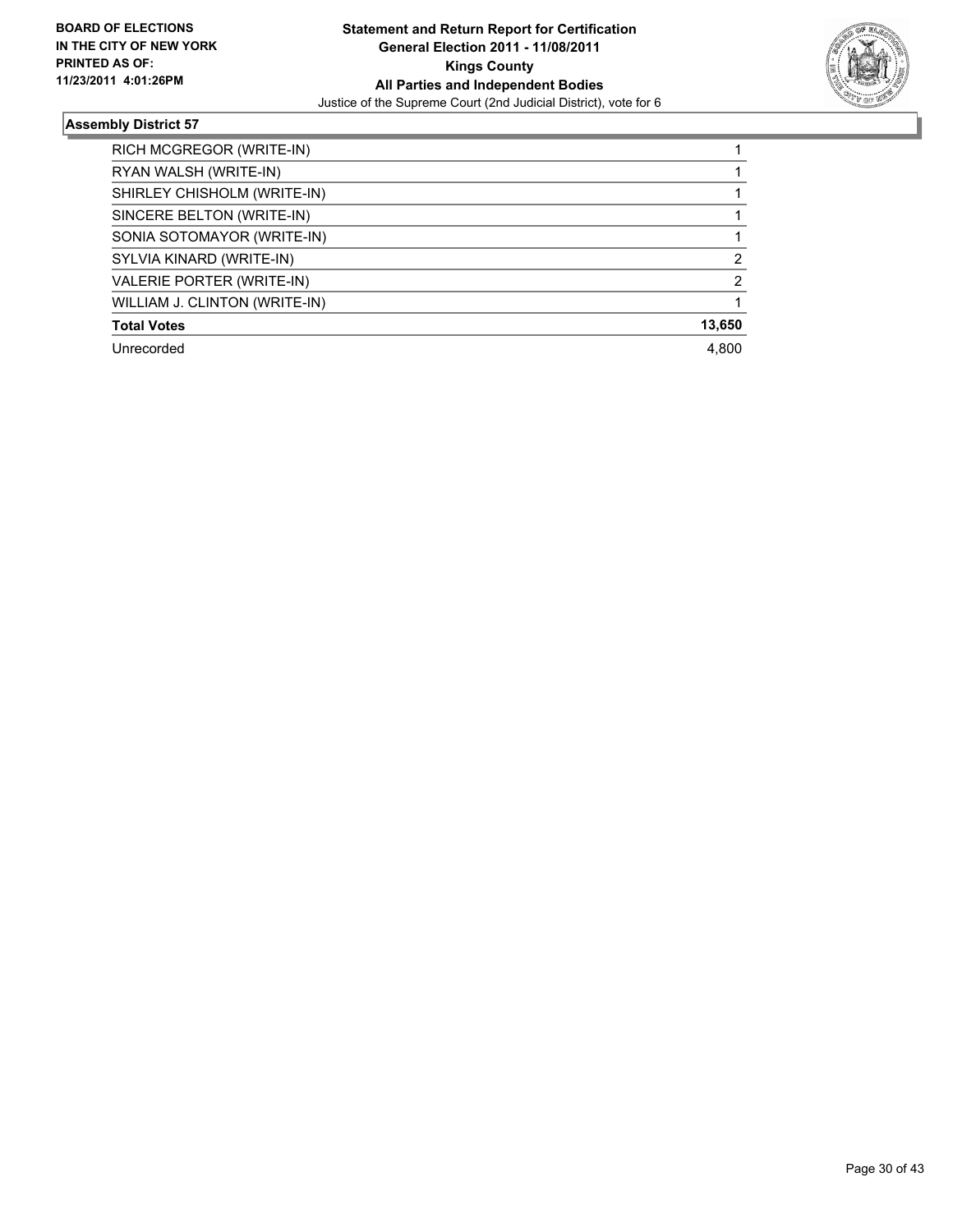

| <b>PUBLIC COUNTER</b>                                    | 2,031  |
|----------------------------------------------------------|--------|
| EMERGENCY                                                | 0      |
| <b>ABSENTEE/MILITARY</b>                                 | 255    |
| <b>FEDERAL</b>                                           | 0      |
| SPECIAL PRESIDENTIAL                                     | 0      |
| AFFIDAVIT                                                | 17     |
| <b>Total Ballots</b>                                     | 2,303  |
| Less - Inapplicable Federal/Special Presidential Ballots | 0      |
| <b>Total Applicable Ballots</b>                          | 2,303  |
| DAVID FRIEDMAN (DEMOCRATIC)                              | 1,838  |
| DAVID FRIEDMAN (REPUBLICAN)                              | 60     |
| DAVID FRIEDMAN (CONSERVATIVE)                            | 29     |
| LAWRENCE S KNIPEL (DEMOCRATIC)                           | 1,591  |
| LAWRENCE S KNIPEL (REPUBLICAN)                           | 57     |
| PAUL M ATANASIO (CONSERVATIVE)                           | 56     |
| BETSY BARROS (DEMOCRATIC)                                | 1,747  |
| BETSY BARROS (REPUBLICAN)                                | 59     |
| BETSY BARROS (CONSERVATIVE)                              | 30     |
| CARL J LANDICINO (DEMOCRATIC)                            | 1,572  |
| CARL J LANDICINO (REPUBLICAN)                            | 62     |
| CARL J LANDICINO (CONSERVATIVE)                          | 32     |
| RACHEL A ADAMS (DEMOCRATIC)                              | 1,802  |
| RACHEL A ADAMS (REPUBLICAN)                              | 63     |
| RENATA LANDSKIND (CONSERVATIVE)                          | 45     |
| JOHNNY L BAYNES (DEMOCRATIC)                             | 1,710  |
| JOHNNY L BAYNES (REPUBLICAN)                             | 55     |
| JOHNNY L BAYNES (CONSERVATIVE)                           | 30     |
| CORY PROVOST (WRITE-IN)                                  | 1      |
| JEFFERY SEVERE (WRITE-IN)                                | 1      |
| JUMAANE WILLIAMS (WRITE-IN)                              | 1      |
| KARIM CAMARA (WRITE-IN)                                  | 1      |
| NO NAME (WRITE-IN)                                       | 3      |
| ROBERT AGYEMANG (WRITE-IN)                               | 1      |
| TENIELLE WILLIAMS (WRITE-IN)                             | 1      |
| <b>Total Votes</b>                                       | 10,847 |
| Unrecorded                                               | 2,971  |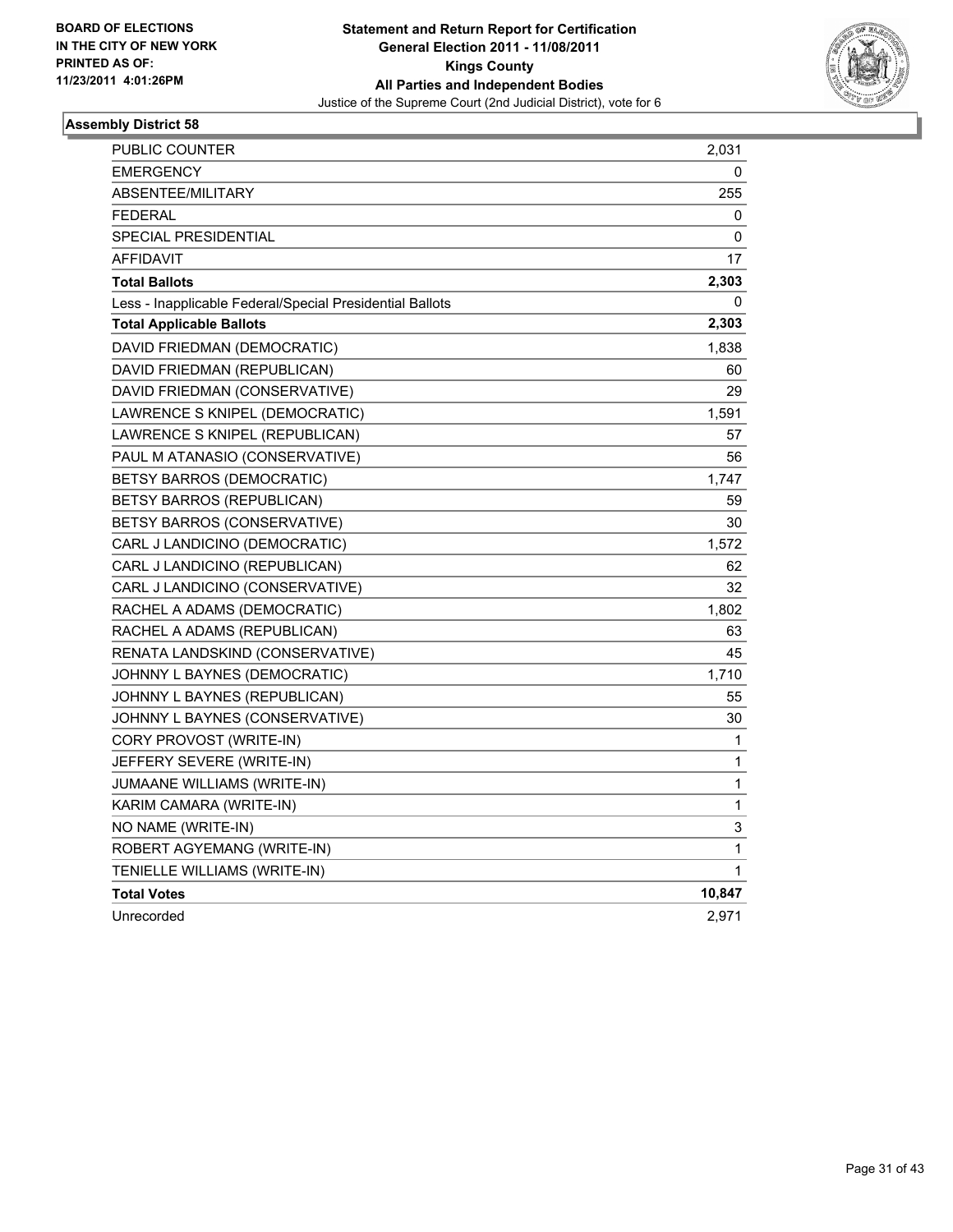

| PUBLIC COUNTER                                           | 2,269 |
|----------------------------------------------------------|-------|
| <b>EMERGENCY</b>                                         | 0     |
| ABSENTEE/MILITARY                                        | 167   |
| <b>FEDERAL</b>                                           | 0     |
| SPECIAL PRESIDENTIAL                                     | 0     |
| AFFIDAVIT                                                | 8     |
| <b>Total Ballots</b>                                     | 2,444 |
| Less - Inapplicable Federal/Special Presidential Ballots | 0     |
| <b>Total Applicable Ballots</b>                          | 2,444 |
| DAVID FRIEDMAN (DEMOCRATIC)                              | 1,505 |
| DAVID FRIEDMAN (REPUBLICAN)                              | 420   |
| DAVID FRIEDMAN (CONSERVATIVE)                            | 240   |
| LAWRENCE S KNIPEL (DEMOCRATIC)                           | 1,303 |
| LAWRENCE S KNIPEL (REPUBLICAN)                           | 372   |
| PAUL M ATANASIO (CONSERVATIVE)                           | 385   |
| BETSY BARROS (DEMOCRATIC)                                | 1,396 |
| BETSY BARROS (REPUBLICAN)                                | 404   |
| BETSY BARROS (CONSERVATIVE)                              | 255   |
| CARL J LANDICINO (DEMOCRATIC)                            | 1,375 |
| CARL J LANDICINO (REPUBLICAN)                            | 419   |
| CARL J LANDICINO (CONSERVATIVE)                          | 255   |
| RACHEL A ADAMS (DEMOCRATIC)                              | 1,446 |
| RACHEL A ADAMS (REPUBLICAN)                              | 392   |
| RENATA LANDSKIND (CONSERVATIVE)                          | 321   |
| JOHNNY L BAYNES (DEMOCRATIC)                             | 1,352 |
| JOHNNY L BAYNES (REPUBLICAN)                             | 398   |
| JOHNNY L BAYNES (CONSERVATIVE)                           | 263   |
| ALAN MAISEL (WRITE-IN)                                   | 1     |
| ANDRE MONTERO (WRITE-IN)                                 | 1     |
| CHAIM YANKEL (WRITE-IN)                                  | 1     |
| CHANA KRISCHER (WRITE-IN)                                | 1     |
| CHERYL GONZALEZ (WRITE-IN)                               | 1     |
| DOROTHY MILSTEIN (WRITE-IN)                              | 1     |
| ELI KRICHER (WRITE-IN)                                   | 1     |
| FRANK SEDDIO (WRITE-IN)                                  | 1     |
| JACOB REISMAN (WRITE-IN)                                 | 1     |
| JAMES ARANO (WRITE-IN)                                   | 1     |
| JANICE E. CHEN (WRITE-IN)                                | 1     |
| JOHN DEPAOLO (WRITE-IN)                                  | 1     |
| JOHN POWER (WRITE-IN)                                    | 1     |
| JOSEPH PUSCARELLA (WRITE-IN)                             | 4     |
| MICHAEL BERGMAN (WRITE-IN)                               | 1     |
| MICHAEL SOKOLON (WRITE-IN)                               | 1     |
| NO NAME (WRITE-IN)                                       | 6     |
| RANA REISMAN (WRITE-IN)                                  | 1     |
| STEWART MILSTEIN (WRITE-IN)                              | 1     |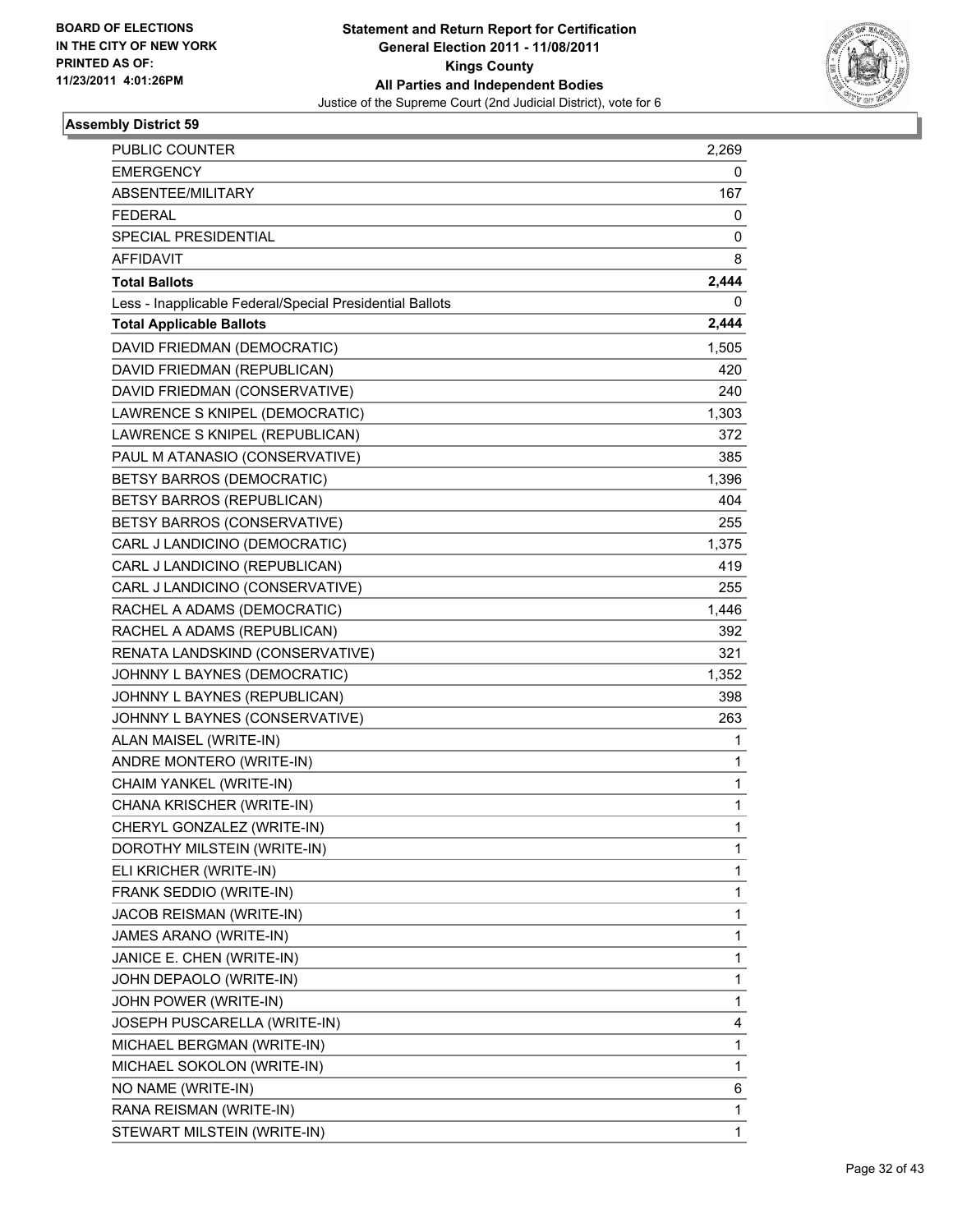

| Unrecorded                      | 2.133  |
|---------------------------------|--------|
| <b>Total Votes</b>              | 12.531 |
| YIGAL BERGMAN (WRITE-IN)        |        |
| VINCENT MARTUSCIELLE (WRITE-IN) |        |
| TED KRISCHER (WRITE-IN)         |        |

| PUBLIC COUNTER                                           | 1,321          |
|----------------------------------------------------------|----------------|
| <b>EMERGENCY</b>                                         | 0              |
| <b>ABSENTEE/MILITARY</b>                                 | 66             |
| <b>FEDERAL</b>                                           | 0              |
| <b>SPECIAL PRESIDENTIAL</b>                              | 0              |
| <b>AFFIDAVIT</b>                                         | 8              |
| <b>Total Ballots</b>                                     | 1,395          |
| Less - Inapplicable Federal/Special Presidential Ballots | 0              |
| <b>Total Applicable Ballots</b>                          | 1,395          |
| DAVID FRIEDMAN (DEMOCRATIC)                              | 605            |
| DAVID FRIEDMAN (REPUBLICAN)                              | 381            |
| DAVID FRIEDMAN (CONSERVATIVE)                            | 215            |
| LAWRENCE S KNIPEL (DEMOCRATIC)                           | 545            |
| LAWRENCE S KNIPEL (REPUBLICAN)                           | 340            |
| PAUL M ATANASIO (CONSERVATIVE)                           | 326            |
| BETSY BARROS (DEMOCRATIC)                                | 590            |
| BETSY BARROS (REPUBLICAN)                                | 367            |
| BETSY BARROS (CONSERVATIVE)                              | 222            |
| CARL J LANDICINO (DEMOCRATIC)                            | 564            |
| CARL J LANDICINO (REPUBLICAN)                            | 374            |
| CARL J LANDICINO (CONSERVATIVE)                          | 233            |
| RACHEL A ADAMS (DEMOCRATIC)                              | 582            |
| RACHEL A ADAMS (REPUBLICAN)                              | 369            |
| RENATA LANDSKIND (CONSERVATIVE)                          | 270            |
| JOHNNY L BAYNES (DEMOCRATIC)                             | 540            |
| JOHNNY L BAYNES (REPUBLICAN)                             | 360            |
| JOHNNY L BAYNES (CONSERVATIVE)                           | 218            |
| EILEEN MCKENNA (WRITE-IN)                                | $\mathbf{2}$   |
| JOANNE SEMINARA (WRITE-IN)                               | 2              |
| <b>JUSTIN BIEBER (WRITE-IN)</b>                          | $\overline{2}$ |
| MARYKATE TRAMANTANO (WRITE-IN)                           | 3              |
| PETER J. SWEENEY (WRITE-IN)                              | 1              |
| RACHEL D GOLD (WRITE-IN)                                 | 1              |
| THOMAS J.R. STADNIK (WRITE-IN)                           | 1              |
| WILLIAM MILLER (WRITE-IN)                                | $\mathbf{1}$   |
| <b>Total Votes</b>                                       | 7,114          |
| Unrecorded                                               | 1,256          |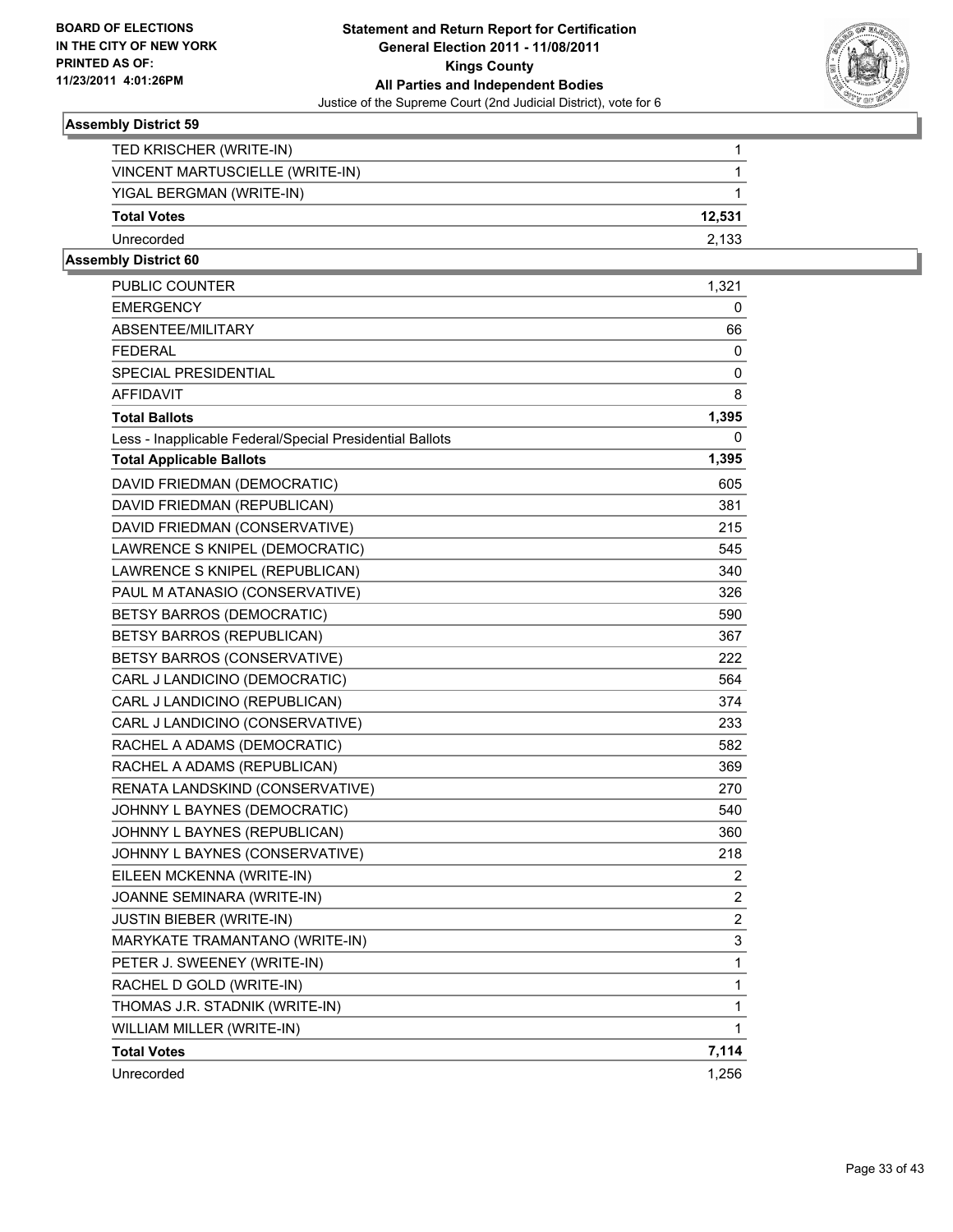

| PUBLIC COUNTER                                           | 43,138         |
|----------------------------------------------------------|----------------|
| <b>EMERGENCY</b>                                         | 28             |
| ABSENTEE/MILITARY                                        | 3,295          |
| <b>FEDERAL</b>                                           | 0              |
| SPECIAL PRESIDENTIAL                                     | 0              |
| AFFIDAVIT                                                | 385            |
| <b>Total Ballots</b>                                     | 46,846         |
| Less - Inapplicable Federal/Special Presidential Ballots | 0              |
| <b>Total Applicable Ballots</b>                          | 46,846         |
| DAVID FRIEDMAN (DEMOCRATIC)                              | 30,822         |
| DAVID FRIEDMAN (REPUBLICAN)                              | 5,569          |
| DAVID FRIEDMAN (CONSERVATIVE)                            | 2,400          |
| LAWRENCE S KNIPEL (DEMOCRATIC)                           | 26,384         |
| LAWRENCE S KNIPEL (REPUBLICAN)                           | 4,881          |
| PAUL M ATANASIO (CONSERVATIVE)                           | 3,848          |
| <b>BETSY BARROS (DEMOCRATIC)</b>                         | 29,308         |
| BETSY BARROS (REPUBLICAN)                                | 5,216          |
| BETSY BARROS (CONSERVATIVE)                              | 2,452          |
| CARL J LANDICINO (DEMOCRATIC)                            | 26,621         |
| CARL J LANDICINO (REPUBLICAN)                            | 5,165          |
| CARL J LANDICINO (CONSERVATIVE)                          | 2,472          |
| RACHEL A ADAMS (DEMOCRATIC)                              | 29,637         |
| RACHEL A ADAMS (REPUBLICAN)                              | 4,948          |
| RENATA LANDSKIND (CONSERVATIVE)                          | 3,457          |
| JOHNNY L BAYNES (DEMOCRATIC)                             | 27,276         |
| JOHNNY L BAYNES (REPUBLICAN)                             | 4,929          |
| JOHNNY L BAYNES (CONSERVATIVE)                           | 2,462          |
| AARON BITTERMAN (WRITE-IN)                               | 1              |
| AARON FEINBERG (WRITE-IN)                                | 1              |
| AARON HERMAN (WRITE-IN)                                  | 1              |
| ABBY ADLER (WRITE-IN)                                    | $\mathbf 1$    |
| ABRAHAM STRASSFELD (WRITE-IN)                            | 1              |
| ADAM BARPENEL FRIED (WRITE-IN)                           | $\mathbf 1$    |
| ADAM RICE (WRITE-IN)                                     | $\mathbf{1}$   |
| ADAM STERNBERG (WRITE-IN)                                | 1              |
| ALAN LEVITT (WRITE-IN)                                   | 1              |
| ALAN MAISEL (WRITE-IN)                                   | 1              |
| ALEC BALDWIN (WRITE-IN)                                  | 1              |
| ALEN B. FRIED (WRITE-IN)                                 | 1              |
| ALEN BERGER (WRITE-IN)                                   | 1              |
| ALICE FISHER RUBIN (WRITE-IN)                            | 1              |
| ALICE NICHOLSON (WRITE-IN)                               | 1              |
| ALLEN OLIVER (WRITE-IN)                                  | 1              |
| ALTON H. MADDOX (WRITE-IN)                               | $\overline{2}$ |
| ANA E LEE (WRITE-IN)                                     | 1              |
| ANDRE MONTERO (WRITE-IN)                                 | 1              |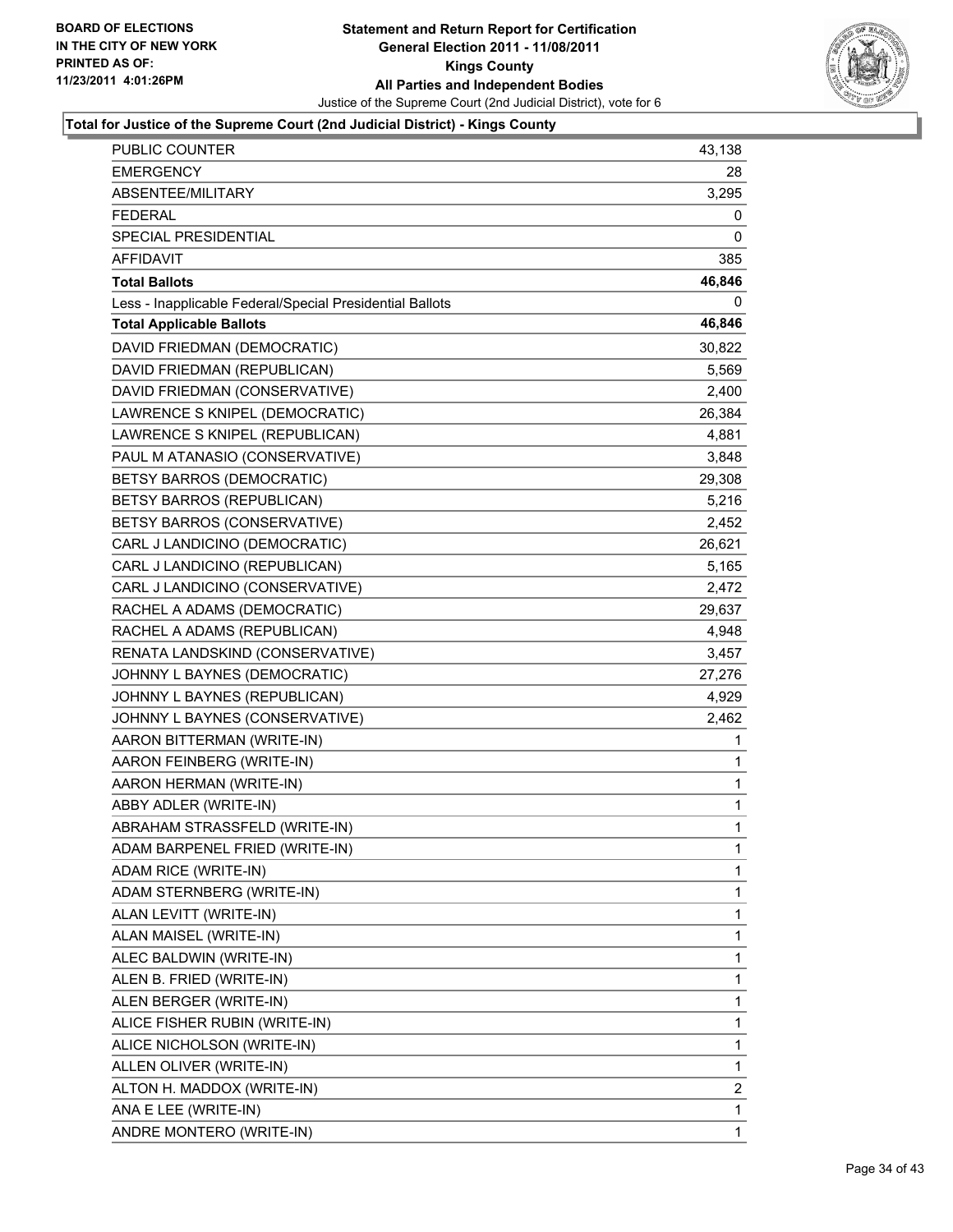

| ANDREW GIDDINS (WRITE-IN)        | 1              |
|----------------------------------|----------------|
| ANDREW NAPOLLTANO (WRITE-IN)     | 1              |
| ANDREW SCHWARTZ (WRITE-IN)       | 1              |
| ANGELA BATTAGUA (WRITE-IN)       | 1              |
| ANGELICQUE MORENO (WRITE-IN)     | 1              |
| ANN ARCHER (WRITE-IN)            | 1              |
| ANN SCHNEIDER (WRITE-IN)         | 1              |
| ANN SWERN (WRITE-IN)             | 1              |
| ANNMARIE CARLEY (WRITE-IN)       | 4              |
| ANTHONY GIORDANO (WRITE-IN)      | $\overline{2}$ |
| ANTHONY LAMBERTI (WRITE-IN)      | 1              |
| ANTHONY WEINER (WRITE-IN)        | 1              |
| ANTOIN G CALIA (WRITE-IN)        | 1              |
| ANTONIN SCALIA (WRITE-IN)        | 1              |
| APRIL POSER (WRITE-IN)           | 1              |
| ARCHIE C. HOGAN (WRITE-IN)       | 1              |
| ARJUN JANAH (WRITE-IN)           | 1              |
| ARNIE WOLSKY (WRITE-IN)          | 1              |
| ARON GRAVES (WRITE-IN)           | 1              |
| ARTHUR SCHURR (WRITE-IN)         | 1              |
| <b>ASHER FREEMAN (WRITE-IN)</b>  | 1              |
| ATHENA SPELIOS (WRITE-IN)        | 1              |
| AUTHOR GOLDBERG (WRITE-IN)       | 1              |
| AVRAHAM ROSENBERG (WRITE-IN)     | 1              |
| BARBARA ZAHLER-GRUBER (WRITE-IN) | 1              |
| BARRACK OBAMA (WRITE-IN)         | 1              |
| <b>BARRY KAMAS (WRITE-IN)</b>    | 1              |
| <b>BARRY SLOTNICK (WRITE-IN)</b> | 1              |
| BEE MCKIBBIN (WRITE-IN)          | 1              |
| BENNY TANE (WRITE-IN)            | 1              |
| BERNARD GRAHAM (WRITE-IN)        | 1              |
| BERNARD W PID (WRITE-IN)         | 1              |
| BERNIE SANDERS (WRITE-IN)        | 2              |
| BETTY WILLIAMS (WRITE-IN)        | 1              |
| BILL CLINTON (WRITE-IN)          | 1              |
| BILL DEBLASIO (WRITE-IN)         | 1              |
| <b>BOB MASTER (WRITE-IN)</b>     | 1              |
| BORIS ZIVOTOV (WRITE-IN)         | 1              |
| BRAD LANDER (WRITE-IN)           | 1              |
| <b>BRUCE CUTLER (WRITE-IN)</b>   | 1              |
| BYRON MURRAIN (WRITE-IN)         | 1              |
| CAMERON WEBER (WRITE-IN)         | 1              |
| CARLO SCISSURA (WRITE-IN)        | 1              |
| CAROLINE DERENZO (WRITE-IN)      | $\mathbf{1}$   |
| CATHERINE CHRISTIAN (WRITE-IN)   | 1              |
| CATHY KING (WRITE-IN)            | 7              |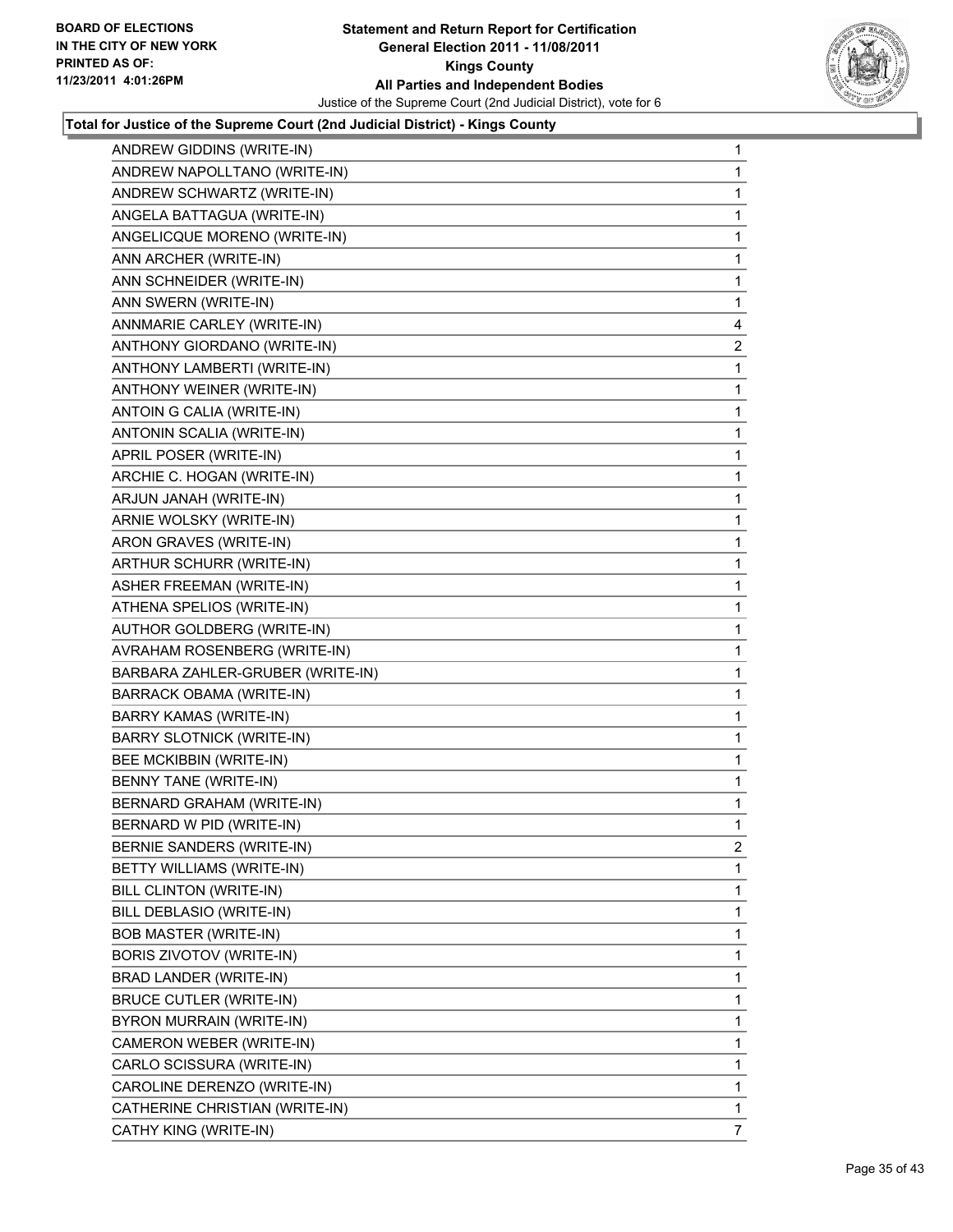

| CHAIM REICH (WRITE-IN)        | $\mathbf 1$  |
|-------------------------------|--------------|
| CHAIM YANKEL (WRITE-IN)       | 1            |
| CHANA KRISCHER (WRITE-IN)     | 1            |
| CHARLES CAPTENAKIS (WRITE-IN) | 1            |
| CHERYL A KNIGHT (WRITE-IN)    | 5            |
| CHERYL GONZALES (WRITE-IN)    | 1            |
| CHERYL GONZALEZ (WRITE-IN)    | 16           |
| CHERYL KONGEN (WRITE-IN)      | 1            |
| CHESKY FISCHMAN (WRITE-IN)    | 1            |
| CHRIBUE MCCRAY (WRITE-IN)     | 1            |
| CHRIS CALLANAN (WRITE-IN)     | 1            |
| CHRIS HAYES (WRITE-IN)        | 1            |
| CHRISTOPHER MURPHY (WRITE-IN) | 1            |
| CHRISTOPHER REID (WRITE-IN)   | 1            |
| CHUNG PING LEE (WRITE-IN)     | 1            |
| CLARANCE NORMAN (WRITE-IN)    | 1            |
| CLARENCE THOMAS (WRITE-IN)    | 1            |
| COLT SIX SHOOTER (WRITE-IN)   | 1            |
| CONDI RICE (WRITE-IN)         | 1            |
| CONNIE J. CLEVEN (WRITE-IN)   | 1            |
| CORY PROVOST (WRITE-IN)       | 1            |
| CRAIG GOLOSCHMIDT (WRITE-IN)  | 1            |
| CYNTHIA COLT (WRITE-IN)       | 1            |
| DANA KIRSCHENBAUM (WRITE-IN)  | 1            |
| DANIEL B. MALATER (WRITE-IN)  | 1            |
| DANIEL CAUTOR (WRITE-IN)      | 4            |
| DANIEL DONOVAN (WRITE-IN)     | 1            |
| DANIEL KRUMER (WRITE-IN)      | 1            |
| DANIEL LUSKEY (WRITE-IN)      | 1            |
| DANIELLE SUCHER (WRITE-IN)    | 1            |
| DAVE HARLIHY (WRITE-IN)       | 1            |
| DAVID AMBROSE (WRITE-IN)      | 1            |
| DAVID BLOOMFIELD (WRITE-IN)   | 1            |
| DAVID CASE (WRITE-IN)         | 1            |
| DAVID COBB (WRITE-IN)         | 1            |
| DAVID GREENFIELD (WRITE-IN)   | 1            |
| DAVID LANSNER (WRITE-IN)      | 1            |
| DAVID RANKIN (WRITE-IN)       | 1            |
| DAVID SMITH (WRITE-IN)        | 1            |
| DAVID TENNANT (WRITE-IN)      | 1            |
| DAVID YASSKY (WRITE-IN)       | 1            |
| DEANNA LOGAN (WRITE-IN)       | 1            |
| DENNIS CARBONE (WRITE-IN)     | 3            |
| DEREK SACERDOTE (WRITE-IN)    | 1            |
| DNAIEL SQUADRON (WRITE-IN)    | 1            |
| DORIS KELLY (WRITE-IN)        | $\mathbf{1}$ |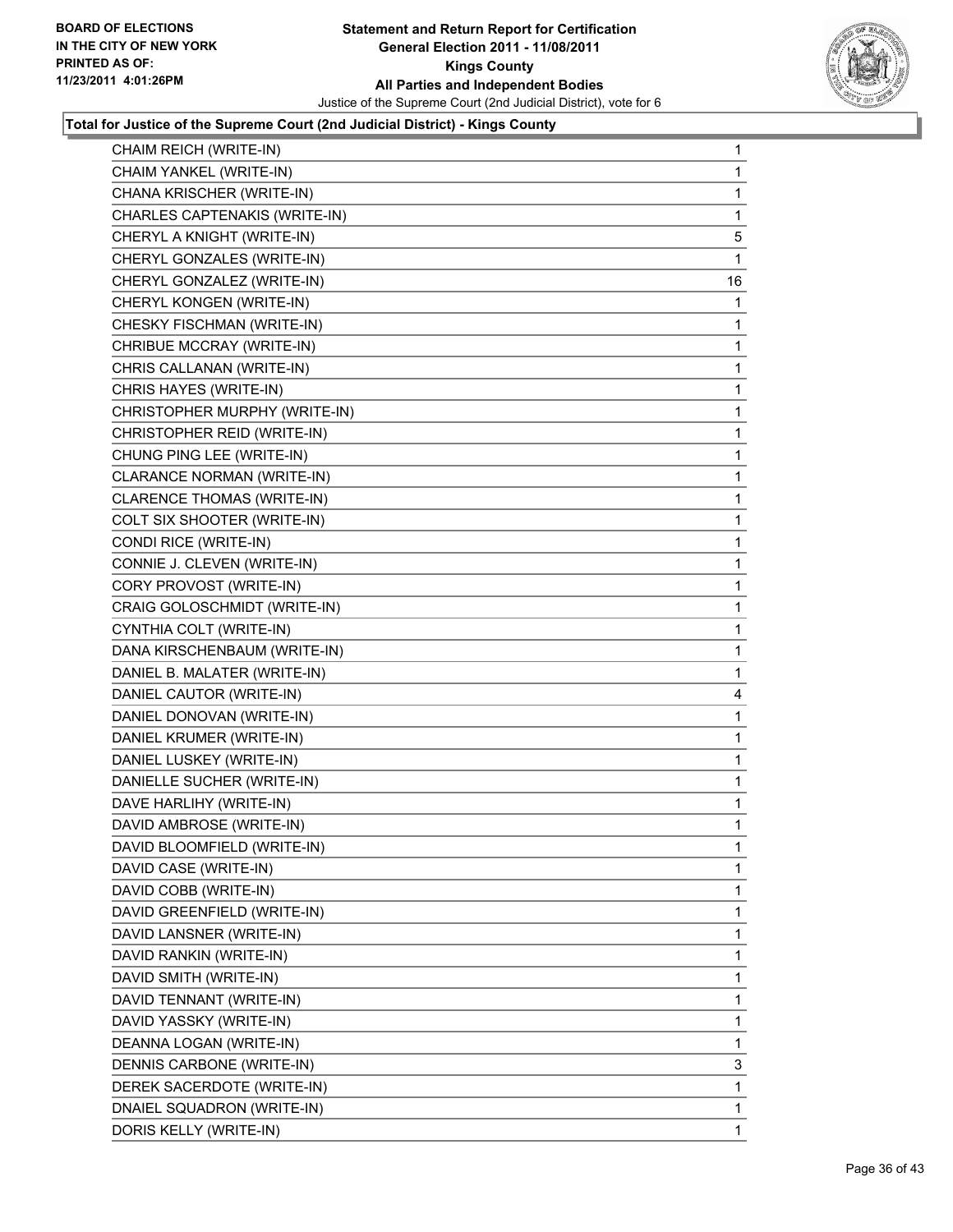

| DOROTHY MILSTEIN (WRITE-IN)          | 1              |
|--------------------------------------|----------------|
| DOROTHY SIEGEL (WRITE-IN)            | 1              |
| DOUGLAS PHILIP FIELDS JR. (WRITE-IN) | 1              |
| DOUGLAS R. LYONS (WRITE-IN)          | 5              |
| DOUGLAS SCHEDER (WRITE-IN)           | 1              |
| DOV HIKIND (WRITE-IN)                | 2              |
| DYLAN R TRAMM (WRITE-IN)             | 1              |
| EDWARD DANIELS (WRITE-IN)            | 1              |
| EDWARD I KOCH (WRITE-IN)             | 8              |
| EDWARD M. KENNEDY (WRITE-IN)         | 1              |
| EILEEN MCKENNA (WRITE-IN)            | $\overline{2}$ |
| ELENA KAGAN (WRITE-IN)               | 1              |
| ELI HEERMAN (WRITE-IN)               | 1              |
| ELI KRICHER (WRITE-IN)               | 1              |
| ELISEBETH DRAKE (WRITE-IN)           | 1              |
| ELIZABETH CARBONE (WRITE-IN)         | 1              |
| ELIZABETH CILCATERRA (WRITE-IN)      | 1              |
| ELIZABETH DONOGNE (WRITE-IN)         | 1              |
| ELLIOT NESS (WRITE-IN)               | 1              |
| ERIC KUO (WRITE-IN)                  | 1              |
| ERNEST M GENTILE (WRITE-IN)          | 1              |
| <b>ESTELL STACKELL (WRITE-IN)</b>    | 1              |
| EUGENE DEBS (WRITE-IN)               | $\overline{2}$ |
| EVAN J. MALATER (WRITE-IN)           | 1              |
| FRANESCA L. CUTRONE (WRITE-IN)       | $\overline{2}$ |
| FRANK GENTLE (WRITE-IN)              | 1              |
| FRANK SEDDIO (WRITE-IN)              | 1              |
| FRANK ZAIDLER (WRITE-IN)             | 1              |
| G. GORDON LIDDY (WRITE-IN)           | 1              |
| <b>GAIL STONE (WRITE-IN)</b>         | 1              |
| <b>GENE RUSSIANOFF (WRITE-IN)</b>    | 1              |
| <b>GEOFFREY GUERRERO (WRITE-IN)</b>  | 1              |
| <b>GEORGE ALBRO (WRITE-IN)</b>       | 2              |
| <b>GEORGE SILVER (WRITE-IN)</b>      | 1              |
| <b>GERALD GARSON (WRITE-IN)</b>      | 1              |
| <b>GERALDO ARCHS (WRITE-IN)</b>      | 1              |
| GILLIAN ROWE (WRITE-IN)              | 1              |
| GIZELLE GAUET (WRITE-IN)             | 1              |
| <b>GLEN KELLY (WRITE-IN)</b>         | 1              |
| GORE VIDAL (WRITE-IN)                | 1              |
| <b>GREG PETERSON (WRITE-IN)</b>      | 1              |
| <b>GREGORY WRIGHT (WRITE-IN)</b>     | 1              |
| HARVEY PORIS (WRITE-IN)              | $\overline{2}$ |
| HASSAN BARKSDALE (WRITE-IN)          | 1              |
| HELLENA CRUMP (WRITE-IN)             | 1              |
| HENRY GEORGE (WRITE-IN)              | $\mathbf{2}$   |
|                                      |                |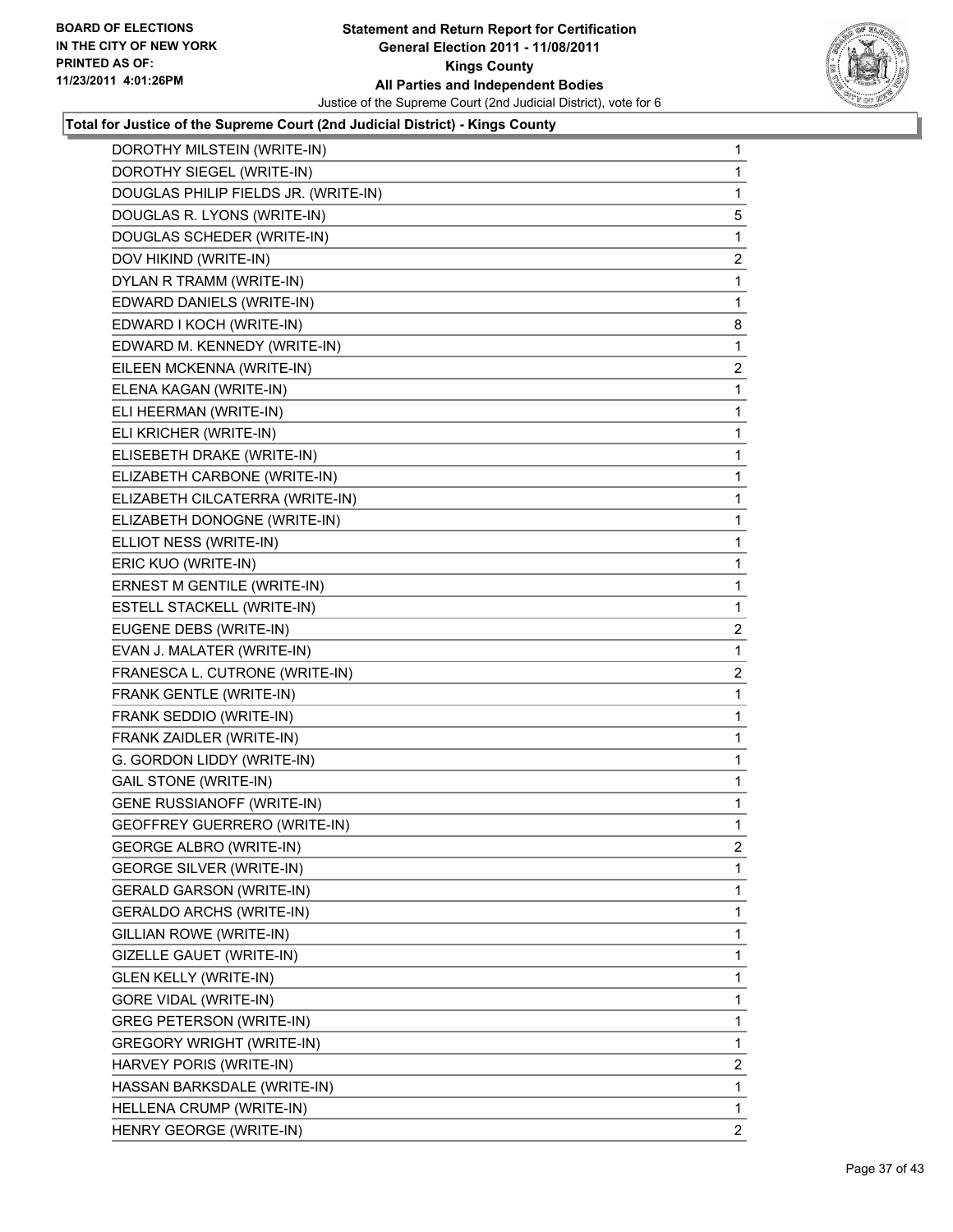

| HOWARD GRACBARD (WRITE-IN)        | 1              |
|-----------------------------------|----------------|
| HOWARD JAFFE (WRITE-IN)           | 1              |
| HOWARD STEIN (WRITE-IN)           | 1              |
| J. EDGAR HOOVER (WRITE-IN)        | 1              |
| JACK RUCKER (WRITE-IN)            | 1              |
| JACKIE SHERMAN (WRITE-IN)         | 4              |
| JACOB REISMAN (WRITE-IN)          | 1              |
| JAMES ARANO (WRITE-IN)            | 1              |
| JAMES DEVON (WRITE-IN)            | 1              |
| JAMES KLATSKY (WRITE-IN)          | 1              |
| JAMES R SERRITELLA (WRITE-IN)     | 1              |
| JANATHON HO (WRITE-IN)            | 1              |
| JANET HOPF (WRITE-IN)             | 1              |
| JANICE E. CHEN (WRITE-IN)         | 1              |
| JEANINE PIRRO (WRITE-IN)          | 1              |
| JEFFERY SEVERE (WRITE-IN)         | 1              |
| JEFFREY FRANKEL (WRITE-IN)        | 2              |
| JERRY HAMMOND (WRITE-IN)          | 1              |
| <b>JESSICA FRISCIA (WRITE-IN)</b> | 1              |
| JESSICA GIORDANO (WRITE-IN)       | $\mathbf{2}$   |
| JESSIE STRAUS (WRITE-IN)          | 1              |
| JILL WALDMAN (WRITE-IN)           | 1              |
| JIMMY MCMILLAN (WRITE-IN)         | 2              |
| JOAN MILLMAN (WRITE-IN)           | 1              |
| JOANNE SEMINARA (WRITE-IN)        | $\mathbf{2}$   |
| JOCOB MILLER (WRITE-IN)           | 1              |
| JOE BANACCI (WRITE-IN)            | 1              |
| JOE BRIKMAN (WRITE-IN)            | 1              |
| JOE GENTILI (WRITE-IN)            | 1              |
| JOE MONS (WRITE-IN)               | 1              |
| JOHN DEPAOLO (WRITE-IN)           | 1              |
| JOHN EUBANKS (WRITE-IN)           | $\overline{2}$ |
| JOHN FESSEL (WRITE-IN)            | 1              |
| JOHN GENTILE (WRITE-IN)           | 1              |
| JOHN JAY (WRITE-IN)               | 4              |
| JOHN K AVANZINO (WRITE-IN)        | 1              |
| JOHN MIRAS (WRITE-IN)             | 1              |
| JOHN POWER (WRITE-IN)             | 1              |
| JOHN ROBERTS (WRITE-IN)           | 1              |
| JOHN STEWART (WRITE-IN)           | 1              |
| JOHN WHITLOW (WRITE-IN)           | 1              |
| JOHN WISON (WRITE-IN)             | 1              |
| JON PERTWE (WRITE-IN)             | 1              |
| JON WORINSBERG (WRITE-IN)         | 1              |
| JONATHAN HAGLER (WRITE-IN)        | 3              |
| JONATHAN LETHEM (WRITE-IN)        | $\mathbf{1}$   |
|                                   |                |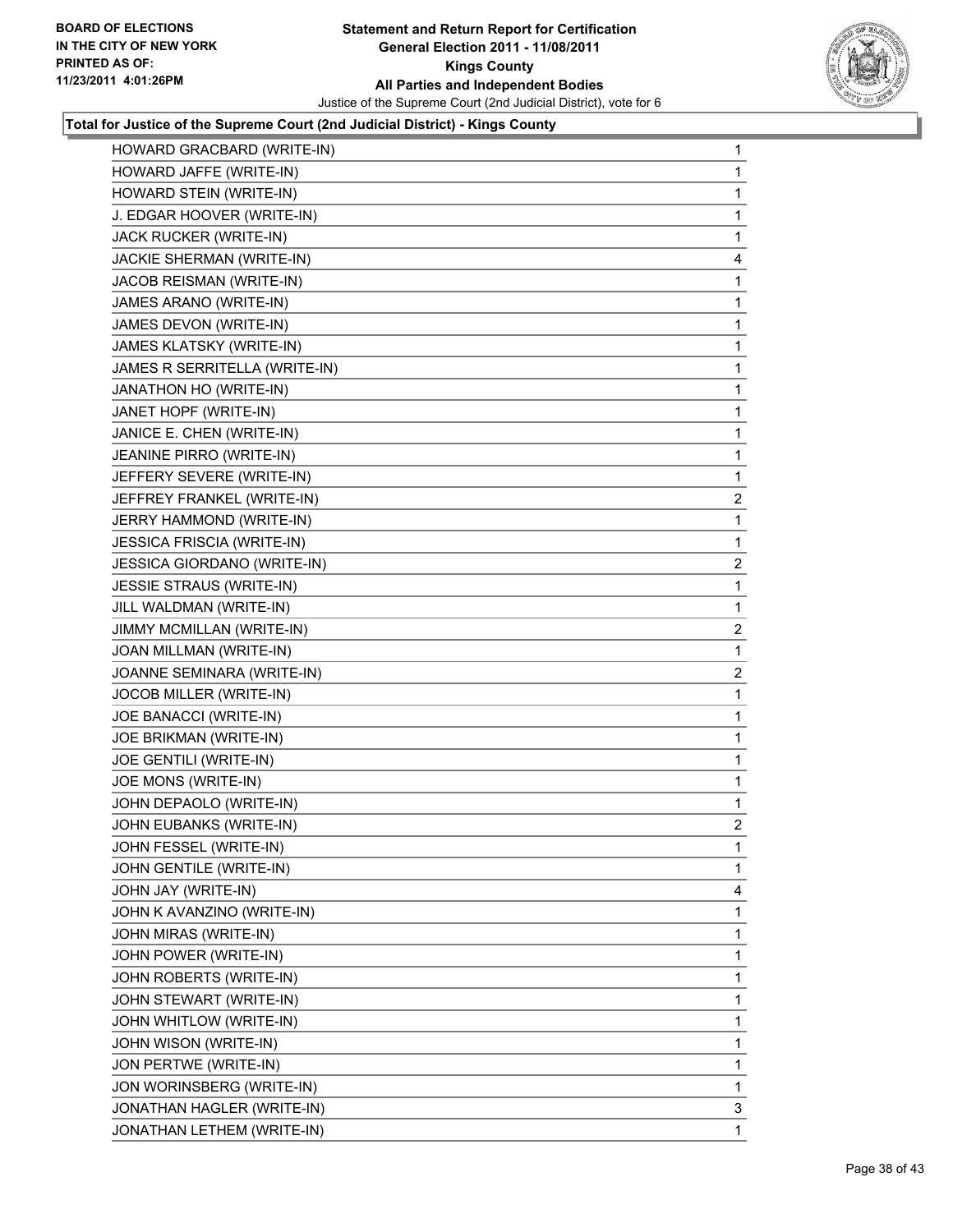

| JOSE FELICANO (WRITE-IN)              | 1              |
|---------------------------------------|----------------|
| JOSE MIGUEL ARAUJO (WRITE-IN)         | 1              |
| JOSEF HAYON (WRITE-IN)                | 1              |
| JOSEF STEINBERG (WRITE-IN)            | 1              |
| JOSEPH ECHILOW (WRITE-IN)             | 1              |
| JOSEPH GENTILE (WRITE-IN)             | 1              |
| JOSEPH LOGIUDICE (WRITE-IN)           | 6              |
| JOSEPH MACK (WRITE-IN)                | 1              |
| JOSEPH MIRANDYA (WRITE-IN)            | 1              |
| JOSEPH P. BASSO (WRITE-IN)            | 4              |
| JOSEPH PUSCARELLA (WRITE-IN)          | 4              |
| JOSEPH SERGER (WRITE-IN)              | 1              |
| JOSEPH TGIO (WRITE-IN)                | 1              |
| JOUN PARK (WRITE-IN)                  | 1              |
| JUAN CARLOS POLANCO (WRITE-IN)        | 1              |
| JUDITH GOLDIMER (WRITE-IN)            | 1              |
| JUDITH GRIMALDI (WRITE-IN)            | 1              |
| JUDITH KAYE (WRITE-IN)                | 1              |
| JULIUS HOFFMAN (WRITE-IN)             | 1              |
| JUMAANE WILLIAMS (WRITE-IN)           | 1              |
| JUSTIN BIEBER (WRITE-IN)              | 2              |
| KAI BARKSDALE (WRITE-IN)              | 1              |
| KAREN YELLEN (WRITE-IN)               | 1              |
| KARIM CAMARA (WRITE-IN)               | 1              |
| KATE SUISMAN (WRITE-IN)               | 1              |
| KELLIE JOHNSON (WRITE-IN)             | 1              |
| KELLY KRAVET (WRITE-IN)               | 1              |
| KENNETH SHERMAN (WRITE-IN)            | 1              |
| KEVIN MCCONNELL (WRITE-IN)            | 1              |
| KHAOLEGA HASSAN (WRITE-IN)            | $\overline{a}$ |
| KIM HELLONS (WRITE-IN)                | 1              |
| KRISTIN MENSING (WRITE-IN)            | 1              |
| LAURA MESSIANA (WRITE-IN)             | 1              |
| LAUREN STEPHENS DAVIDOWITZ (WRITE-IN) | 1              |
| LAWRENCE LITCHFIELD (WRITE-IN)        | 1              |
| LEARND HAND (WRITE-IN)                | 1              |
| LEON GOLDENRG (WRITE-IN)              | 1              |
| LESTAT DE LIONCOURT (WRITE-IN)        | 1              |
| LESTOR HERZOG (WRITE-IN)              | 3              |
| LILY CANINE (WRITE-IN)                | 1              |
| LINCOLN RESTLER (WRITE-IN)            | 1              |
| LINDA PASYENA (WRITE-IN)              | 1              |
| LINOSEY MILLANO (WRITE-IN)            | 1              |
| LISA SUMMER (WRITE-IN)                | 1              |
| LIZETTE COLON (WRITE-IN)              | 6              |
| LUCRETIA REGINA-POTTER (WRITE-IN)     | 1              |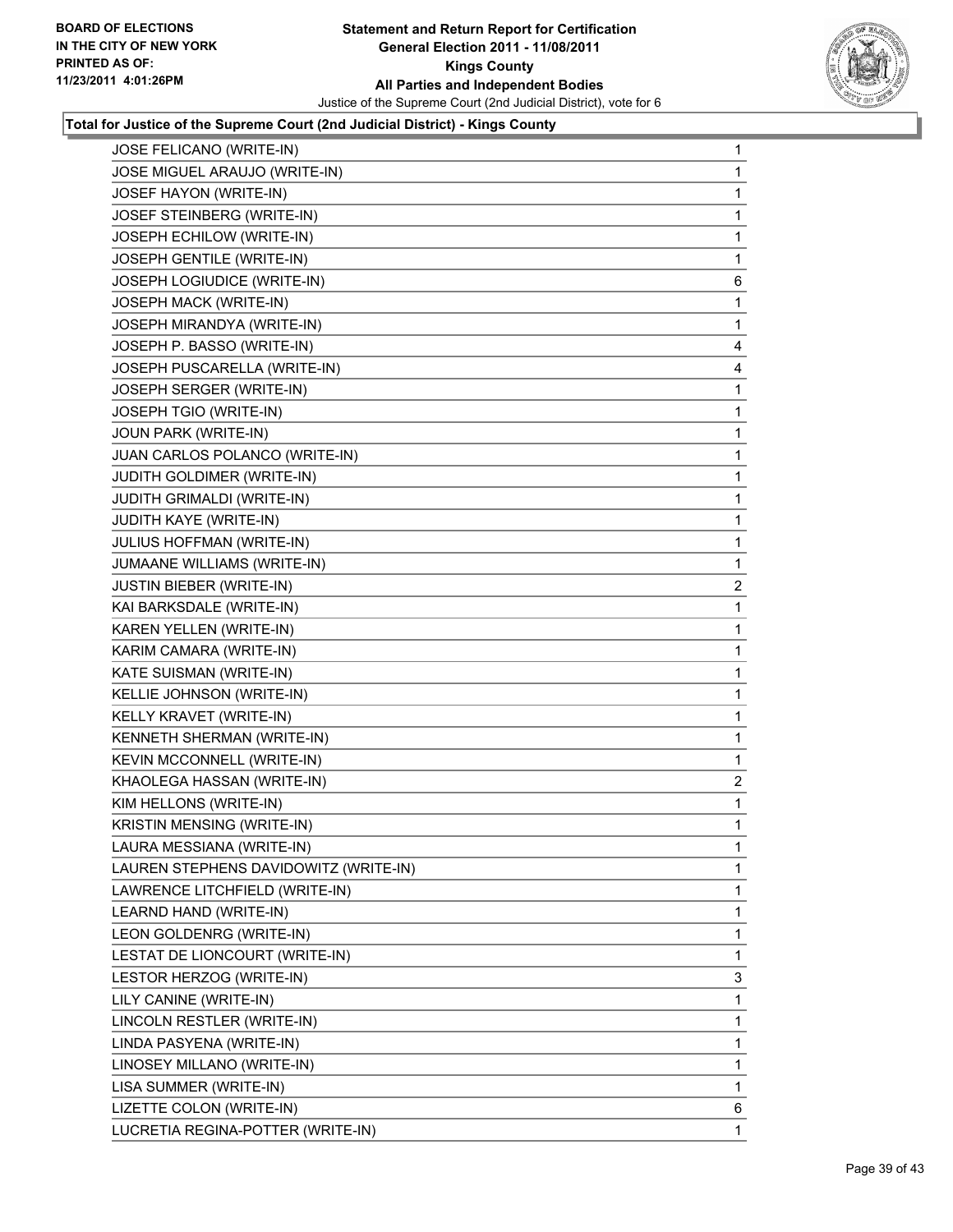

| LUCY KOTEEN (WRITE-IN)           | 1 |
|----------------------------------|---|
| LUIS SANTI (WRITE-IN)            | 1 |
| LYUE MARVAKSSXNQRR (WRITE-IN)    | 1 |
| MAR PAGLIULO (WRITE-IN)          | 1 |
| MARCIA TRICOCHE (WRITE-IN)       | 1 |
| MARCOS MASRI (WRITE-IN)          | 1 |
| MARGARET MAYORA (WRITE-IN)       | 1 |
| MARGARIA LOPEZ-TORRES (WRITE-IN) | 1 |
| MARGE JAFFE (WRITE-IN)           | 1 |
| MARIANO TORRAS (WRITE-IN)        | 1 |
| MARK AXINN (WRITE-IN)            | 1 |
| MARK BORINO (WRITE-IN)           | 1 |
| MARK DETERS (WRITE-IN)           | 1 |
| MARK LEVIN (WRITE-IN)            | 1 |
| MARK PETERS (WRITE-IN)           | 1 |
| MARK TAYLOR (WRITE-IN)           | 1 |
| MARTIN BRIKME (WRITE-IN)         | 1 |
| MARTIN GORFINKIE (WRITE-IN)      | 1 |
| MARTY MARKOWITZ (WRITE-IN)       | 1 |
| MARVIN H. MALATER (WRITE-IN)     | 1 |
| MARYKATE TRAMANTANO (WRITE-IN)   | 3 |
| MATHEW NATALE (WRITE-IN)         | 4 |
| MATT SMITH (WRITE-IN)            | 1 |
| MATTHEW COWHERD (WRITE-IN)       | 2 |
| MEISHA WELSH (WRITE-IN)          | 1 |
| MEYER LONDON (WRITE-IN)          | 2 |
| MICHAEL BERGMAN (WRITE-IN)       | 1 |
| MICHAEL BOLAND (WRITE-IN)        | 1 |
| MICHAEL J WASSER (WRITE-IN)      | 3 |
| MICHAEL MOORE (WRITE-IN)         | 2 |
| MICHAEL PETITPAS (WRITE-IN)      | 1 |
| MICHAEL RABINOWITZ (WRITE-IN)    | 1 |
| MICHAEL SOKOLON (WRITE-IN)       | 1 |
| MICHAEL SONNELL (WRITE-IN)       | 1 |
| MICHEAL MUKASEY (WRITE-IN)       | 1 |
| MIKE EMPEROR (WRITE-IN)          | 1 |
| MINDY LANG (WRITE-IN)            | 1 |
| MINDY SABEL (WRITE-IN)           | 1 |
| MOOREVELL WILLIAMS (WRITE-IN)    | 1 |
| MOSHE CROSS (WRITE-IN)           | 1 |
| N. ROSLYN GALTZ (WRITE-IN)       | 1 |
| NAFTALLI KLEIN (WRITE-IN)        | 1 |
| NANCY HARMON (WRITE-IN)          | 1 |
| NAOMI KLEIN (WRITE-IN)           | 1 |
| NATALIE SMITH (WRITE-IN)         | 1 |
|                                  |   |
| NATHAN MANSKE (WRITE-IN)         | 1 |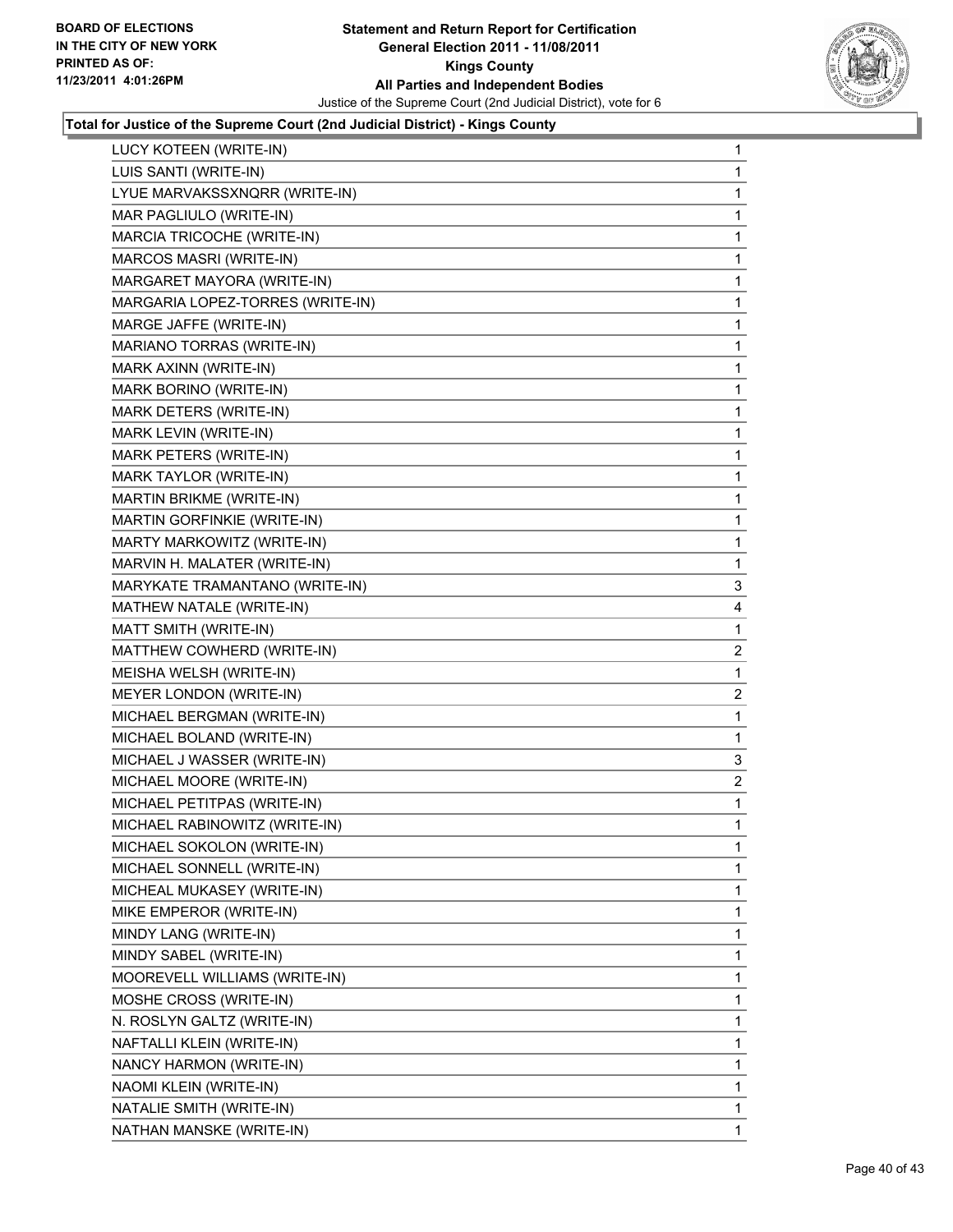

| NATRAJ BUSCHTAR (WRITE-IN)    | $\mathbf{1}$    |
|-------------------------------|-----------------|
| NAVEED MOHAMMED (WRITE-IN)    | 1               |
| NEIL FREEMAN (WRITE-IN)       | 1               |
| NO FIRST/LAST NAME (WRITE-IN) | 12 <sup>2</sup> |
| NO NAME (WRITE-IN)            | 111             |
| NOACH DEAR (WRITE-IN)         | 2               |
| NORMAN THOMAS (WRITE-IN)      | $\overline{2}$  |
| NORT C STEEN (WRITE-IN)       | 1               |
| OSKAR ROSENSTEIN (WRITE-IN)   | 1               |
| OWEN D WATERS (WRITE-IN)      | 1               |
| PAUL DANN (WRITE-IN)          | $\overline{c}$  |
| PAUL SLUSAREV (WRITE-IN)      | 1               |
| PAUL SONN (WRITE-IN)          | 2               |
| PAUL WOOTEN (WRITE-IN)        | 1               |
| PEACHES CALILE (WRITE-IN)     | 1               |
| PETER DAVID (WRITE-IN)        | 1               |
| PETER GRAZIOLI (WRITE-IN)     | 1               |
| PETER J. SWEENEY (WRITE-IN)   | 1               |
| PETER KIM (WRITE-IN)          | 1               |
| PHILLIP D EILIOTT (WRITE-IN)  | 1               |
| PHILLIP DRAY (WRITE-IN)       | 1               |
| RACHEL BAYNES (WRITE-IN)      | 1               |
| RACHEL D GOLD (WRITE-IN)      | 1               |
| RALPH NADLER (WRITE-IN)       | 1               |
| RALPH PASTENS (WRITE-IN)      | 1               |
| RALPH PERFETTO (WRITE-IN)     | 6               |
| RANA REISMAN (WRITE-IN)       | 1               |
| RAY ROGERS (WRITE-IN)         | 1               |
| REBECCA BIRMINGHAM (WRITE-IN) | 1               |
| REBECCA GIORDANO (WRITE-IN)   | $\overline{2}$  |
| REBECCA RUCKER (WRITE-IN)     | 1               |
| RENEE GIORDANO (WRITE-IN)     | 2               |
| RHONDA S. MALATER (WRITE-IN)  | 1               |
| RICH MCGREGOR (WRITE-IN)      | $\mathbf{1}$    |
| RICHAID SARGEANT (WRITE-IN)   | 1               |
| RICHARD CENNAMO (WRITE-IN)    | 2               |
| RICHARD SOLOMON (WRITE-IN)    | 2               |
| ROBERT AGYEMANG (WRITE-IN)    | 1               |
| ROBERT HUGHES (WRITE-IN)      | 1               |
| ROBERT KATZ (WRITE-IN)        | 1               |
| ROBERT MASTER (WRITE-IN)      | 1               |
| ROBERT NEFF (WRITE-IN)        | 1               |
| ROBERT NEWMAN (WRITE-IN)      | 1               |
| ROBERT SCHNEIDER (WRITE-IN)   | 1               |
| ROBIN GARSON (WRITE-IN)       | 1               |
| ROGER ADLER (WRITE-IN)        | $\mathbf{1}$    |
|                               |                 |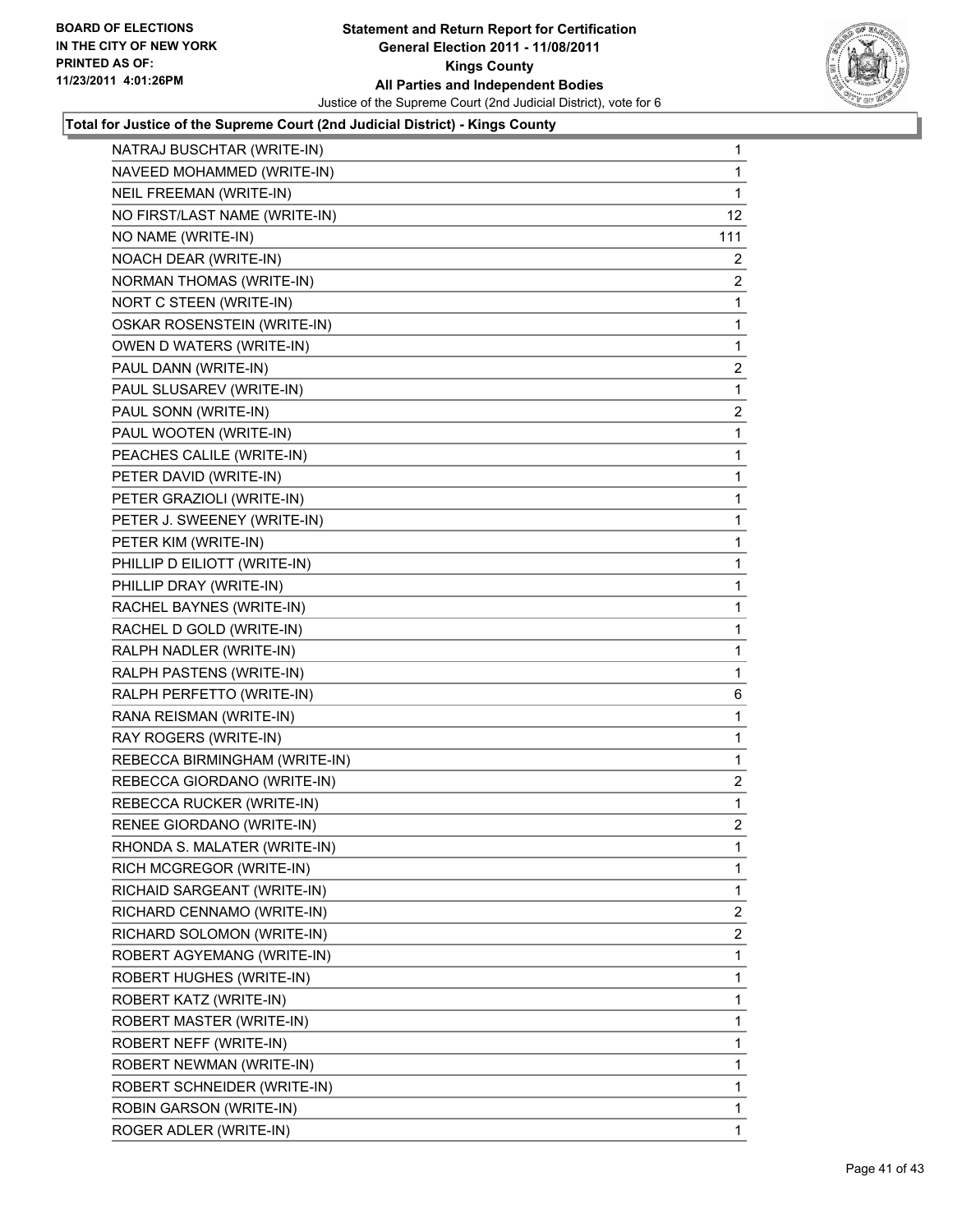

| RON MOORE (WRITE-IN)           | 1 |
|--------------------------------|---|
| RON PAUL (WRITE-IN)            | 6 |
| ROSA CLEMENTE (WRITE-IN)       | 1 |
| RUDOLPH GIULLANI (WRITE-IN)    | 2 |
| RYAN WALSH (WRITE-IN)          | 1 |
| SAM HIMMELSTEIN (WRITE-IN)     | 1 |
| SAMUEL ALITO (WRITE-IN)        | 1 |
| SARA GIORDANO (WRITE-IN)       | 2 |
| SARAH DAVILA (WRITE-IN)        | 1 |
| SARAH JOHNSON (WRITE-IN)       | 1 |
| SASHA BARON COHEN (WRITE-IN)   | 1 |
| SATAESH NORI (WRITE-IN)        | 1 |
| SCOTT KEATLEY (WRITE-IN)       | 1 |
| SCOTT KRAVET (WRITE-IN)        | 1 |
| SEAN WILSON (WRITE-IN)         | 1 |
| SHABSI GANZWEK (WRITE-IN)      | 1 |
| SHARON SANTANA (WRITE-IN)      | 1 |
| SHIRLEY CHISHOLM (WRITE-IN)    | 1 |
| SHIRLEY HOUPTEZ (WRITE-IN)     | 1 |
| SIMON W GERSON (WRITE-IN)      | 1 |
| SIMON ZILBER (WRITE-IN)        | 1 |
| SINCERE BELTON (WRITE-IN)      | 1 |
| SONIA SOTOMAYOR (WRITE-IN)     | 1 |
| STEPHANIE WEAVER (WRITE-IN)    | 1 |
| STEPHEN BURZIO (WRITE-IN)      | 1 |
| STEPHEN COLBERT (WRITE-IN)     | 1 |
| STEPHEN GIORDANO (WRITE-IN)    | 2 |
| STEPHEN SALS (WRITE-IN)        | 1 |
| STEVE BANKS (WRITE-IN)         | 1 |
| STEVEN BASSIN (WRITE-IN)       | 1 |
| STEVEN LAUIM (WRITE-IN)        | 1 |
| STEVEN SCHURR (WRITE-IN)       | 1 |
| STEWART MILSTEIN (WRITE-IN)    | 1 |
| SUSAN L COHEN (WRITE-IN)       | 1 |
| SUSAN SARONDON (WRITE-IN)      | 1 |
| SUSAN WELTMAN (WRITE-IN)       | 1 |
| SYLVIA KINARD (WRITE-IN)       | 2 |
| TADZIO KOELB (WRITE-IN)        | 1 |
| TASHA LLOYD (WRITE-IN)         | 1 |
| TED CHABASMSKI (WRITE-IN)      | 1 |
| TED KRISCHER (WRITE-IN)        | 1 |
| TEHRA COLES (WRITE-IN)         | 1 |
| TENIELLE WILLIAMS (WRITE-IN)   | 1 |
| THOMAS J.R. STADNIK (WRITE-IN) | 1 |
| THURGOOD MARSHALL (WRITE-IN)   | 1 |
| TOM BAKER (WRITE-IN)           | 1 |
|                                |   |